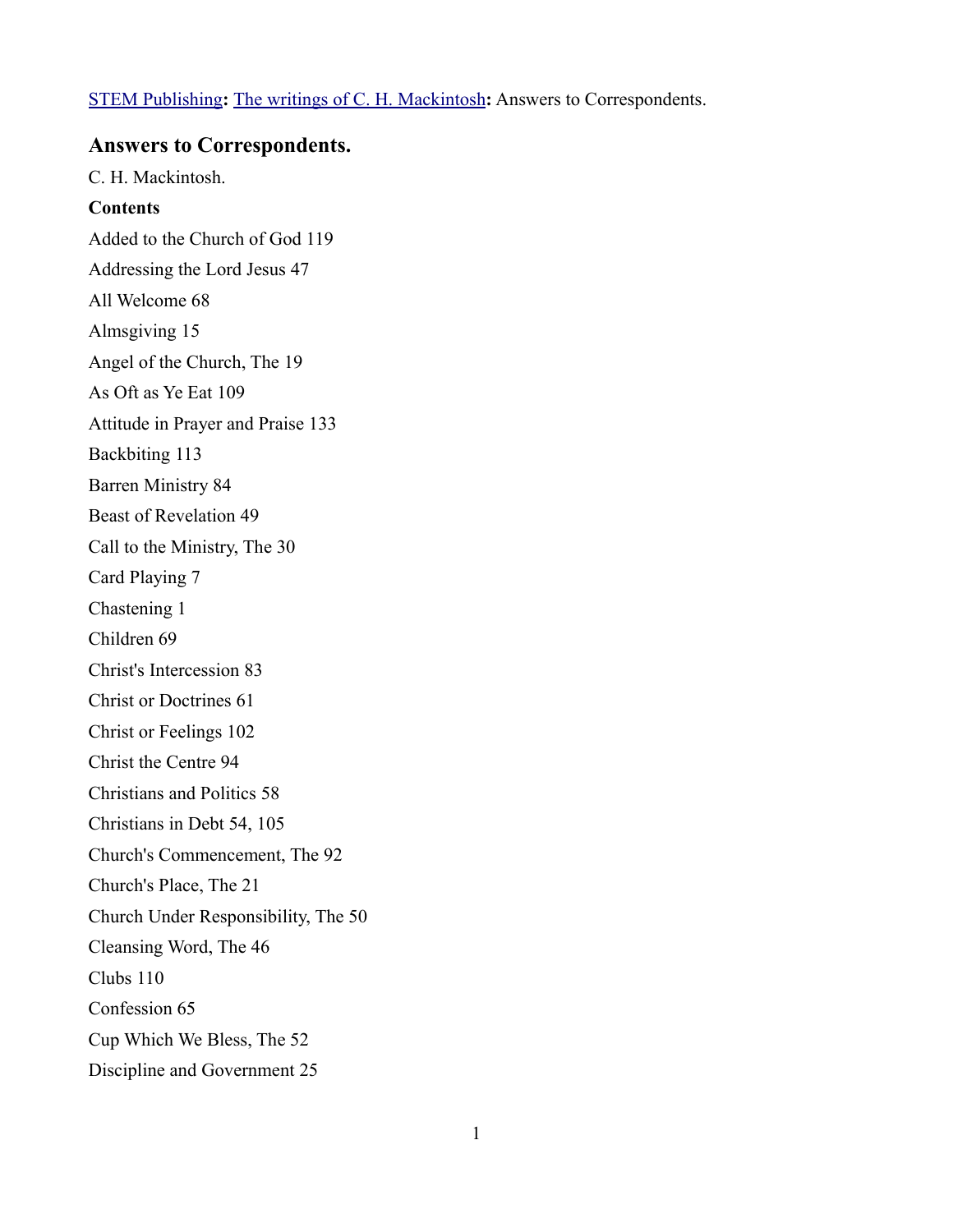Dispensational Position 43 Divisions in the Revelation, The 107 Do all to the Glory of God 121 Dress, etc. 77 Eating Unworthily 91 Eternal Punishment 120 Evil Thoughts 101 Exhibitions 67 Faith 13 Fellowship in Almsgiving 99 First and Second Man, The 108 First Resurrection 40 Foolish Virgins, The 127 Free Salvation 44 Friends of Jesus, The 48 Gentiles Under Law 28 God or Man 56 God Our Strength 100 Good Conscience, A 14 Gospel, The 24 Going to Law 90 "Greater Works, The" 31 Heart, Not Attitude, in Worship 64 Heart's Treasure, The 62 Helping Others in Evil 81 House of Rimmon, The 35 Infant Salvation 45 Intoxicating Wine at the Lord's Supper 72 Judas at the Lord's Table 3 Judgment, The 5 Lamb's Wife, The 41 Lawful Business 85, 106 Laying up for the Future 55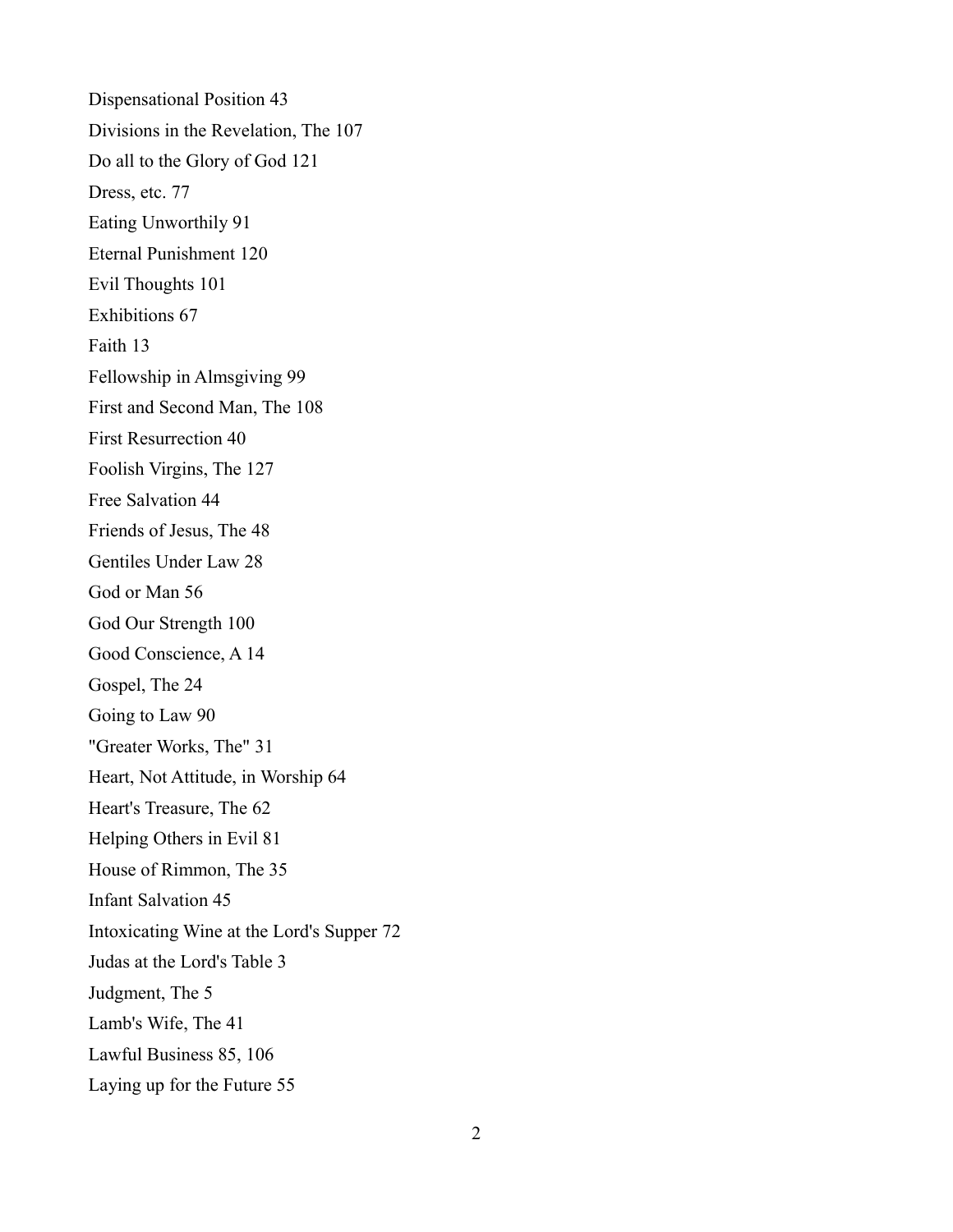Life More Abundantly 36 Lord's Day, The 104 Lord's Table, The 87 Man Christ Jesus, The 134 Man's Weakness 63 Ministerial Training 114 Mode of Marrying. The 70 Modest Apparel 51 Nature's Strength 96 Not Under Law 53 Observing of Days 59 One Fine Star 95 On Giving Out Hymns 73 On Taking an Oath 18 Parish Relief 89 Particular Resurrection, The 42 Perfect Love, and Its Outflowings 9 Personal Adorning 88 Photography 111 Power of Godliness, The 6 Preaching Christ 60 Restoration 37 Saints' Rapture, The 34 Sample Kingdom, The 57 Satan's Power 82 Seeking the Kingdom of God 17 Self-judgment 112, 132 Simon Magus 22 Sin and Transgression 128 Sisters at Bible Readings 2 So Let Him Eat 78 Spirits in Prison 11 Stimulants 76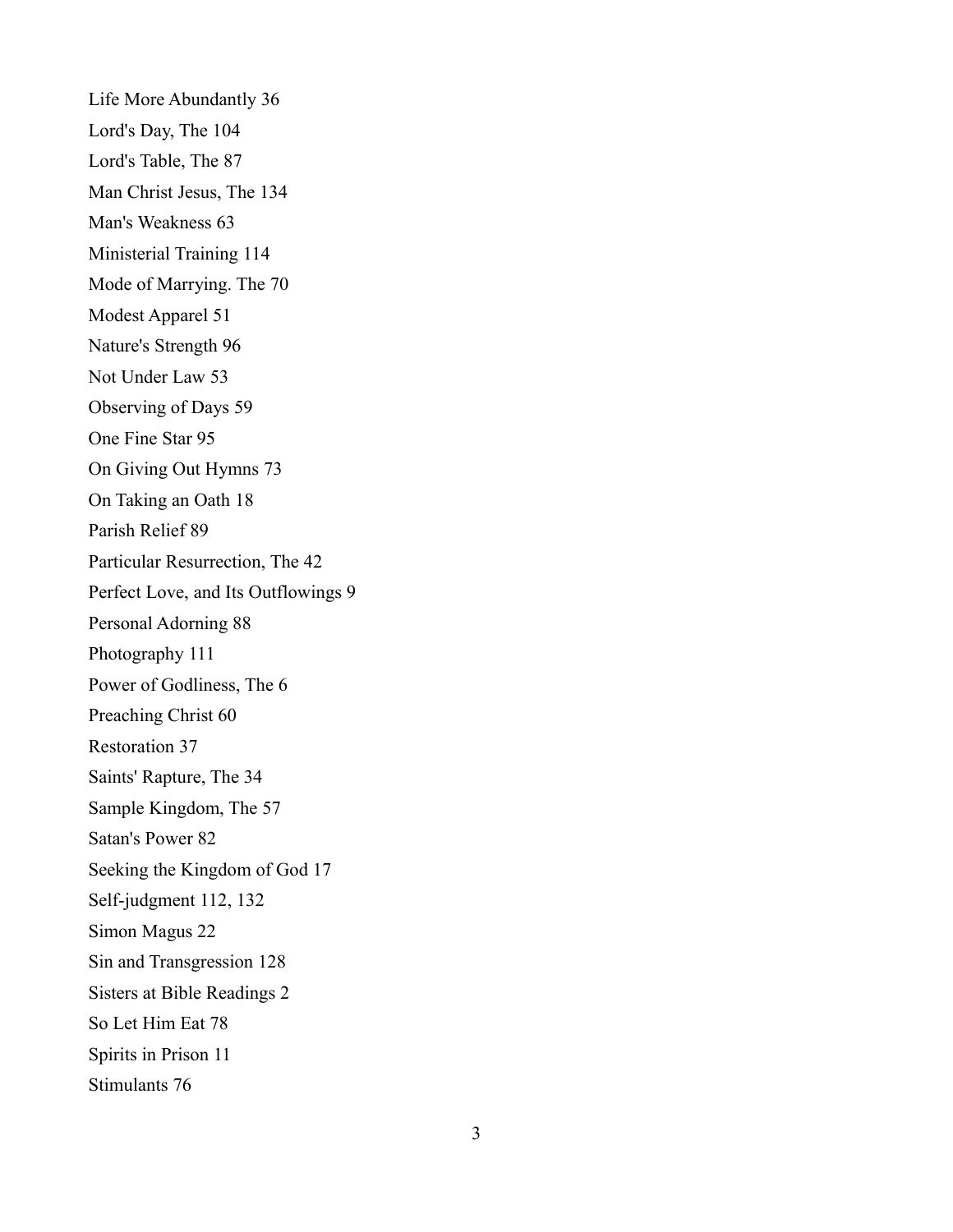Stopping Short 27 Sunday Schools 80 Things Which Differ 98 Treasures in Heaven 16 Trying to Believe 124 Unconverted Husband, The 12 Under the Sun 10 Unequal Yoke, The 75 Union with Christ 4 Unjust Steward, The 38 Upright Dealing 118 Utterance of Faith, The 33 Walking in the Light 23 Warning Voice, The 97 Wedding Garment, The What Is My Motive 29 Wine Used at the Lord's Table, The 86 Woman's Covering 39 Women Preaching 45, 79 Working and Preaching 103 Wrath to Come, The 125 Zipporah, a Type of the Church 135 **Texts:** John 6 - 129 John 15 - 26 Rom. 1: 18 - 123 1 Cor. 3: 17 - 130 1 Cor. 5: 11 - 131 1 Cor. 11: 23 — 1 Cor. 14: 32 - 126 1 Cor. 15: 22 - 8 Hebrews 6 - 20 1 John 4: 17 - 115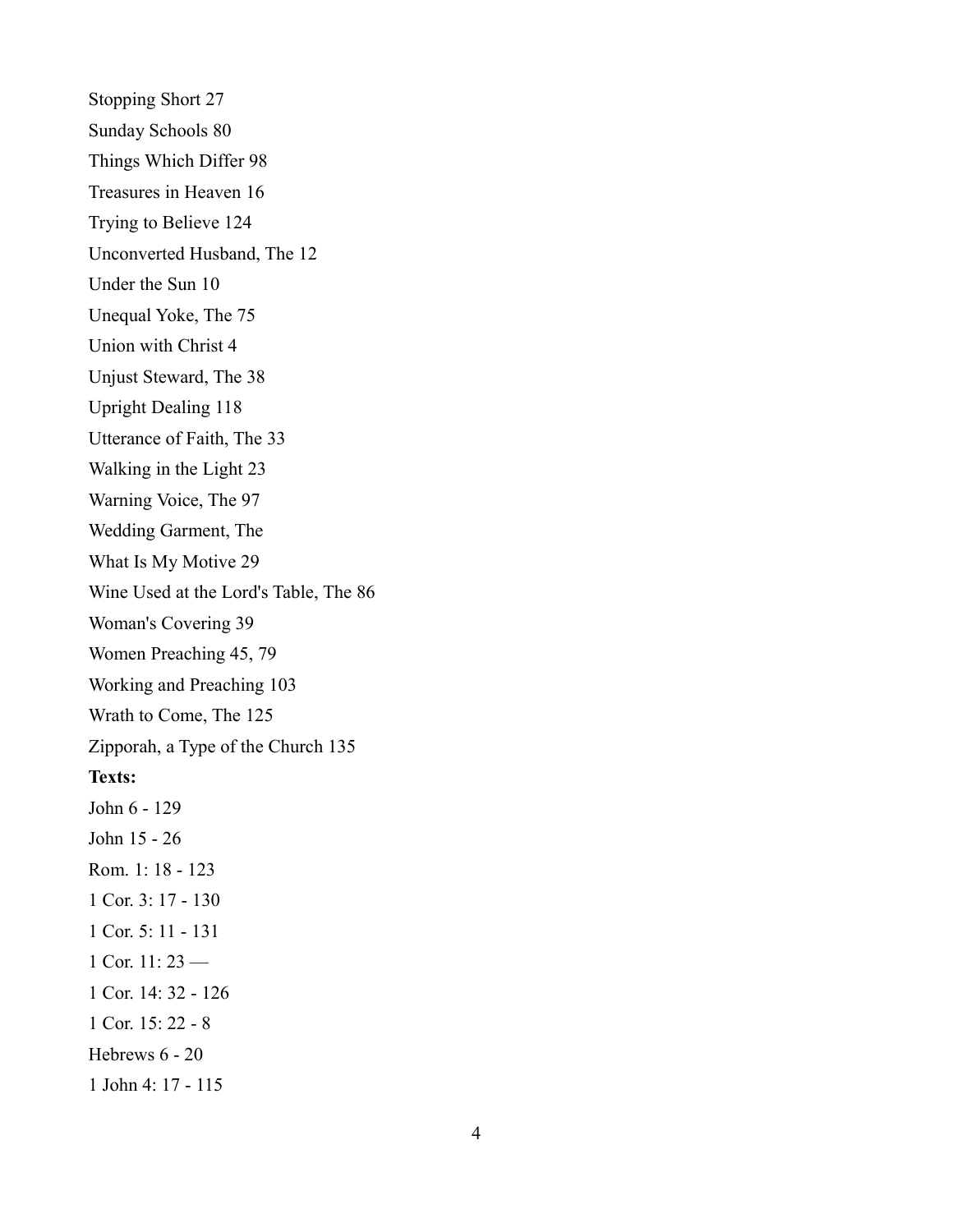## Rev. 5: 10 - 116

#### Rev. 11: 2 - 122

1. CHASTENING.

"J. C." The teaching of Heb. 12: 5-12 is peculiarly precious, and most gladly would we expatiate upon it, did our space permit. We can merely remark here, that the object of the Holy Ghost in the passage is to encourage our hearts under chastening, by the assurance that it is from the hand of a loving Father who only corrects us for our profit, in order to subdue our indwelling gravity, and to make us, practically and experimentally, partakers of His holiness.

# 2. SISTERS AT BIBLE READINGS.

"Pilgrim." We do not look upon a reading meeting such as you describe as an assembly, and hence we do not see any scriptural objection to a sister's asking or answering a question. No doubt, a sister may ask questions in such a way as to leave herself open to the charge of teaching and usurping authority over the man. She may show, by her manner of putting her question, that she considers herself competent to teach the brothers present. This should be avoided, and will be by every Christian woman of good taste and sound judgment. It is not that we doubt in the least the competency of many sisters to instruct a brother, were it a mere question of knowledge or experience. But it is not a question of competency, but of moral fitness, and in the settlement of this question there are great principles involved, in reference to which the Holy Ghost seems peculiarly peremptory. As to reading meetings in general, we may be permitted to say that it is very needful to have some one present who is capable of giving the mind of God on the passage or subject under consideration, otherwise a quantity of time is lost in vain conjecture and useless speculation. We do not, of course, attempt to lay down a rule, but merely give our judgment in a general way. We know full well that where humility of mind and earnestness of heart characterise the members of a reading meeting, they will do more towards promoting edification and comfort than mere knowledge, however profound and. extensive.

# 3. JUDAS AT THE LORD'S TABLE.

"F. R." Your question is an interesting and important one. "Does the permitted presence of Judas Iscariot in our Lord's chosen band on earth furnish any argument in favour of our toleration of evil in communion with us as Christians?" We would say, most assuredly, it does not. If the argument, so constantly based on the case of Judas, proves anything, it proves too much. To what does it amount? What does it prove? Why that we ought, knowingly and deliberately, to have at the Lord's Table a man capable of selling Christ for thirty pieces of silver — knowingly and deliberately to have fellowship with a traitor. This is the amount of the argument; and we know that what procures too much proves nothing at all. But it may be asked, Why did our Lord, who knew what he was, permit his presence? The answer is very simple. Our Lord allowed Judas to manifest himself. Had He acted on His divine knowledge of what was in the heart of Judas, it would have been no example for us; for we cannot judge the heart, but merely the life and doctrine. To say that we may *ignorantly* have a traitor in our midst is true; to say that *we ought knowngly* to have one, is false. In the former case we confess and mourn over our infirmity; in the latter we openly defend a piece of downright wickedness. We cannot understand how any one with a single atom of spiritual sensibility can have recourse to this argument respecting Judas. We deem it not merely weak and foolish, but very wicked.

# 4. UNION WITH CHRIST.

"M. V. O." The believer is united to Christ in resurrection There could be no union with Christ on this side of death. "Except a corn of wheat fall into the ground and die, it abideth *alone."* This is a great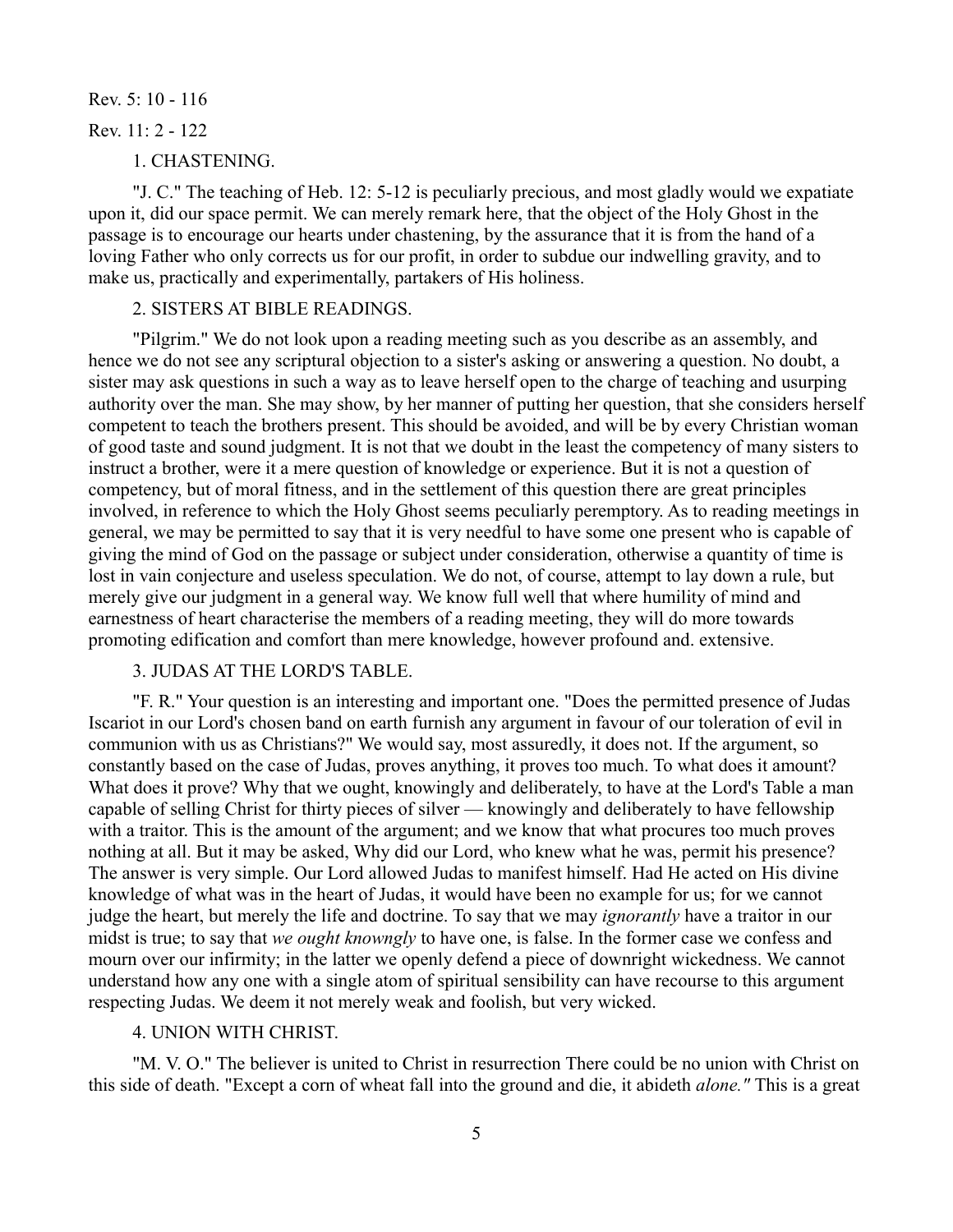cardinal truth of all importance at the present day. "We are members of His body, of His flesh, and of His bones." This can only apply to a dead and risen Christ. In the purpose of God, the Church was united to Christ before the foundation of the world; but this union is only actualised in the case of an individual when he is quickened and united to Christ by the power and presence of the Holy Ghost.

### 5. The JUDGMENT.

"Z." Your communication of December, 1863, only came to hand last month. The subject of your MS. is one which we could not possibly admit into our pages, not because we think your matter badly put together, but because we consider your doctrine unsound and dangerous.

Controversy is not our province. Indeed, we are resolved to avoid it, and to keep our pages entirely free from all questions that gender strife. Edification has been the one unvarying object of "Things New and Old." This must be apparent to you, if you have looked through our back volumes True, we have ventured to bear our feeble testimony to the grand and solemn doctrine of "Eternal punishment," which, by the way, in very intimately connected with the subject of your paper.

We firmly believe in the immortality of the soul, and we cannot but marvel that not one of those "evangelical clergy and laymen," to whom you have submitted your paper, has ever "given you a reply, or warned you that you were treading on dangerous ground." We do not wonder at your "feeling hampered in teaching Sunday School children and others," for, truly, "the views you hold are completely *your own,"* and not what we have learnt after twenty-five years' study of Holy Scripture.

We deem it very unsound and dangerous to teach that people will only be judged for rejecting the gospel. "For this we know, that no whoremonger, nor unclean person, nor covetous man, who is an idolater, hath any inheritance in the kingdom of Christ and of God. Let no man deceive you with vain words: for *because of these things* [and not merely because of their rejection of the gospel] cometh the wrath of God upon the children of disobedience." (Eph. 5: 5, 6) "Mortify therefore your members which are upon the earth; fornication, uncleanness, inordinate affection, evil concupiscence, and covetousness, which is idolatry; *for which things' sake,* [and not merely because of their rejection of the gospel] the wrath of God cometh on the children of disobedience." (Col. 3: 5, 6) "And I saw the dead, small and great, stand before God; and the books were opened; and another book was opened, which is the book of life, and the dead were judged out of those things which were written in the books, *according to their works."* (Rev. 20: 12)

These passages, and many more which might be adduced, teach us distinctly, that men will be judged for their *sins,* and not merely for the rejection of the gospel. *"For every idle word* that men shall speak they shall give account at the day of judgment." The *reception* of the gospel takes the soul completely off the ground of judgment for sins. The *rejection* of the gospel leaves the soul on the ground of judgment; but the judgment will be, in every case, according to a man's works. To deny this is to remove a great moral embankment, and make way for a rushing mighty tide of lust and passion.

We think you have entirely missed the divine object in that governmental act to which you refer at the close of Genesis 3 "And now, lest he put forth his hand, and take also of the tree of life, and eat, and live for ever; therefore the Lord sent him forth," etc. This act had nothing to do with the question of the immortality of the soul, but was simply designed to prevent the perpetuation of a life of misery in this world. Had man, in his fallen condition, been allowed to eat of the tree of life, he would have lived for ever in that same state. This the Lord God could not permit, and therefore drove him out. But if He drove him out in government, He followed him in grace, to bring him back to Himself by a new and living way, even through the rent veil of the Saviour's flesh.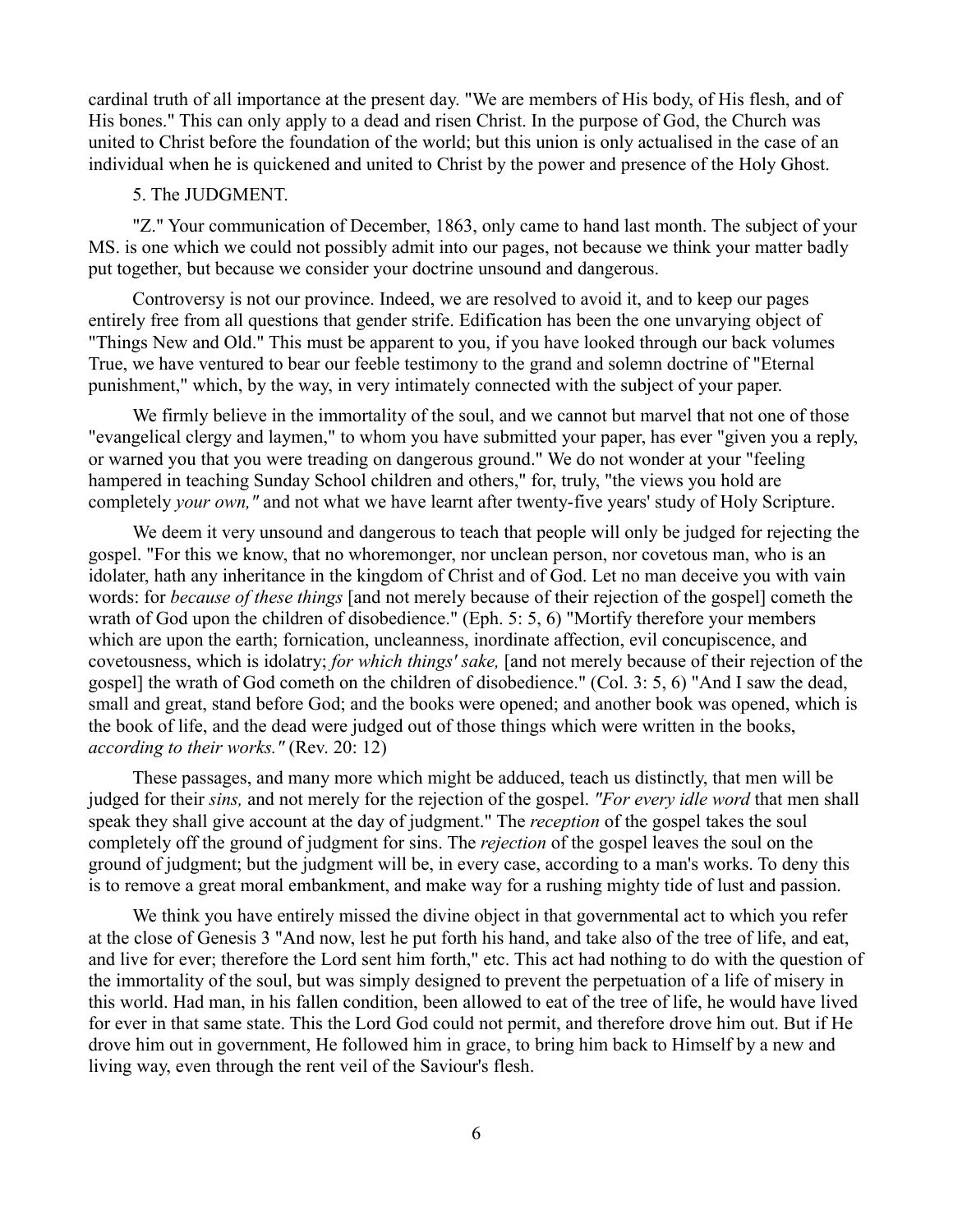#### 6. THE POWER OF GODLINESS.

"T. A. A." Your question is interesting and important. We believe that the ground on which the Christian has power to keep down sin, to mortify his members, to exercise the mastery over the flesh, is that "the flesh" has been "condemned" — "the old man crucified." But when it becomes a question of *power,* you must have the Holy Ghost. The ground was laid in the work of Christ *for us.* The power to occupy the ground is through the Holy Ghost in us. Now this will furnish a reply to your second enquiry, "Why was this power lacking under law, according, to Romans 7?" Under law, there is neither the ground nor the power. This makes all the difference. A soul under law knows neither the work of Christ for it, nor the work of the Holy Ghost in it. "If ye are led of the Spirit, ye are not under law." You cannot have the two things. But if I am under law, sin has power over me; for "the strength of sin is the law." On the other hand, if I am under grace, I have power over sin, for "sin shall not have dominion over you, *for ye are not* under law, but under grace." The believer's position is entirely changed. "He is not in the flesh, but in the Spirit," — "He is not under law, but under grace." The Lord be praised for such a blessed position! May we have power in the Holy Ghost to occupy it! May the Lord's richest blessing rest upon you, beloved friend, and upon all those around you who love the Name of Jesus!

### 7. CARD PLAYING.

"L. M. B. C." We would just ask you one or two plain questions, Can you engage in a game of cards, or any other game, in the Name of Jesus, or to the glory of God! Can you ask God's blessing thereon? Are you, when so engaged, redeeming the time?

## 8. 1 COR. 15: 22.

"P. P." 1 Cor. 15: 22 refers to believers. Verse 93 seems to prove this very clearly: of course all shall be raised; but here it is not merely a question of being raised, but of being "made alive *in Christ."* 

# 9. PERFECT LOVE AND ITS OUTFLOWINGS.

"T. A. A." Your difficulty as to the word "our," in 1 John 4: 17, will be at once removed by the correct reading in the margin — "Herein is love made perfect with us." God has perfected His love toward us by introducing us into a position of association with His risen and glorified Son. This assuredly is the perfection of love. It is not merely that we are forgiven and saved from the eternal consequences of our sin and guilt, but we are actually identified with a risen Christ, at the right hand of God, so that the inspired apostle can say, "As He is, so *are* we *in this world."* Marvellous grace! It is not possible for love, even the love of God, to go beyond this; and hence it is said, "Herein is love *perfected* with us." If you will take from the ninth to the eighteenth verse, you will find four distinct results of the love of God, four distinct things which that love bestows upon us; namely, life, peace, power, and boldness.

1. Life. "In this was manifested the love of God toward us, because that God sent His only begotten Son into the world, that we might *live* through Him." (v. 9) There is no life but in Jesus. "In Him was life." "He that hath the Son hath life; and he that hath not the Son of God hath not life." All outside of Him is death. Men talk of seeing life, and enjoying life; but it is all a fallacy. There is no life to be seen or enjoyed but in Christ. As some one has truly said, "The very moment a man begins to live, he begins to die." Such is man's natural condition. The seeds of death are in his very Attire, and at his birth these seeds begin to germinate, so that in living he is dying. Hence our Lord said to a master in Israel, "You must be born again;" you must get a new, an eternal life; and this life was in the Son. But ere the life could flow forth to us, the Son had to die; for we could only get life through death.

2. But then there are many who have life that have not peace. They are quickened by the word,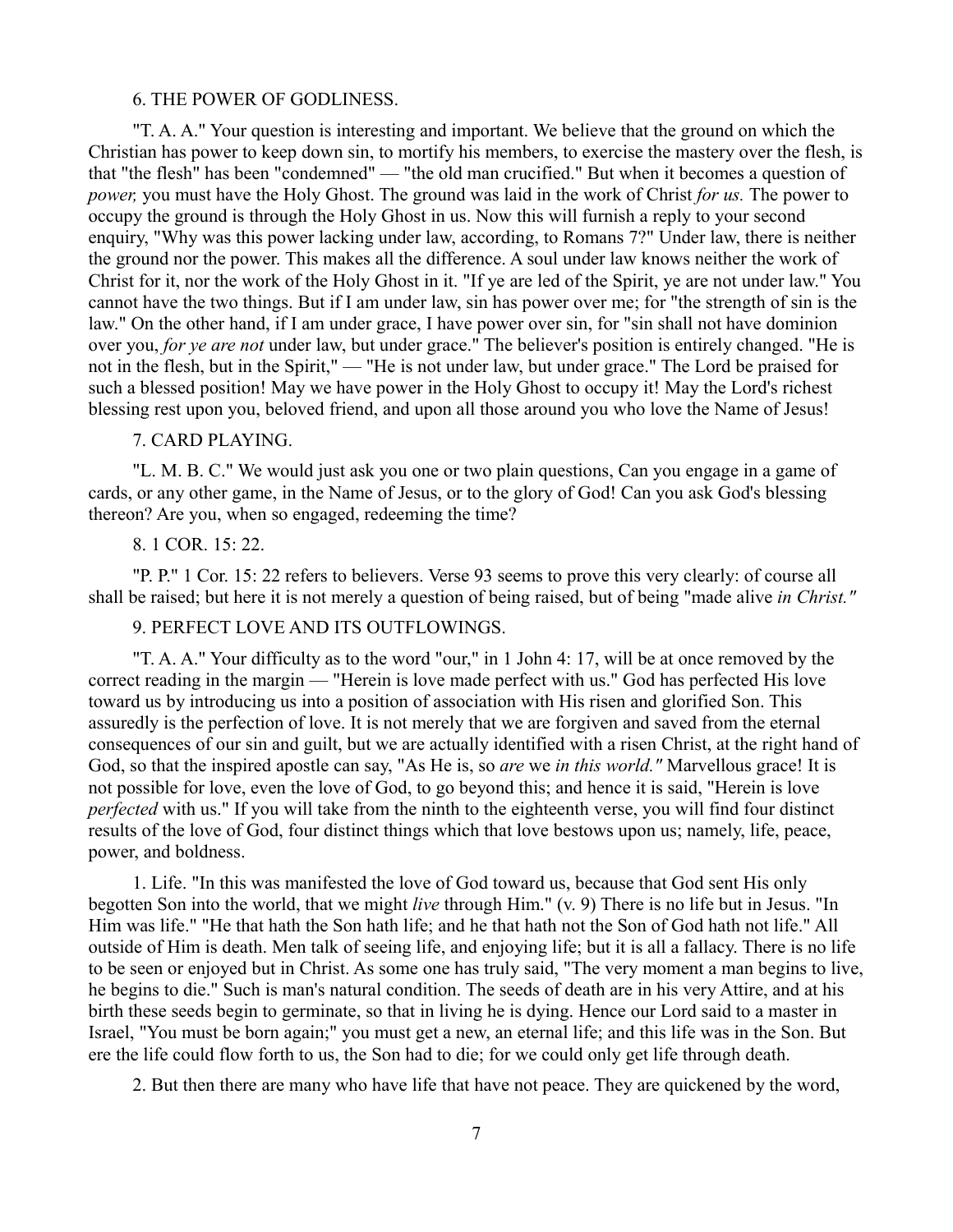the voice of Jesus; but their consciences have not been set at liberty — they feel themselves tied and bound by the cord of their sins — they do not know what the cross of Christ has accomplished for them. Such persons need to ponder the tenth verse of our chapter. "Herein is love, not that we loved God, but that He loved us, and sent His Son to be the propitiation for our sins." Thus the love of God meets me at each point with the very thing I want. It meets me with life when dead; and it meets me with propitiation when exercised and anxious, and gives my soul peace. I find that God so loved me, even when I was an enemy, as to send His Son to atone for and put away all my sine. This sets me free, and nothing else can. It is of the utmost important that quickened souls should be led to see and understand the true ground of rest for the conscience, should be led to rest and rejoice in the propitiatory sacrifice of Christ, and in that alone. I am not to rest in the fact of my conversion, in the circumstances thereof, the feelings attendant thereon, or the experiences connected therewith. It must be the blood, and *the blood alone.* 

3. But not only do we want life and peace, we want power also, and this we have as the fruit of the love of God. "Hereby know we that we dwell in Him, and He in us, because He hath given us of His Spirit." (v. 13) The new nature in the believer is dependent upon the Holy Ghost for power. Very many Christians fail to recognize the distinction between the new nature in the believer and the Holy Ghost. Ephesians 3: 16 is conclusive on the point. "Strengthened with might by *His Spirit in the inner man.* " Here we have the two things. "The inner man" is the new nature which the Holy Spirit strengthens. He surely does not strengthen the old nature. No; He strengthens the new to subjugate the old. I have no power but by the Holy Ghost. I can neither think, feel, experience, speak, or act aright but by the Holy Ghost.

4. Finally, we have boldness in the day of judgment. "Herein is love perfected with us, that we may have boldness in the day of judgment; because as He is so are we in this world." Here we reach the very loftiest point to which the love of God could conduct us. I read, that "for every idle word that men shall speak, they shall give account thereof in the day of judgment." But so completely am I taken off this ground by union and identification with a risen and ascended Saviour who met death and judgment on my behalf, so entirely am I taken off the ground on which, as a man in nature, I once stood exposed to judgment for every idle word, that I actually have boldness in the day of judgment, "because as He is so are we." Is there any judgment for Him? Surely not. He met it all. Death and judgment are behind Him. Well, as He is so are we. This is the perfection of love. May I then speak idle words? Far be the thought. "Whosoever is born of God doth not commit sin." The very nature which has been communicated to me is incapable of sinning; and although my old nature is as bad as ever, and ready to speak idle words, if not mortified, yet am I called and privileged to walk ever in the power of the new nature, which cannot sin, because it is born of God. I do not refrain from idle words because I am afraid of the day of judgment, but because I possess a nature which cannot speak idle words; and if my old nature betrays me into an idle word, I judge it, because I am not to come into judgment.

### 10. UNDER THE SUN.

"T." We believe the key to Ecclesiastes 3: 1-8, and indeed to the entire book, will be found in the expression, *"under the sun."* The Spirit of God has furnished us, in this interesting book, with a commentary upon all under the sun — a glowing picture of the old creation, and of man in the midst of it. "Under the sun" there is time for everything. God hath set one thing over against another. If there is a birth, there is a death; if there is a smile, there is a tear; the sorrow stands over against the joy. Thus it is "under the sun." This is the law of the old creation. But look at Paul in Phil. 3. Had he "a time for everything?" No. *"One thing* I do," he saga And why? Because he had found his life, his sphere, and his object, "above the sun" — in that "new creation" of which Christ is the Head and the Centre, and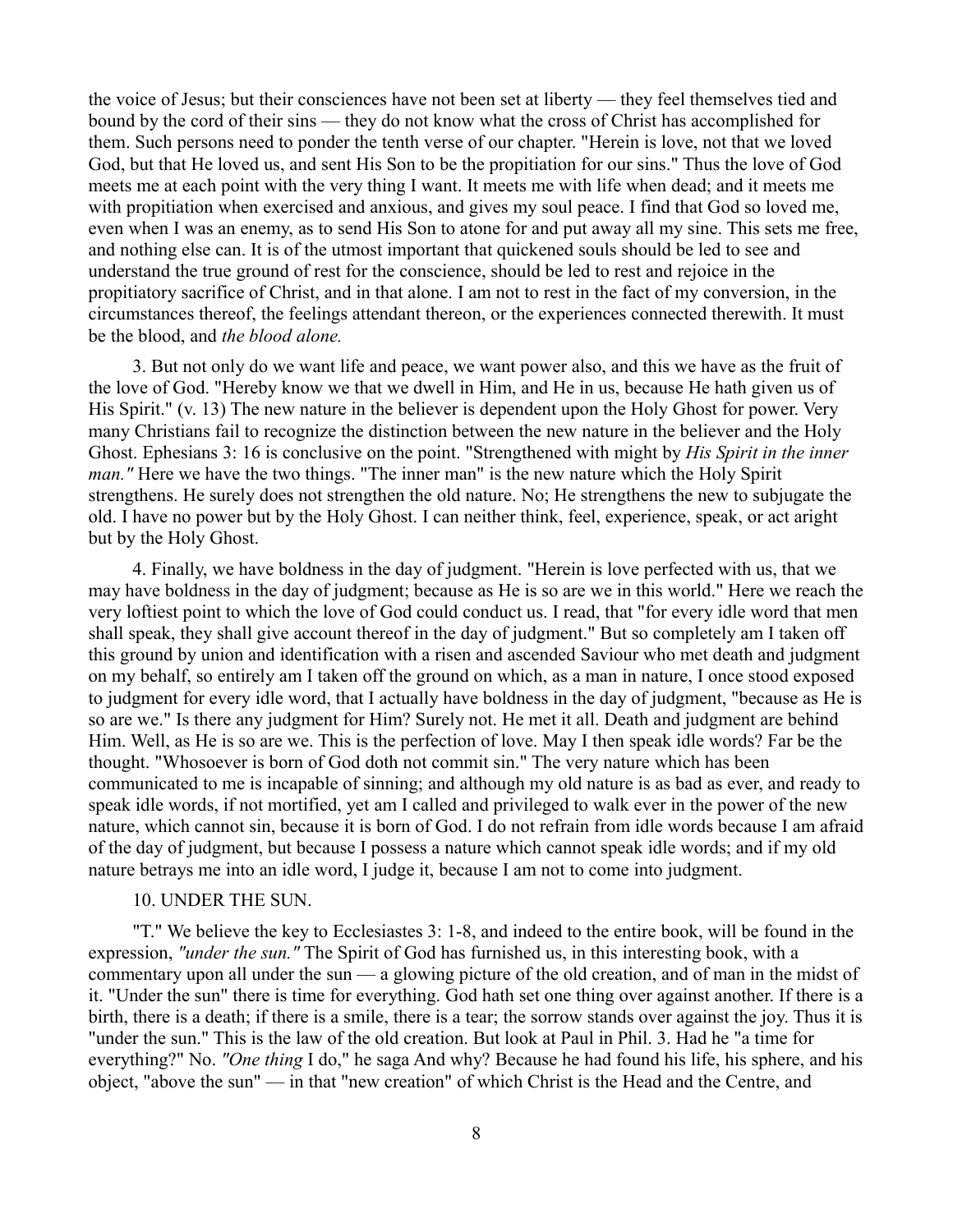wherein "all things are of God." We have frequently heard Ecclesiastes 3: 1-8 abused in the way you allude to; but it has invariably been by those whose hearts are in this present evil world, and who are bold enough to quote Scripture in defence of their worldliness. Alas, for all such!

11. SPIRITS IN PRISON. "E. S." We believe that 1 Peter 3: 19 teaches us that the Spirit of Christ, in Noah, testified to those whose spirits are now in prison because they rejected the testimony.

# 12. THE UNCONVERTED HUSBAND.

"T. A. S." The Christian wife to whom you refer would need peculiar grace and wisdom to enable her to deal rightly with her unbelieving husband. A tender, gracious carriage on her part might be greatly owned of God to win the heart of her husband. As to whether she ought to leave him and go to the Lord's Table, thus running the risk of his going to the public house, we do not deem ourselves warranted in laying down any rule. A Christian wife, under such painful circumstances, must be much in the divine presence in order to know how to act. "I will guide thee with mine eye" — not by rules and regulations

### 13. FAITH.

"S." We do not see any objection to your understanding the word "it" after "believeth" in Romans 1: 16. The gospel is assuredly the power of God unto salvation to every one that believeth it, and it is the gospel I am called upon to believe in order to salvation, as many passages of Scripture distinctly teach. Faith is the grand principle which connects the soul with God; it lays hold of His revelation, and believes it, because it is His. It is well to see this. "Abraham *believed God,* and it was reckoned unto him for righteousness." And then he adds, for our comfort and consolation, "It was not written for his sake alone, that it was imputed to him; but for us also to whom it shall be imputed, if we believe on Him that raised up Jesus our Lord from the dead; who was delivered for our offences, and was raised again for our justification." So, also, in John 3: 33: "He that hath received His testimony hath set to his seal that *God is* true." Many other passages might be quoted to show the place which faith occupies in Christianity. It is the principle on which we are justified in contrast with the principle of works. As we read in Romans 1: 17, "The righteousness of God is revealed, on the principle of faith (*ek pisteo*), to faith." Under the law, righteousness was *required from man;* but in the gospel it is *revealed by God.* Under the law, righteousness was on the ground or principle of works; in the gospel, it is on the opposite ground or principle of faith. You cannot meditate too profoundly on this great cardinal truth. But not only do we get righteousness by faith, we also *live* by faith. (Comp. Hab. 2: 4; Rom. 1: 17; Gal. 3: 11; Heb. 10: 38) "The just shall live by faith." This takes in the whole of the divine life in all its details. It is a great mistake to limit the life of faith to mere dependence upon God for temporal things. True, it is most blessed to be cast upon God for everything — to hang on Him like a child, in all our need, from day to day. We would not pen a single line to derogate from the value of such an attitude. But there is a way of speaking of a life of faith which limits it to mere trust in God for food and raiment, and to this we seriously object. It is not correct, and its moral influence is decidedly pernicious. There is no other way for any Christian to live but by faith.

Do not imagine for a moment, dear friend, that we deem your question either "stupid or strange." Quite the opposite. We are only too glad to be allowed to minister in any little way to exercised souls. May the Lord relieve you of every burden, and stay your heart upon His own eternal grace and truth!

#### 14. A GOOD CONSCIENCE.

"H. H. H.," Leamington. You were quite right in leaving a place in which you were compelled to act contrary to your conscience. As to trials and difficulties, we believe the more faithfully we walk the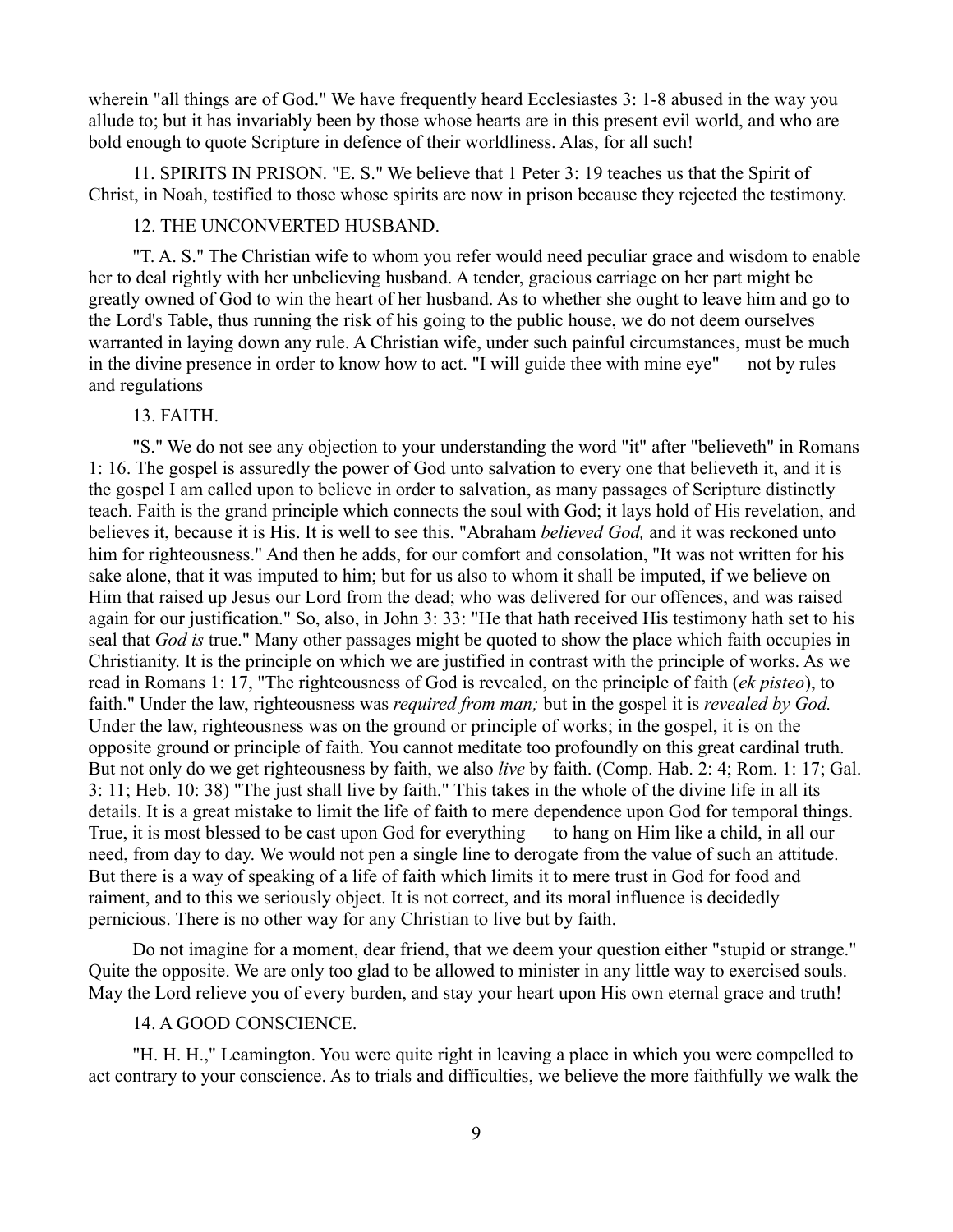more of such we shall have to encounter. May God sustain you, and open your way for you!

# 15. ALMSGIVING.

"J. T." We are truly sorry to find the minds of Christian men occupied with such a question, as the mode in which we should lay up our offerings for the poor, whether by a box sent round, after communion, or set up at the door. It seems to us a very simple matter indeed, if only we take Scripture as our guide. We read in the first epistle to the Corinthians the following plain directions, "Now concerning the collection for the saints, as I have given order to the churches of Galatia, even so do ye. Upon the first day of the week let every one of you lay by him in store as God hath prospered him, that there be no gatherings when I come." Now, it may perhaps be said, that this passage had reference to a certain local matter, and forms no sort of warrant for assemblies of Christians everywhere taking up collections every Lord's day. Yes; but are there not poor saints now as there were then?

And if so, are we not to follow the rule here laid down by the Holy Ghost, in order to meet their need? We suppose this will hardly be called in question. But how are we to do it? Is it by a box laid on the table, sent round in the meeting, or fixed at the door? Scripture is totally silent on the point. It simply says, "Let *every* one of you lay by him in store." It does not say where or how; but that *"every one"* was to do it — and to do it according *as God had prospered* him — a rule, we fear, but little attended to. Now, if the Holy Ghost has not laid down any rule in reference to the mode of collecting for the poor, why should we? What right have we to urge this, that, or the other method of doing the thing, when the inspired apostle is totally silent in the matter, And is it not, dear friend, truly deplorable to find Christian men splitting hairs and making crotchets respecting things which Scripture, in its characteristic breadth and largeness, leaves undecided? What principle is there involved? You inquire, "Is it right to be occupied with pounds, shillings, and pence at the Lord's table?" We reply, the Holy Ghost has thought proper to occupy Himself with such, inasmuch as the poor saints require such. We believe it to be most suitable and seasonable that, when our hearts have been fed and comforted at the table of our Lord, the streams of benevolence should flow for the help and refreshment of the Lord's poor. Would that they flowed more copiously!

### 16. TREASURES IN HEAVEN.

"G. A." Matt. 6: 19 is surely addressed to the disciples of Christ (see Matt. 5: 1). And most needful it is that we should attend to such instruction. "Lay not up for yourselves treasures upon earth, where moth and rust [not merely *can,* but] *doth* corrupt, and where thieves [not merely *can,* but *do]* break through and steal. But lay up for yourselves treasures in heaven, where neither moth nor rust [not merely *can,* but] *doth* corrupt, and there thieves *[not* merely *cannot,* but] *do* not break through nor steal." You will observe that our blessed Lord is setting forth in this passage the *moral* characteristics of earth and heaven. There is no such thing as moth, or rust, or thief in heaven. On earth there is. May we set our affections on things above. "Sell that ye have, and give alms; provide yourselves bags which wax not old, a treasure in the heavens that faileth not, where no thief *approacheth,* neither moth *corrupteth"* (Luke 12: 33)

# 17. SEEKING THE KINGDOM OF GOD.

"J." The words which you have quoted are full of practical power: "Seek ye first the kingdom of God, and His righteousness, and all these things shall be added unto you." We are to make the things of God our grand object, and He assures us that all our wants shall be attended to. But be it noted, we are not to seek "the kingdom of God," etc. *in order that* "all these things may be added." This would be a fatal mistake indeed. If I give myself to the Lord's work, in order that my temporal wants may be supplied, I shall very speedily make shipwreck. But, on the other hand, if I make the Lord's work my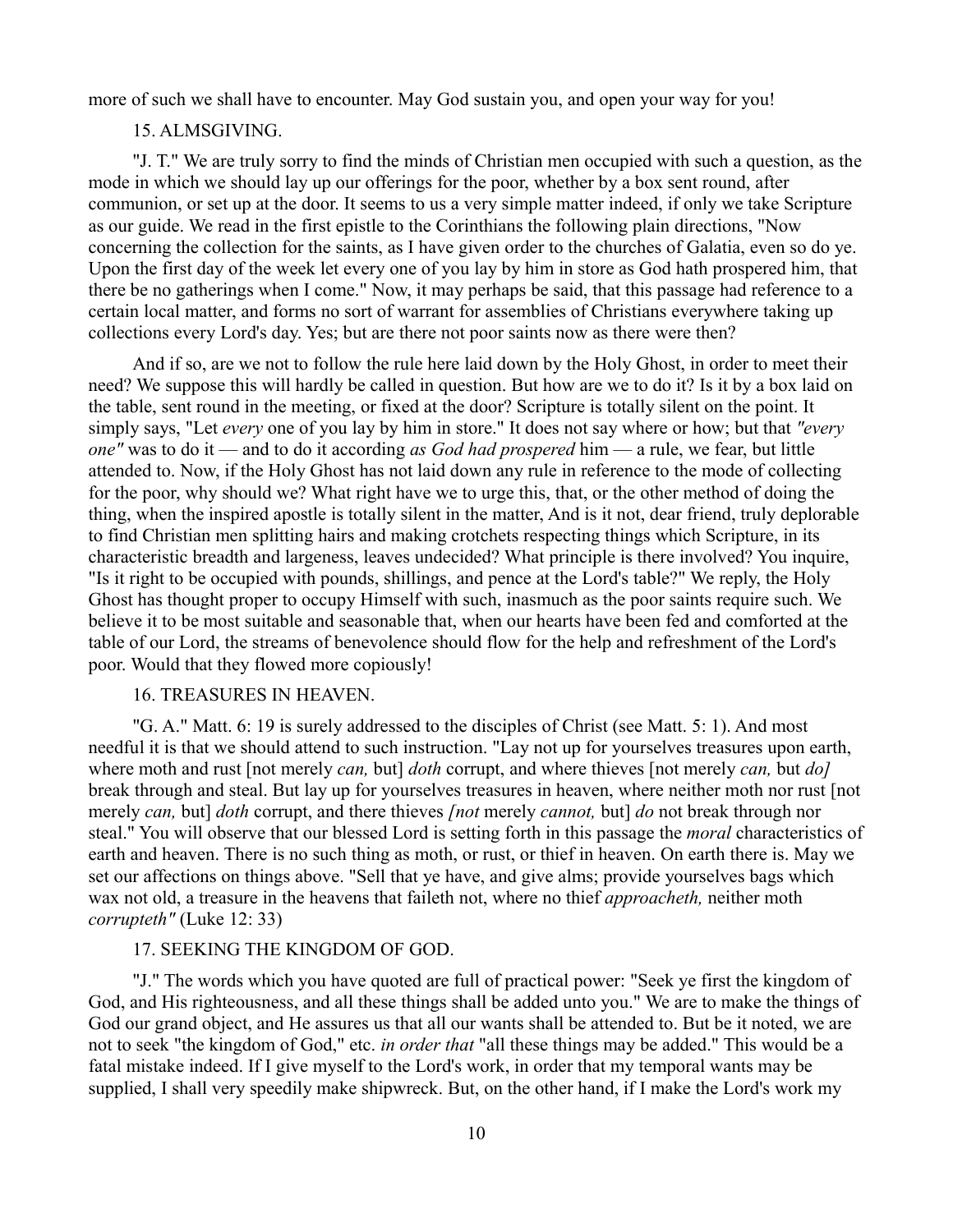paramount object, my wants shall be perfectly met.

"Make you His service your delight,

Your wants shall be His care."

# 18. ON TAKING AN OATH

You ask "If we deem it lawful for witness in a court of law to take the oath usually taken by witnesses," etc.?

This is entirely a question for individual conscience. "Let every man be fully persuaded in his own mind." We deem it perfectly right for a witness, when called upon by the magistrate, to take the oath usually administered. Under the Mosaic economy, when anyone heard "the voice of adjuration," he was bound to utter, or give evidence. (See Lev. 5) And when the High Priest said to our blessed Lord, "I adjure thee by the living God," He immediately spoke.

The magistrate is the expression of the power of God, and when he adjures us, we are bound to give evidence. But, as we have said, let each one act according to his light. The enlightened and liberal government under which we, in England, are privileged to live, has, with characteristic leniency and considerateness, made provision for sensitive consciences in an Act of Parliament to which you refer. The form which *such persons* must use commences thus: "I, A. B., do solemnly, sincerely, and truly, affirm and declare, that the taking of any oath is, according to my religious belief, unlawful." Nothing can more fully illustrate the genius of the British Government than the wording of this form. May God, in his infinite mercy, bless our Queen and preserve our constitution! May His gracious providence strengthen the pillars of that throne, under the shadow of which we enjoy a measure of freedom hardly known by the subjects of any other Government in the world.

# 19. THE ANGEL OF THE CHURCH.

"I. W. W." We believe the term "angel," in the first and second chapters of Revelation, applies to one who could convey the mind of God to the Church. We quite agree with you in thinking that there is no foundation in Scripture for the idea that the "angel" was a pastor or elder. It has been thought by some that the term angel refers to a certain mystic representative of the Church — one who personified the assembly, and in whose person the assembly was addressed. There is much to favour this suggestion in the very teaching of the chapters before us. Take, for example, the following: "Unto the angel of the church of Smyrna write I know thy works. Fear none of those things which *thou* shalt suffer; behold, the devil shall cast *some of you* into prison," etc.

The Lord seems to pass from the angel to the Church as though they are one and the same, and this would greatly favour the idea that the angel was some mystic personage representing the Church. But it becomes us to speak with great modesty on a point concerning which there has been, and is, such diversity of opinion.

# 20. HEB. 6.

"Mary." We think you have quite mistaken the import and application of the passages of Scripture to which you refer. Heb. 6 has been again and again referred to in our pages; see particularly vol. 4., page 25. 1 Cor. 9: 27 has also been explained; see vol. 3, page 221. As to Heb. 10: 26-30, we believe it applies to the deliberate giving up of Christ — wilful departure from Christianity. Its primary application is, as we judge, to a Jew, who, having made a profession of the truth of Christianity, should deliberately return to Judaism; and the apostle tells such an one, that "there remaineth no more sacrifice for sin;" that he could not look forward to a great annual day of atonement as of old; that there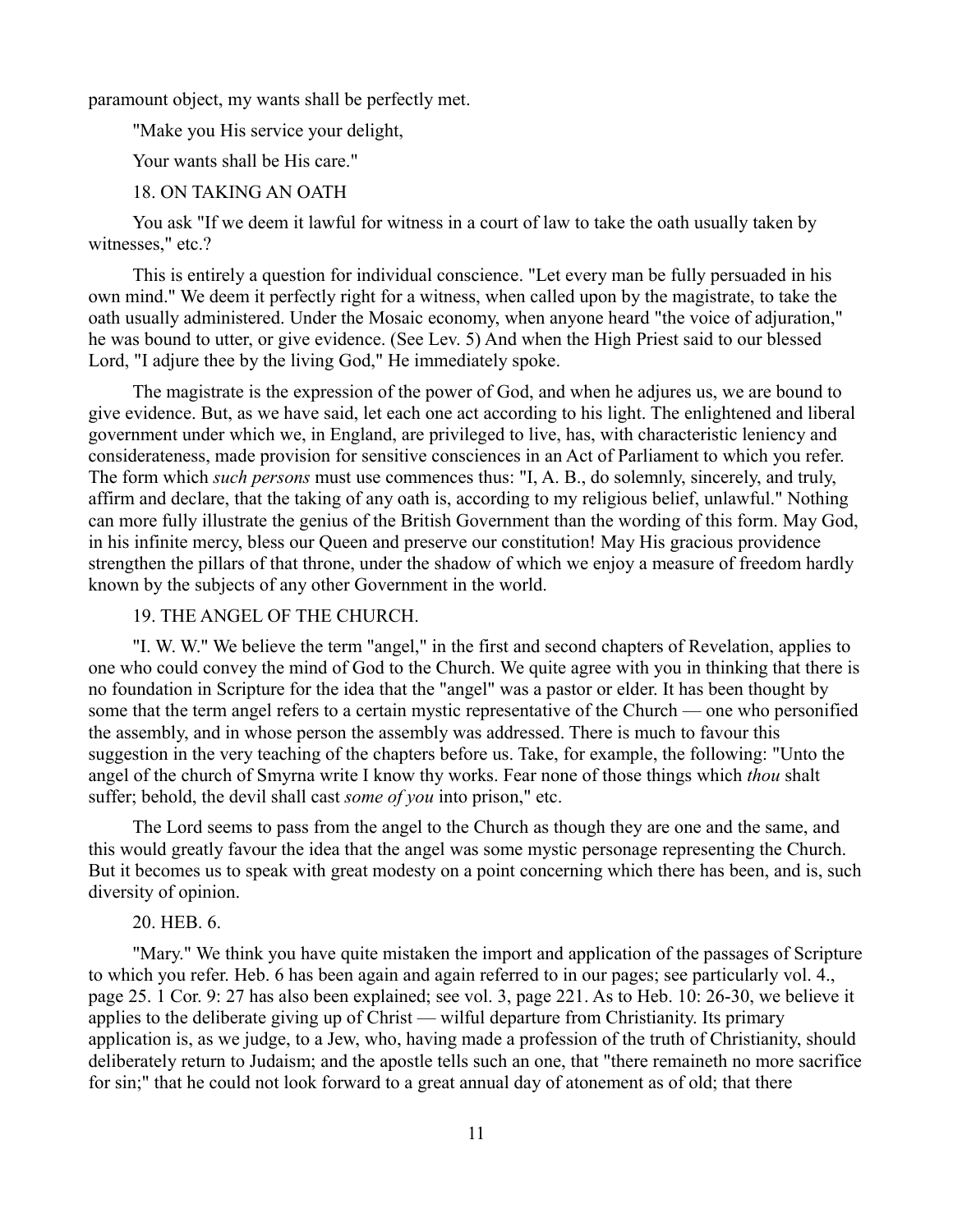remained nothing but a fearful looking for of judgment. The earliest symptom of this departure was the forsaking of the assembly. Now, dear friend, we are most thoroughly assured that these scriptures do not apply to you. It is not that we wish, in the smallest degree, to take away the edge from any portion of the word of God, nor yet to prop up any soul in a false condition. Nothing is farther from our thoughts; but we feel that the enemy is seeking to trouble you by a misuse of Scripture; he is leading you to write hard things against yourself, when the Spirit of God would lead you to rest in all confidence in the fulness and sufficiency of Christ. Thousands of souls have been exercised by those very scriptures to which you have called our attention; and while we doubt not, that in many cases this exercise has been used of God to deepen the work of grace in the heart, and to give a firmer grasp of Christ, still we deem it of importance to have correct apprehensions of the scope and object of the various parts of the word of God. May the Lord Himself give you settled peace in His own perfect work!

#### 91. THE CHURCH'S PLACE.

"J. J.," Montreal. Your two questions are exceedingly interesting, and far too important to be discussed in the brief space allotted to our correspondents. We believe the place of the Church is quite unique. It is formed by the Holy Ghost sent down from heaven consequent upon the death and resurrection of Christ, and His session at the right hand of God. It is built upon the foundation of the apostles and prophets, and the boundaries of its existence down here are Pentecost and the rapture. The saints of the Old Testament will have their own place assigned them in the dispensational wisdom of God. He names and fixes the place and portion of "every family in heaven and earth." They could not possibly belong to a body which had no existence till after their time. They will have part in the first resurrection and in heavenly glory; but the Church must ever occupy its own peculiar place as the body and bride of Christ. Wondrous place! May we enter more into it, and walk more worthy of it!

With regard to your second question, we are disposed to judge that the saints of the Old Testament, and even the apostles themselves, previous to the descent of the Holy Ghost, had very imperfect conceptions of the nature and effects of the work of Christ.

#### 22. SIMON MAGUS.

"W. R. C." We have long felt persuaded that Simon, in Acts 8, was a mere professor, and not a truly converted man at all. As to the words to which you refer in verse 13, we believe it was merely a faith founded upon the miracles which he saw performed by Philip. We see the same thing in the history of our blessed Lord's ministry. "Now when He was in Jerusalem at the Passover, in the feast day, many *believed* in His name, when they saw the miracles which He did. But Jesus did not commit Himself unto them, because He knew all." (John 2: 23, 24)

# 23. WALKING IN THE LIGHT.

"A. D.," Norfolk. We deeply sympathize with you in your present very trying position; but we believe your path is plain, namely, to walk according to the light which has shone in upon your conscience and understanding. One of the greatest practical difficulties of the present moment is to keep *a wide heart* while treading *a narrow path.* Some one has well said, "I must be as wide as Christ, and as narrow as Christ." Here is the difficulty. We live in a day in which we are in danger, on the one hand, of shutting ourselves up within the narrow enclosure of our own opinions, tastes, and predilections. Hence the value and force of the first clause in the aphorism just quoted. But, on the other hand, we meet with a great deal of what the late Mr. Hewitson so justly designated "An everybody-liking and everything-approving spirit;" and hence the need of the second clause. We are clearly called to walk in grace toward all, even toward those who, as we believe, are in error. To exhibit an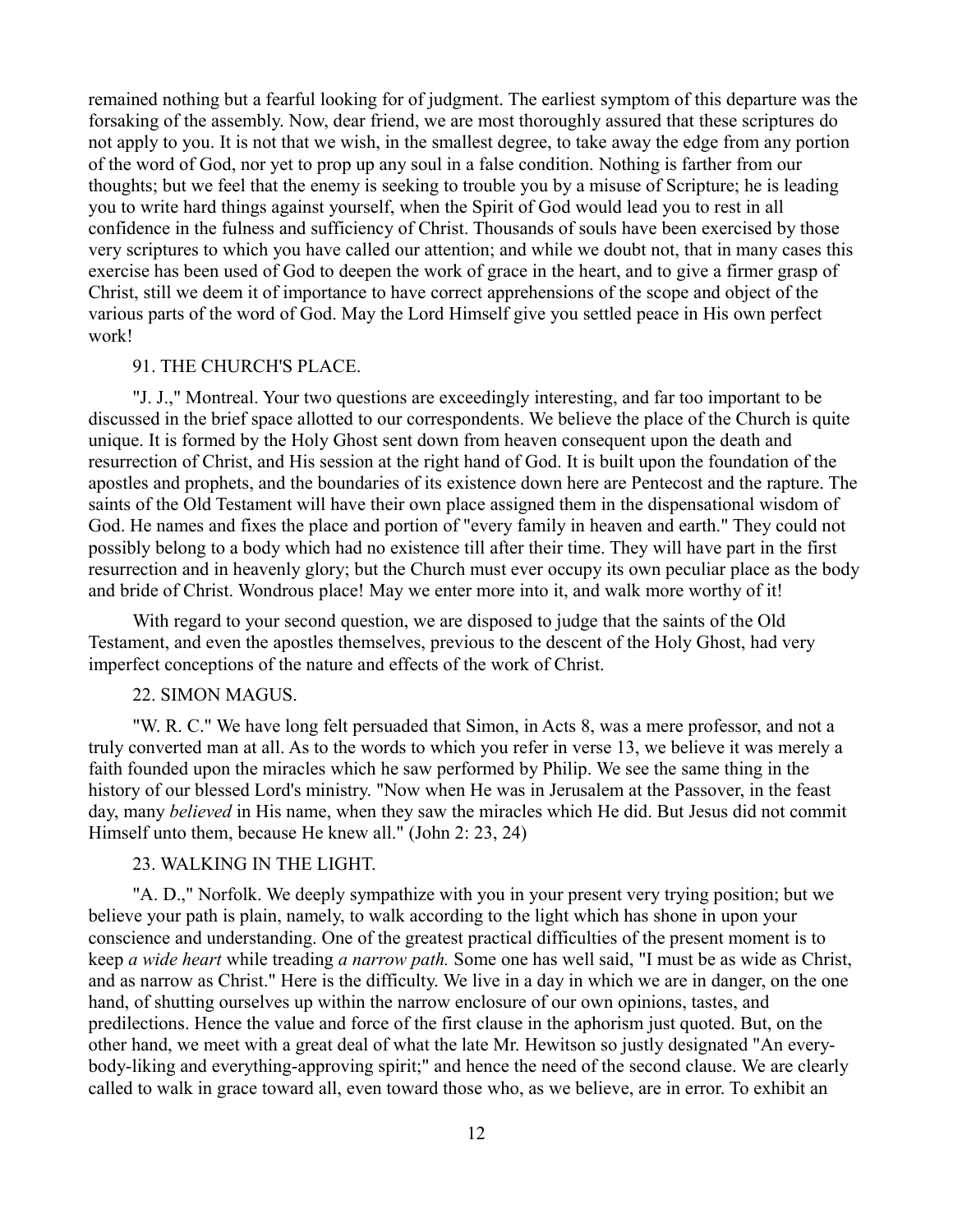intolerant bearing, a morose or sour temper, a bitter spirit, is not Christian-like, but the very reverse. But then we must be faithful as well as gracious. There is great moral beauty in Lydia's words to Paul in Acts 16 "If," says she, "ye have judged me to be faithful to the Lord, come into my house and abide." There is a great principle wrapped up in these words. To accept of hospitality, where there is manifest and positive unfaithfulness to Christ the Lord, is to prove that He has a very low place in our hearts.

If there be honest ignorance, it is, of course, another thing. Where a man is sincerely living up to his light, grace can bear with him, even though he may be involved in a mass of error and confusion. But where there is the deliberate and intelligent cushioning of truth to carry out one's own will or serve one's own interests, or to be on good terms with one's fellow, then verily, faithfulness to Christ demands bold and unflinching decision. We must bear in mind, that "God hath not given us the spirit of fear; but of power, and of love, and of a sound mind." Beauteous combination! Rare and exquisite adjustment! "Power" without love might display itself in a haughty independence, or an intolerant dogmatism. "Love" without power might issue in a total disregard of the claims of truth. "A sound mind" will enable us to adjust, with a delicate hand, the claims of that and this, and to discern the fitting occasion for the exercise of each. Oh, dear friend, what a Volume we possess in our precious Bible!

# 24. THE GOSPEL.

"G. N. L." Your communication was mislaid, else it should have received an earlier notice. Pray excuse the seeming neglect. We believe it is the same gospel which is referred to in the various passages to which you call our attention; but the Spirit never varies His mode in designating the gospel, without, as we believe, having some specific object in view. Whether we are able to discern and define the object in each passage is, of course, another thing. It would require an entire number to unfold the meaning of the expressions in those four passages which you quote. In general, we may remark that the term made use of in any particular passage gives the leading characteristic thought in the mind of the inspired writer. Thus, for example, in the expression, "The gospel of the *grace* of God," grace would be the leading thought. In "the gospel of the *glory* of Christ," glory would be the prominent idea. So also, in the expression, "gospel of God," or, "Gospel of Christ;" in the former, the object is to bring God prominently before the soul; in the latter, Christ.

# 25. DISCIPLINE AND GOVERNMENT.

Your question is a very interesting and important one. "Is any one, *now* by God's grace a believer, when suffering the bitter consequences entailed by past sin, entitled to take the comfort of those passages in the Word which speak of trial and chastening as being sent in love from a Father's hand?" Doubtless, in such a case, the Father may use the necessary consequences of past sin as a present discipline for the soul of His child; but we are disposed to view this and such like cases as illustrative of that great and solemn governmental rule, "Whatsoever a man soweth, that shall he also reap." (Gal. 6: 7) You may see men suffering, all their lifetime, the natural consequences of past folly and excess. True it is that God, in His grace and mercy, overrules, and turns their very consequences to account, by using them for holy discipline; but all the while they are the fruit of past sin.

It is very needful to be able to distinguish aright between the actings of grace and the actings of government. They are often confounded. It is most solemn to think of the government of God. No exercise of His grace can ever interfere with the principles of His government. Grace pardons and restores; but government takes its course. If you sow tares, you cannot reap wheat. Grace can pardon your folly in sowing tares, but it will not change the crop. Moreover, as you walk through the field of tares, you may praise the grace that has pardoned your folly, while you weep over the folly that sowed the tares. The Bible abounds in illustrations of these things, and so does the history of the Church of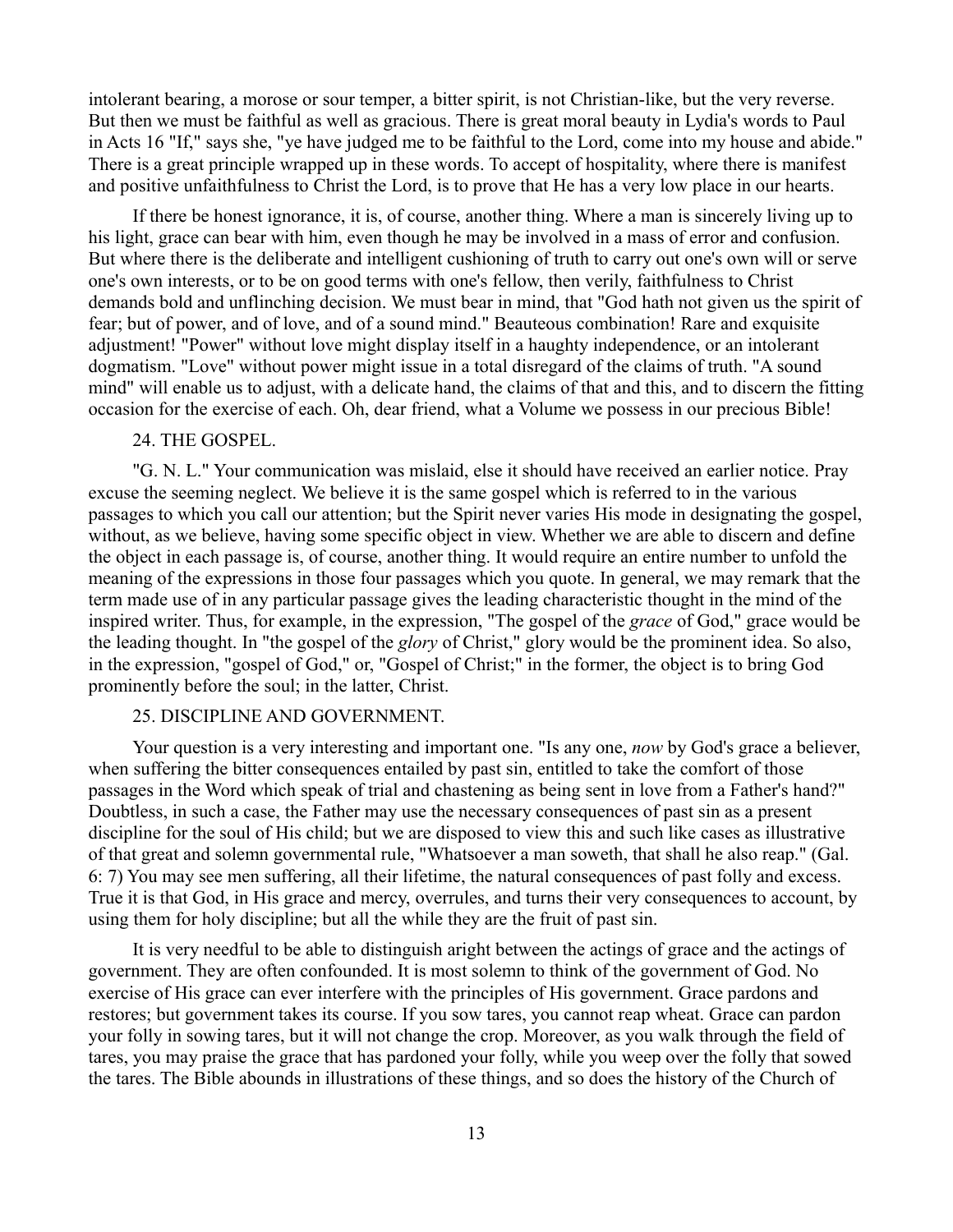God in all ages. We consider the question to be a thoroughly practical one. It has been briefly handled in one of our earlier volumes. See an article entitled, "Grace and Government."

# 26. JOHN 15.

"A Constant Reader." The following, from the pen of a recent writer may help you as to your difficulty in John 15, "The true vine, therefore, is not Israel; quite the contrary, it is Christ in contrast with Israel, but Christ planted on earth, taking Israel's place as the true vine. The Father cultivates this plant, evidently on the earth. There is no need of a husbandman in heaven. Those who are attached to Christ, as the remnant of Israel, the disciples, need this culture. It is on the earth that fruit-bearing is looked for. The Lord, therefore, says to them, *'Ye are* clean *already,* through the word which I have spoken unto you;' 'Ye are the branches.' Judas, perhaps it may be said, was taken away. The others should be proved and cleansed, that they might bear more fruit.

"I do not doubt that this relationship, in principle, still subsists. Those who make a profession, who attach themselves to Christ in order to follow Him, will, if there is life, be cleansed; if not, that which they have will be taken away." (Synopsis of the Books of the Bible, vol. 3, page 491)

# 27. STOPPING SHORT.

"X. L." We believe the two tribes and a half stopped short of the true inheritance of the people of God; and though where there was personal energy, the effects of their so stopping short did not appear, yet we know they were the first to fall into the hands of the enemy.

No doubt this has a voice for us; "for whatsoever things were written aforetime were written for our learning." We are ever prone to stop short of our true position and portion, to remain at this side of Jordan, to take our place amid the gifts of God's hand, rather than with Himself in the proper heavenly inheritance of His people. Oh, for a higher range, a closer walk, a more profound and intimate communion!

# 28. GENTILES UNDER LAW.

"L. M. N." The first attempt to put the Gentiles under law is historically recorded in Acts 15, where you may see how it was met by the Holy Ghost, the twelve apostles, and the whole Church of God. The epistle to the Galatians may be most profitably studied in connection with your question.

## 29. WHAT IS MY MOTIVE?

"L J. P." You ask, "What is the difference between going to the British Museum and the Crystal Palace?" It is possible there may be a greater *energy* of worldliness in the latter than in the former; but as to the rightness of going to this or that, it would simply hinge upon this question, "Have I any business there? or does my duty call me there? Can I serve Christ there?"

#### 30. THE CALL TO THE MINISTRY.

"R. W. M." The teaching of 1 Cor. 9: 14 is very plain. The apostle, in the opening of this chapter, gives a statement of his rights and privileges as an apostle. "Am I not an apostle? am I not free? have I not seen Jesus Christ our Lord? are not ye my work in the Lord? Have we not power to eat and to drink? Have we not power to lead about a sister, a wife, as well as other apostles, and as the brethren of the Lord, and Cephas? Or I only and Barnabas, have not we power to forbear working?" (i.e., with their hands for temporal support.) Thus he goes on stating his rights, and giving his authority for those rights, both from the law and ordinances of God. But for what end does he make this statement of his rights? Simply that he may give all up for the gospel's sake. "But I have used none of these things: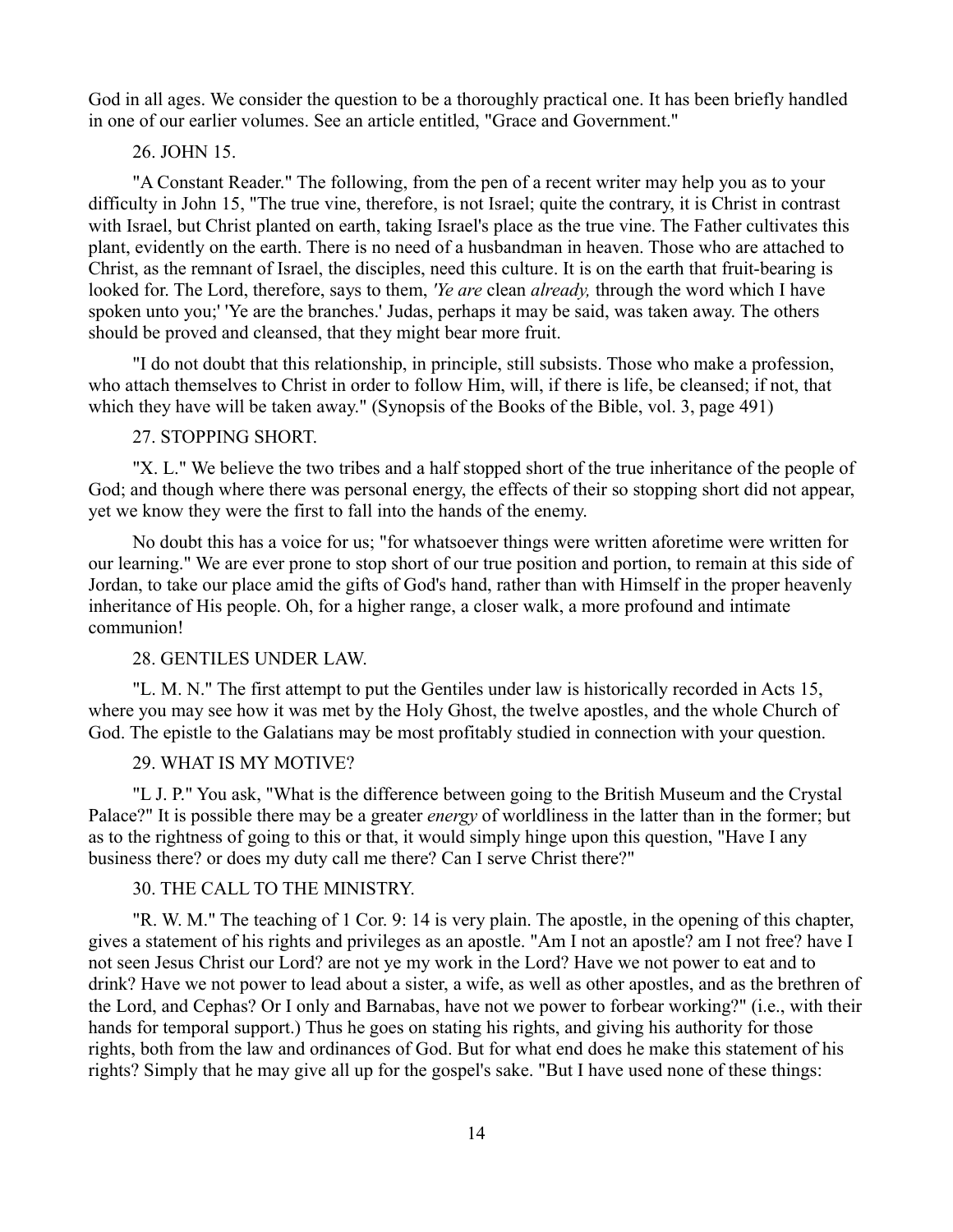neither have I written these things, that it should be so done unto me; for it were better for me to die, than that any man should make my glorying void."

Now, dear friend, you will observe a very marked difference indeed between the object of the apostle Paul, in thus stating his rights, and the object of many who quote his words. He states his rights only that he may abandon them; many quote his words only that they may insist on those rights which he abandoned for the gospel's sake. There would be no grace, no moral beauty in relinquishing privileges to which one had no right; but when the right is duly established, the grace that relinquishes it is fully manifested. Thus it was with Paul. He had a *right to* live by the gospel, but *grace* led him to live by the work of his hands. He would take nothing from the Corinthians; but that was to their shame. He did receive "once and again" from the Philippians; that was fruit abounding to their account. But the apostle's rule was to maintain himself by the work of his hands. Such was the lofty ground occupied by this incomparable servant, and we hold it to be the very highest privilege of a servant of Christ, and any who do not or cannot enjoy it are shorn of one of their holy dignities.

But the Lord is very gracious, and He meets us in our feebleness and poverty. Moreover, society is so constituted that it is immensely difficult for one who is called to the work of the ministry to combine with that work any secular calling sufficient to maintain himself and his family, if he has one. If a man holds a situation, he must fulfil *its* duties. If he is in business for himself, he must attend to it, and maintain it in its integrity, else he will soon be gazetted. If, therefore, any one be called forth to work in the gospel field, it must be a very distinct matter indeed. The *gift* and the call must be unmistakable. He must know where he is, who has sent him, and what he has to do, else he will, sootier or later, make shipwreck. We have known, within the immediate circle of our own acquaintance, certain who threw up their honest secular callings, under the impression that they were called to give themselves to the work, and live by faith, as they expressed *it* (though surely it is a great mistake to confine the life of faith to such a very narrow range). What was the end? They actually lost their reason! and even when reason was restored, there was the entire abandonment of the Christian course. The simple fact is, there was neither gift nor call in the oases to which we refer and hence the giving up of the occupation was a grievous mistake.

In a word then, dear friend, we have no hesitation in stating that, as a rule, every man should abide in his callings, provided it be a godly one. If he be called to the work of the ministry, if God has gifted him for it, and that he finds his secular calling a positive hindrance, then true devotedness of heart to Christ will lead him to give all up that he may obey his Master's call. But it must be very distinct. His pathway must have solid embankments. The immediate business of his heart and conscience must be with God, and not with men; not with his brethren, else he still never get on.

# 31. "THE GREATER WORKS."

"G. I. H." You desire to know the meaning of John 14: 12. We believe it teaches us that the works wrought by the Holy Ghost, as the witness of Christ's exaltation, were greater than those wrought by Himself in the days of His flesh. Your difficulty arises from comparing the works viewed abstractedly. You say, "We know that He gave sight to the blind, raised the dead," etc. Yes but He was down here, whereas now He is at the right hand of the Father, and the Holy Ghost is here as the witness of His glorification. This makes all the difference. The descent of the Holy Ghost, on the day of Pentecost, placed the disciples on advanced ground as to everything.

# 32. INFANT SALVATION.

"G. K." If memory serves us, we have, on a former occasion, referred to the question of the salvation of all who die in infancy. Here is our authority, "Take heed that ye despise not one of these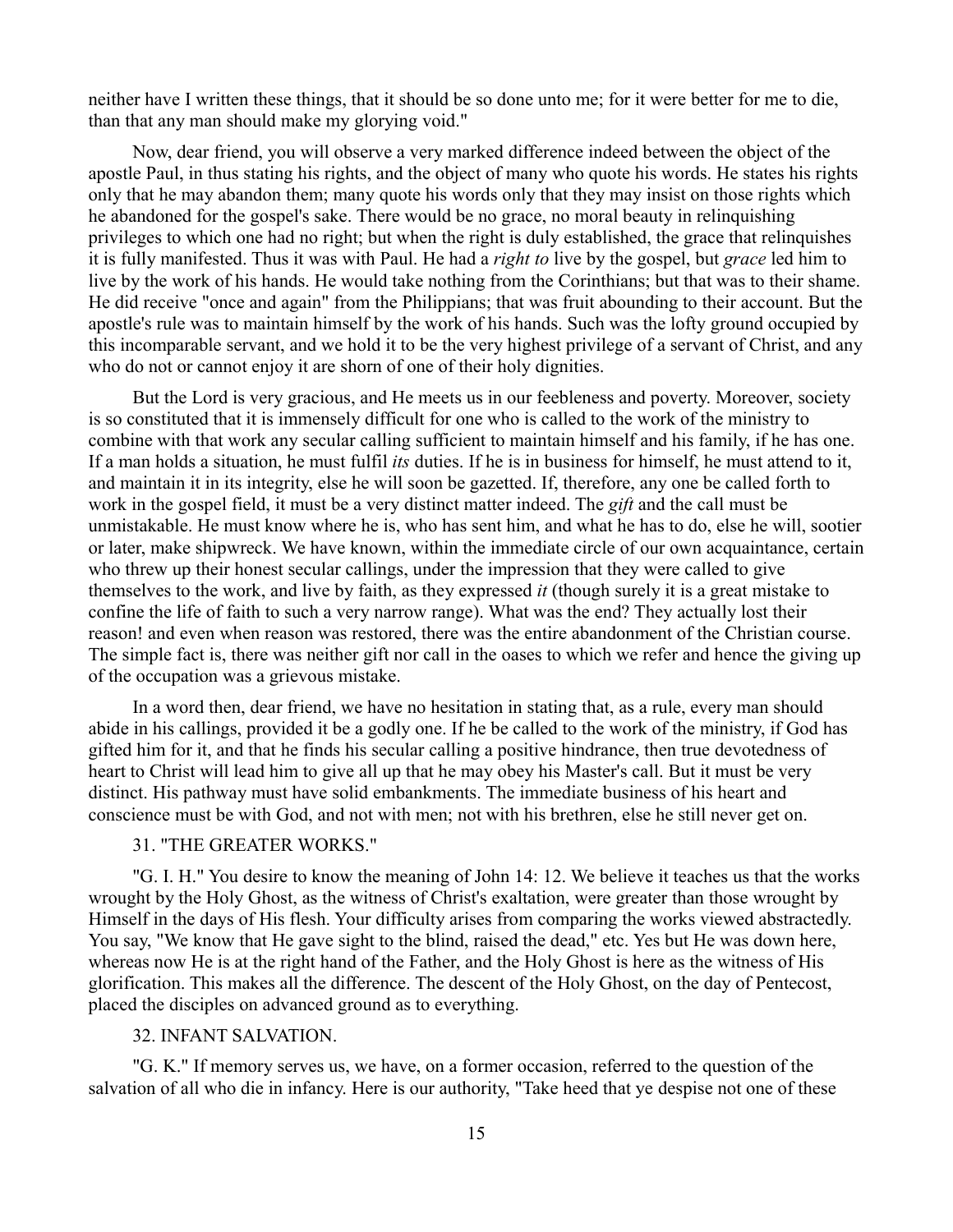little ones; for I say unto you, that in heaven their angels do always behold the face of my Father which is in heaven. For the Son of man is come to save that which is lost." The body of the infant dies because of Adam's sin; the soul of the infant is saved by the death of Jesus.

### 33. THE UTTERANCE OF FAITH.

"T. Y." The Scriptures to which you refer do most distinctly and blessedly set forth the wide aspect of the grace of God and the work of Christ, nor do we know of any hindrance, so far as the love of God, the work of Christ, and the testimony of the Holy Ghost are concerned, to any believing soul adopting the language which you quote, "I live by the faith of the Son of God, who loved me and gave Himself for me." May God the Holy Ghost establish your heart in the truth!

# 34. THE SAINTS' RAPTURE.

"M. J." We fully believe that the Church will be caught up to meet her Lord and be with Him, before the great tribulation, and before the apocalyptic judgments. You merely ask our opinion, and we give it without entering upon the proofs We believe that Scripture distinctly teaches this great and most important truth; but our space does not admit of elaborate proof.

# 35. THE HOUSE OF RIMMON.

"M. A. W." We regret the disappointment in reference to your letter, and fear it must have gone astray. As to your difficulty with respect to Elisha's answer to Naaman, we cannot agree with either of the solutions proposed in your letter of the 12th of December. We could not, for a moment, admit the idea of any " evasion" on the part of the Lord's servant. What object could he have in evading Naaman's difficulty? Then as to his giving his "sanction" to Naaman's frequenting the house of Rimmon, we consider it wholly untenable. He did not tell him to go, for this would be to sanction idolatry. He did not tell him not to go, for this would be placing him under a yoke of legality. He simply says, "Go in peace," which was casting him back upon the grace which he had already experienced, and the exercise of an enlightened conscience. There were three things which Naaman received in connection with his cleansing, namely, an enlarged heart, an enlightened understanding, and an exercised conscience. His enlarged heart tells itself forth in the words, "Take a blessing of thy servant." His enlightened understanding exhibits itself in his request of two mules' burden of earth to build an altar to the God of Israel. And his exercised conscience is evidenced by his difficulty as to the house of Rimmon. Now it is easy to see that there would have been a lack of moral order in placing such an one under any formal rule; whereas there was most lovely order in casting him upon his responsibility to the One whose grace had so fully met his need. "Go in *peace"* was the suited utterance for a cleansed leper, and "*Go, wash"* for a leper uncleansed. So in the New Testament, the sinner is pointed to a Saviour; the saint to his Lord. The two things must never be confounded.

### 36. LIFE MORE ABUNDANTLY.

"J. A. S.," Swindon. The scene in John 20: 22 must be distinguished from the day of Pentecost. In the former, we have the risen Christ breathing upon His disciples the power of resurrection-life — life more abundantly. In the latter, we have the *glorified* Christ shedding upon His people the Pentecostal gifts of the Holy Ghost.

### 37. RESTORATION.

"A young Convert." There is nothing in John 13: 10 about asking for forgiveness. The entire scene in the opening of this chapter sets forth the present action of Christ toward His people. The washing of regeneration makes us clean — clean every whit; and Christ's present action is to maintain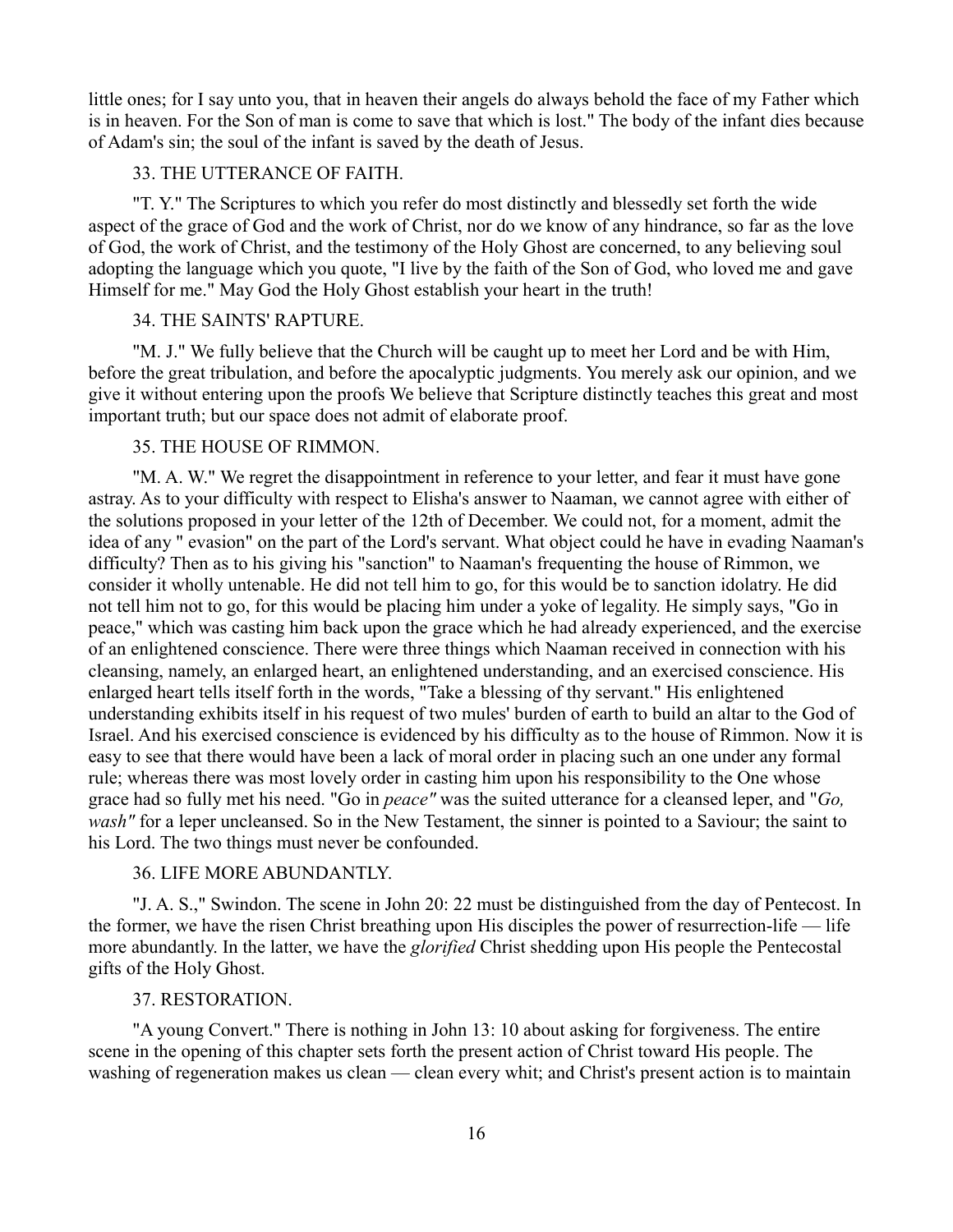us in the power of that cleansing, or to restore us when, through want of holy vigilance, we have lost it. You may read, in connection, Ephesians 5: 25-27.

# 38. THE UNJUST STEWARD.

"A. B. T." The moral conveyed in the parable of the unjust steward, in Luke 16, we believe to be simply this: use the *present* with your eye on the *future.* If you possess this world's riches, spend them in the Lord's service, with your eye on the everlasting habitations. Read, in connection, 1 Timothy 6: 17-19. If we deny ourselves, and under the constraining power of the love of Christ live for others, and do good unto all men, it will be remembered and rewarded in the kingdom.

# 39. WOMAN'S COVERING.

"A. H. L." We believe that woman's covering, in 1 Corinthians 11, is manifestly distinct from her hair. Verses 5 and 6 place this beyond all question. As to the question when or where, we must remember that the apostle does not speak of "coming together" until the seventeenth verse. The whole passage teaches us that the covering on the woman's head is the expression of her subjection to authority. The woman is to be subject to the man, as the Church is subject to Christ.

## 40. FIRST RESURRECTION.

"Mary." There are various classes or families who will have part in the first resurrection. Not seeing this simple fact has led to much confusion. As to Matthew 16: 28, we believe it refers to the scene in the opening of the following chapter.

# 41. THE LAMB'S WIFE.

"T. A. H." In Isaiah 54: 5, and Hosea 2: 19, and many other passages of Old Testament Scripture, we have Israel presented, in the mystic relationship of wife, as in Revelation 21 we have the Church. But the difference between the two is immense, and very material as bearing upon our character and conduct. The former is earthly; the latter heavenly. The former will stand connected with the Messiah, known on the earth; the latter with a heavenly Christ — the Son of God — not known after the flesh not known in earthly relationship. The Church only knows a glorified Christ above. Her relationship with Him is in heavenly glory. She is connected with Him as one cast out from earth — rejected crucified — risen and glorified. This stamps the Church's character. The restored nation of Israel will know Christ as the one exalted in the earth — the great King — the Lord of hosts. The Church, on the other hand, is called "the Bride, the *Lamb's* wife." She is linked with Him in that wondrous character. Hence, all those who, through grace, form part of the heavenly body, should walk as heavenly people — a people who have broken with the world — the intimate companions of a rejected Christ partakers of His sufferings. As to the terms "Bride" and "Wife," they set forth a positive relationship between the Lord and His heavenly and earthly people. It may be said that they set it forth mystically or figuratively; but yet they do set forth a real relationship with its holy affections, privileges, and responsibilities; and while it is quite true that an individual is not the Bride, yet should each individual November cultivate the affections and exhibit the characteristics of this high and holy relationship. We may further add that, in human life, the term bride suggests a different idea from that of wife. The former is a title connected with the joys of the day of espousal; the latter awakens the thought of matured companionship in all the joys and sorrows of life. But we must beware of being too human in our mode of handling these holy mysteries. "The Spirit of truth" can alone enable us to enter into them.

#### 42. THE PARTICULAR RESURRECTION.

"M. J." In Philippians 3: 11, the apostle sets forth the grand object of his hope to be, resurrection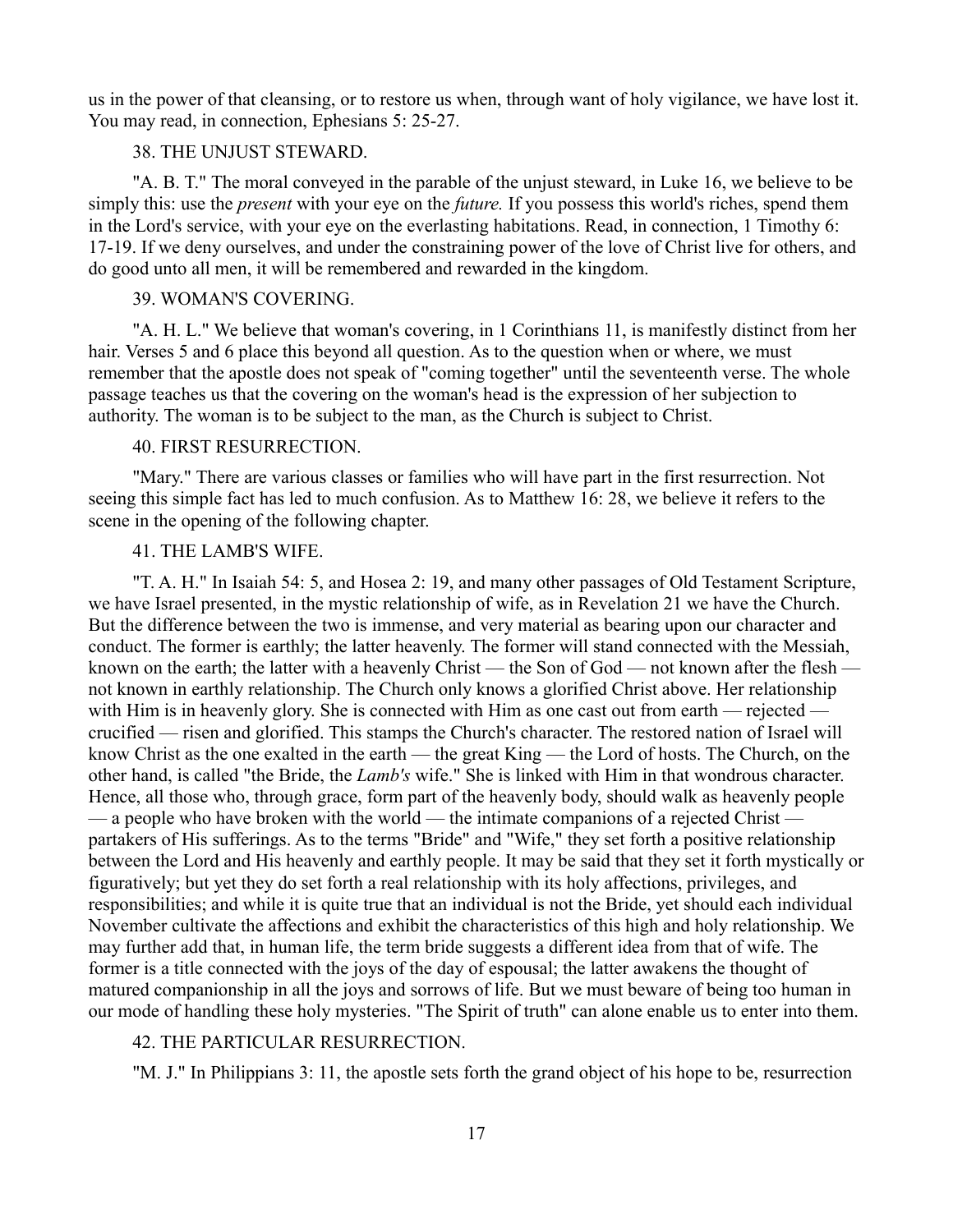*from among* the dead." *(exanastasin ton nekron)* It is not merely resurrection *of* the dead, but something quite peculiar, quite distinct, even a resurrection from among the dead - a resurrection after the pattern and example of Christ's resurrection. As regards the expression, "If by any means," it does not imply any doubt, but simply declares that the apostle was quite ready to reach that glorious goal by any route his Lord and Master might see fit to appoint.

## 43. DISPENSATIONAL POSITION.

"B." Matthew 11: 11 teaches us that, looked at dispensationally, John the Baptist was less than the least in the kingdom of heaven, though, officially, the greatest of prophets. You will find this subject gone into in our paper on "The True Workman." It is very needful to distinguish between the position which a man may occupy in the dispensational dealings of God, and his own personal walk and moral condition therein. The very feeblest member of the Church of God occupies a position which the very highest of the Old Testament saints could not have thought of. Very many find difficulty as to this, because they are looking at men and their ways, rather than at God and the dispensational dealings of His grace. No doubt, the higher our dispensational position, the higher should be the tone of our character and conversation; but we can never arrive at the truth on this subject by comparing men with men.

# 44. FREE SALVATION.

"G. H." Ezekiel 3: 20, and many kindred passages, present man in responsibility under the government of God; they cannot, therefore, be applied to one who is the subject of free, sovereign and unqualified grace. The gospel meets me as an utterly lost sinner, as one condemned under the law. It brings me a full and an unconditional salvation. It gives me *eternal* life, not temporary or conditional life. It is truly wonderful how men, with the Bible in their hands, can talk about "the possibility of a believer in Jesus being lost." It shows very plainly that they neither understand the totality of man's ruin, nor the reality of God's salvation. As to James 2: 14, the little word "say" is the key to it, and to the entire context. The apostle does not say, "What doth it profit though a man *have* faith?" Mere lip profession is valueless to God and man. Of what use is it to say, "I go, sir," if we do not go? Oh! for reality! May the Lord stir up our hearts, and lead us forth in genuine devotion to Christ! We live in a day of widespread profession. The doctrines of the gospel are too much taken up in the intellect, without any true exercise of soul before God, and the result is a merely worldly profession, which is really paving the way for infidelity. What we want is whole-hearted consecration; and we ask you, dear friend, and all our Christian readers, to join us in waiting on the Lord for more spiritual energy more depth of work in the soul — more separation from everything that tends to hinder our testimony to our absent Lord. May God grant us these things more and more abundantly, to the praise of His holy name!

#### 45. WOMEN PREACHING.

"A Lover of Truth." We have, in one of our earlier numbers, gone into the subject of women speaking or teaching in public. We believe the teaching of the New Testament is distinctly against it. Whatever is meant in Acts 21: 9, and 1 Cor. 11: 5, it is impossible they can contradict 1 Cor. 14: 34, and 1 Tim. 2: 11, 12. These latter are plain and positive, and admit of no question whatever. The former may present difficulties when you come to apply them; but Scripture cannot gainsay Scripture.

#### 46. THE CLEANSING WORD.

"F. A. H." The word is constantly spoken of as cleansing. (See Psalm 119: 9; Eph. 5: 26) Blood and water both flowed from the pierced side of our blessed Lord — the blood to expiate our sins, the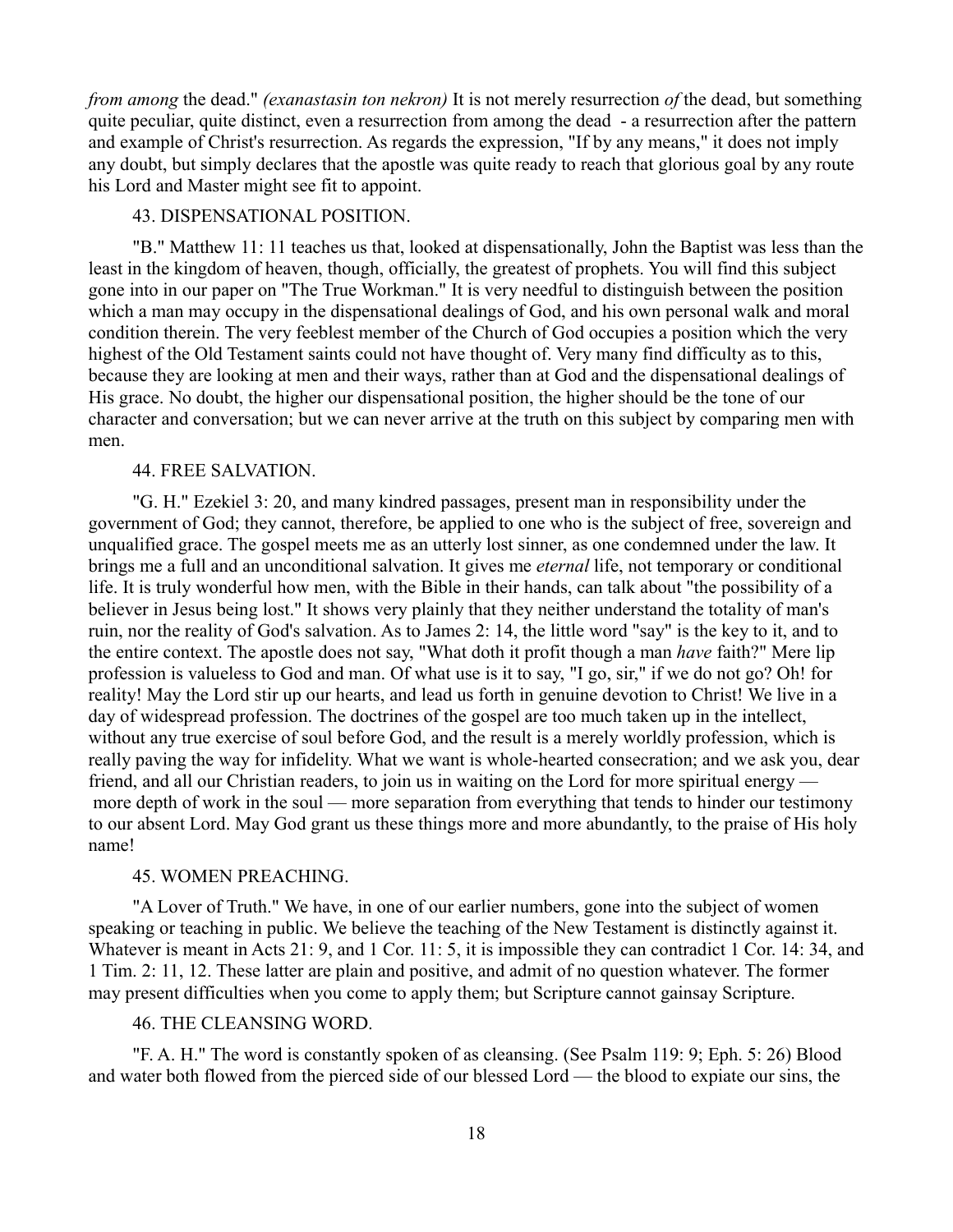water to cleanse and sanctify us practically. Our sins were cancelled by blood; but our ways, our habits, our whole man must be cleansed day by day. If you will look at John 13: 1-14, you will be able to understand the meaning of our Lord's words in chapter 15: 3. They were clean every whit through the washing of regeneration, but needed to have their feet washed day by day, in order to their being maintained in the power of communion.

# 47. ADDRESSING THE LORD JESUS.

"M. A." We do not think that John 16: 23 prohibits our addressing the Lord Jesus in prayer. Our Lord is opening up to the disciples the new and blessed ground to which they were to be introduced through His resurrection and the gift of the Holy Ghost. They were to have access to God as their Father in His. Hitherto they had asked nothing in His name. Now they were to ask and receive, that their joy might be full. We merely add, that in Acts 7: 59 we find Stephen addressing the Lord Jesus.

# 48. THE FRIENDS OF JESUS.

"T. A. H." A careful study of John 13 - 16. would help you much as to your question. It is our privilege, as the "Friends" of Jesus, to have fellowship with Him in everything in which He is interested. We are identified with Him in life, position, and hope. God has, in His infinite and marvellous grace, called us unto the fellowship of His Son Jesus Christ. Hence, whatever interests Him should interest us; for we are one with Him. Would that we more appreciated this immense privilege; but oh! beloved friend, we have to mourn over our barrenness and poverty. Lord, enlarge our hearts!

# 49. THE BEAST OF REVELATION.

"A Babe in Christ." We stated very recently that we have no light as to the number of the beast. Doubtless light will be given as the time approaches. May we be found waiting for the Son from heaven, and not for the beast on earth!

# 50. THE CHURCH UNDER RESPONSIBILITY.

"M. H." In Revelation 2 and 3, the Church is viewed in the place of responsibility, and as under judgment. We must not confound this with the Church as the body of Christ. In this latter aspect, there can, of course, be no question of responsibility or judgment, inasmuch as Christ will infallibly maintain His Church in all the perfectness which belongs to it as His body. If we do not distinguish these two aspects of the Church, we shall be confused as to many passages of the New Testament. The Church as a responsible vessel — a steward - a witness on the earth, is one thing and the Church as the body of Christ — the bride of the Lamb — is another. In the former aspect it has failed; in the latter it never can. As to your own personal condition, dear friend, there is much we should like to say to you, did space permit; but for the present we can merely commend you to the blood and advocacy of our Lord and Saviour Jesus Christ. May God bless you!

#### 51. MODEST APPAREL.

"J. M." We most cordially agree with you, dear friend, in deploring the sad conformity to the world as exhibited in the dress of many professing Christians. It is most sad, and evidences but too plainly the bent of the heart, the tone of the mind, and the moral condition of the soul. We are often deeply pained, in looking round at assemblies of Christians gathered for the purpose of showing forth the Lord's death, to mark the style of dress, the light, airy, fashionable appearance, the profusion of artificial flowers, and various other appendages, so unlike what one would expect to find on the persons of those who profess to be dead to the world. It is not, we may truly say, that we desire to see Christians adopting a certain costume or livery, or that we should like to see them slovenly in their appearance.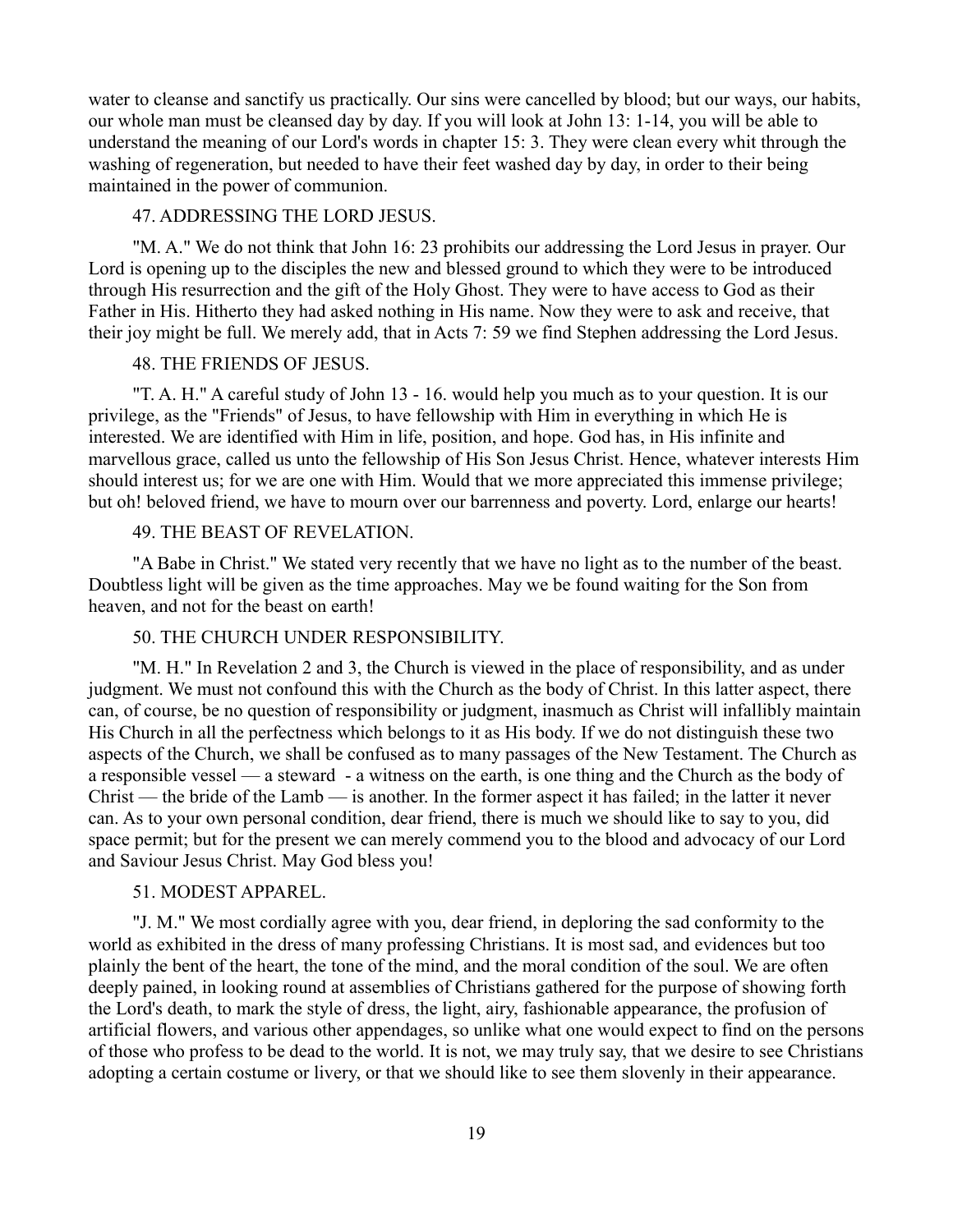Far from it; we love neatness and simplicity — "modest apparel" — moderate, suitable attire. It may perhaps be said that many take their place in the Christian assembly who have been accustomed all their lives to dress elegantly, and they never think of such thing. This we can quite understand, and make allowance for; but, at the same time, we feel called upon to offer a word of warning to Christians on the subject of conformity to the world in dress and other things. It is a subject which demands serious attention. We believe that, where the heart is true to the Lord, the word of exhortation will be received and acted upon; the Lord knows we offer it in love, and under a deep sense of personal failure. May He act on the hearts and consciences of His people by His word and Spirit, and give them to carry themselves aright in these things, that His name may be glorified in the deportment, walk, and appearance of His people!

#### 52. THE CUP WHICH WE BLESS.

"S. L." You ask, Is it incumbent at the Lord's Supper to give thanks separately for the wine? We cannot do better than quote for you the whole testimony of Scripture on the point. We are more thoroughly convinced, each day we live, of the urgent need of keeping close to the written word. Truth must be the girdle wherewith to strengthen our loins for every line of action. It is not what we ourselves or others think, or feel, or say. There is far too much of this within us and around us. We want to bow down to the authority of Holy Scripture. We want a "Thus saith the Lord" for all that may be pressed upon us. If Scripture is silent, we may well be silent too, inasmuch as it speaks fully and clearly in reference to all we need to know. But when Scripture speaks, its authority is paramount, and we have no right to pursue a line of conduct, as to the smallest matter, for which there is no foundation in the word of God. We may deem certain things very right, very good, and very suitable; but still the question remains to be asked and answered, "Where is the authority?" An all-important question nowa-days. Who are we? What is man, even the best of men? or what are his thoughts worth? Just nothing, if not founded on the eternal foundation of the Holy Scriptures. Do we not see, every day, how easily men slip away from Scripture, and get into their own notions? And do we not also see the disastrous consequences of so slipping away? It is like the points on a railway; at first, the measure of divergence seems to be hardly perceptible; but look at the end!

What, then, saith the Scripture in reply to your question? We turn, in the first place, to Matthew 26, and there we read, "And as they were eating, Jesus took bread, and blessed, and brake, and gave to the disciples, and said, Take eat, this is my body. And He took the cup, *and gave thanks,* and gave to them, saying, Drink ye all of it." (Ver. 26, 27)

Again, in Mark 14 we read, "And as they did eat, Jesus took bread, and blessed, and brake, and gave to them, and said, Take eat, this is my body. And He took the cup; *and when He had given thanks,* He gave to them, and they all drank of it." (Ver. 22, 23) So also in Luke 22 we read, "And He took bread, and gave thanks, and brake, and gave unto them, saying, This is my body, which is given for you; this do in remembrance of me. *Likewise* also the cup, after supper, saying, This cup is the New Testament in my blood, which is shed for you." (Ver. 19, 20) The word "likewise" in this last quoted passage implies that our Lord did with "the cup" as He had done with "the bread." Finally, in the first epistle to the Corinthians we read, "The cup of blessing which we bless, is it not the communion of the blood of Christ? The bread which we break, is it not the communion of the body of Christ?" (1 Cor. 10: 16) "For I have received of the Lord that which also I delivered unto you, that the Lord Jesus, the same night in which He was betrayed, took bread; and when He had given thanks, He brake, and said, Take eat; this is my body which is broken for you; this do in remembrance of me. *After the same manner also the cup,* when He had supped, saying, This cup is the New Testament in my blood; this do ye, as oft as ye drink it, in remembrance of me. For as often as ye eat this bread, and drink this cup, ye do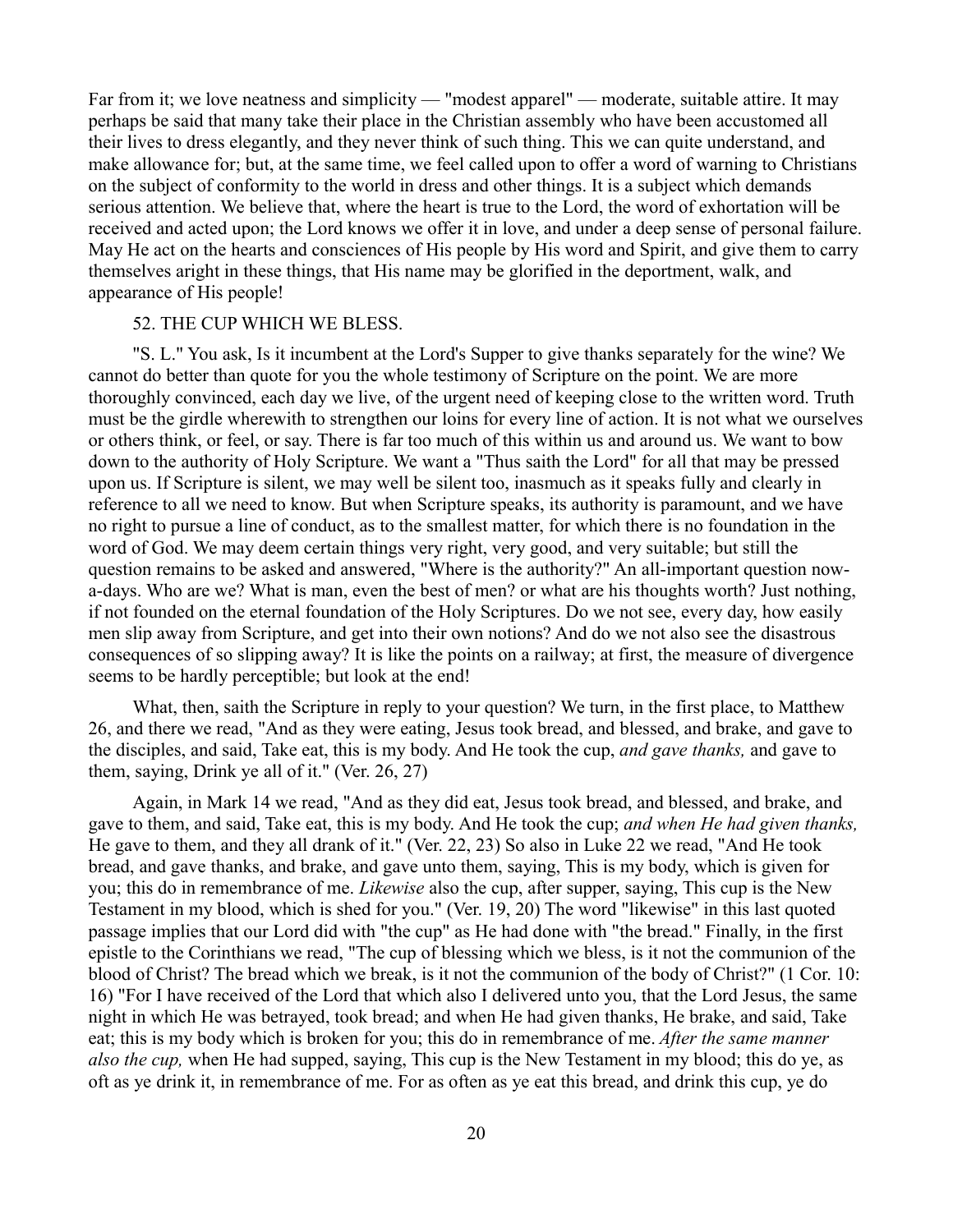show the Lord's death till He come." (1 Cor. 11: 23-26)

Oh! dear friend, how important it is to keep close to the veritable words of Christ, and to be so close to Him as to value what He says! There is a deplorable amount of ignorance of Scripture amongst us. The very plainest and simplest precepts of Christ we seem not to know, or to have wholly let them slip from the memory of our hearts. Even on the momentous subject which you have brought under our notice, what ignorance, what carelessness, what inaccuracy, what divergence of thought, what difference of judgment, what conflict of feeling, as to the order, the nature, the character, the meaning and object of the precious Supper of our Lord! Why is this? Is not Scripture sufficiently full, plain, explicit, and authoritative? Has it left any ground for difference of judgment? Does it afford any margin in the which to insert our own opinions and feelings? Not the breadth of a hair: It tells us the order, and it tells us the mode; it gives us the elements, and explains to us their deep and wondrous significance. It gives us the authority of Christ, and the powerful influence of His example. What, then, do we want? What is the deficiency? Ah! we want subjection to the authority of Christ. We want to do His will. We want that accurate acquaintance with Scripture that flows from the practical carrying out of what Scripture says. Here, we may rest assured, lies the root of the whole matter. "If any man *will do* His will, he shall know of the doctrine." But how is it ofttimes with us? Have we not often found ourselves persisting in a course of action, and persisting in a line of thought for which there is not a shadow of foundation in Scripture? How is it, for example, that we so often find all manner of things introduced at the Lord's Table, rather than the one thing which it is divinely intended to set forth? The teaching of Scripture is clear and emphatic, namely, "Ye do show the Lord's death;" and yet, how often do we find anything and everything but this introduced at the Table? It may be said, "Do not a great many things flow from the Lord's death? Do not life, righteousness, and everlasting glory flow to us from the death of Christ?" Unquestionable; but where is it said in Scripture that we do show life, righteousness, glory, or any other precious fruit of the death of Christ, in the Lord's Supper? Nowhere. "Ye do show *the lord's death."* True, it is, "Till He come:" but we do not show His coming, but His death, till He come.

Now, there is far more involved in a right apprehension of the import and object of the Lord's Supper than many are aware. We feel convinced, that where the Lord's death is kept prominently before the soul, at the Table, there will be a depth of tone, a subduedness of soul, a chastening of the heart, an exercise of conscience, which will shed a distinct influence over the whole life, walk, and character. And, on the other hand, where, instead of the Lord's death, all manner of things are introduced, you will find levity, unsubduedness, lack of self-judgment, and of profound exercise or conscience.

We earnestly entreat you, dear friend, and all our Christian readers, to give this matter much calm and prayerful consideration in the light of Holy Scripture; and may the Lord give unity of judgment, thought, and feeling, the sure result of being so near to Him as to feel and own the authority of His word! As to your immediate question, we think it perfectly plain that thanks should be given in connection with the cup, as well as with the bread.

# 53. NOT UNDER LAW.

"A Sister in the Lord." No one, surely, possessing a spark of reverence for Scripture, would think of placing Matthew 5: 19 in opposition to Romans 6: 14. The apostle declares, in the most distinct and positive manner, that we are not under law, either for justification or as a rule of life. But is this to lead us to the conclusion that we may break the commandments, even the very least? Far be the revolting thought. "What then? Shall we sin, because we are not under the law, but under grace? God forbid." Assuredly, teaching that we are not under law, and teaching men to break the commandments, are not the same thing. And, on the other hand, I can teach the commandments as part of the revealed mind of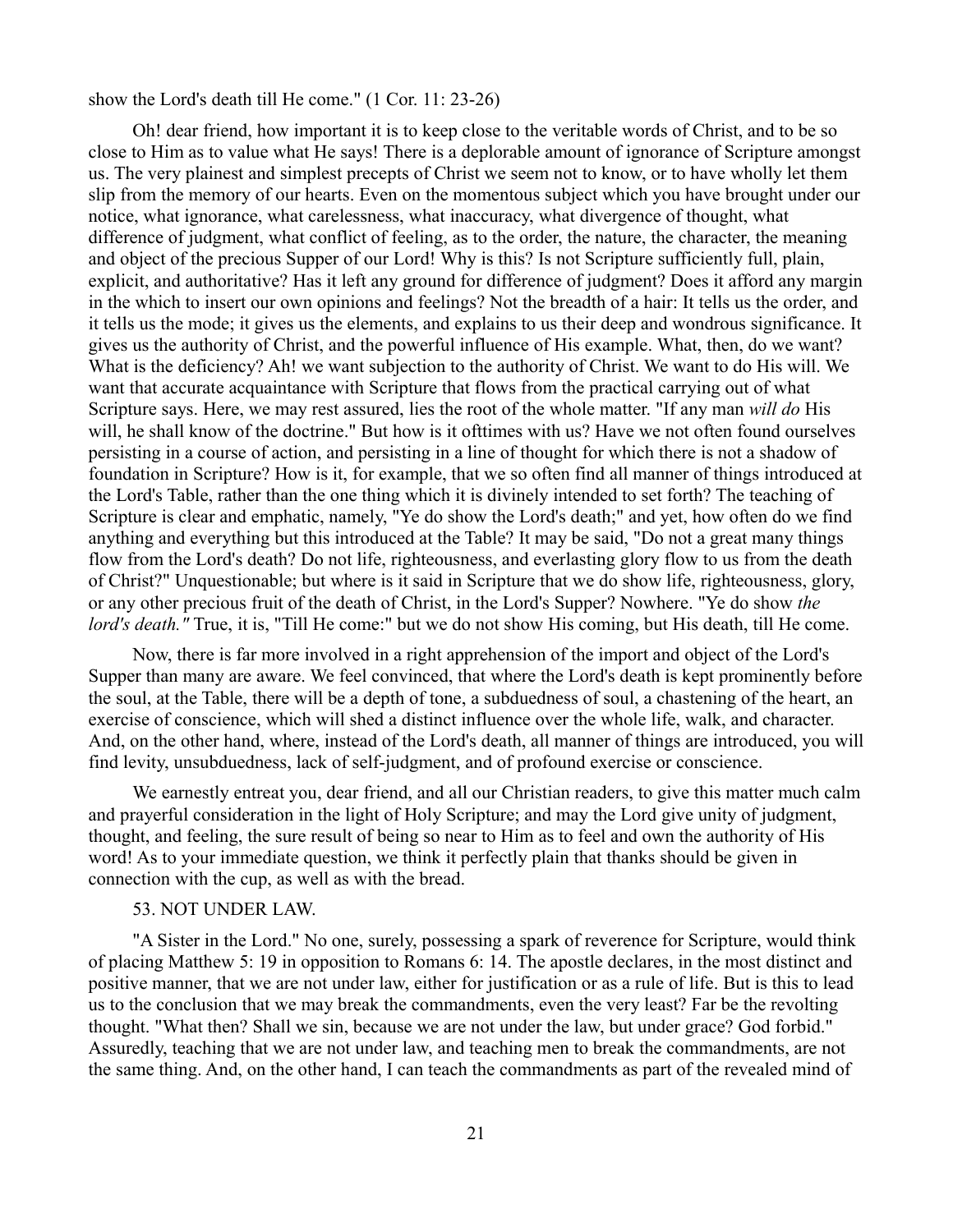God, and, at the same time, maintain that I am not under the law.

# 54. CHRISTIANS IN DEBT.

"A. B." You ask, "Is it right for Christians who are in debt to give money for benevolent purposes?" Most assuredly not. We must be just before we are generous. If I am in debt, I have no right to give money in charity. Were I to do so, there would at least be, as another has said, a measure of honesty in my writing on the back of whatever I bestow, these words, "Borrowed from my creditors without their consent." But, dear friend, we should go very much further than this. We believe that, as a rule, Christians should not go in debt at all. "Owe no man anything" is a precept so plain, that the wayfaring man, though a fool, need not err therein. We do not here enter upon the question of how far persons engaged in trade can carry out this holy and happy rule. There are certain terms upon which the manufacturer sells to the warehouseman, and the warehouseman sells to the shopkeeper, such, for instance, as, "Cash in a month," or the like, and so long as these terms are observed, it may be questioned how far one is actually in debt. We believe that it would be far safer and better, in every way, for persons in trade, to pay cash, and take the discount. And, unquestionably, a man is in debt, if his stock in trade and the debts due to him are not amply sufficient to meet all liabilities. It is a poor, hollow, worthless, unprincipled thing for a man to traffic with fictitious capital, to live by a system of "kite-flying," to be making a show at his creditor's expense. We fear there is a deplorable amount of this sort of thing even amongst those who occupy the very highest platform of profession. As to persons living in private life, there is no excuse whatever for their going into debt. What right have I, before God or man, to wear a coat or a hat not paid for? What right have I to order a ton of coals, a pound of tea, or a joint of meat, if I have not the money to pay for it, It may be said, what are we to do? The answer is plain to an upright mind and a tender conscience, we are to do without rather than go in debt. It is infinitely better, happier, and holier to sit down to a crust of bread and a cup of water paid for, than to roast meat for which you are in debt. But, alas! dear friend, there is a sad lack of conscience and sound principle as to this important question. People go on, from week to week, taking their places at the Lord's Table, making the highest profession, talking of high and holy principles, and all the while they are over head and ears in debt, living far beyond their income, taking food and raiment on credit from any one who will trust them, and knowing in their hearts that they have no reasonable prospect of being able to pay. Surely this is most grievous and dishonouring. Indeed, we do not hesitate to pronounce it practical unrighteousness, and we most solemnly warn the Christian reader against all such loose and unprincipled conduct. We have seen a great deal of it latterly, and we can only regard it as one of the many bitter fruits of the spirit of Antinomianism so rife at the present moment. Oh for a tender conscience and an upright mind!

# 55. LAYING UP FOR THE FUTURE.

"S." You ask, "Is it right to lay up money for the future?" This is entirely a question between the heart and the Lord. If one cannot fully trust the Lord for the future, both for himself and for his family — if one has not such a sense of what God is, and what the life of faith is, as to lift the heart entirely above the range of creature confidence, human hopes, and earthly expectations, he can, of course, only lay up money, or insure his life. In the case of a mere man of the world, it is very laudable to deny himself in order to lay up for his wife and children; but the man of God stands on different ground altogether. We believe it is better to trust in the Lord than to put confidence in a store of money, or in an insurance policy. "Leave thy fatherless children to me, and let thy widows trust in me." We have often seen the truth of the old proverb: "If you lay up for a rainy day, God will send you a rainy day." And as to children, the best provision you can make for them is, to teach them to provide for themselves by honest industry.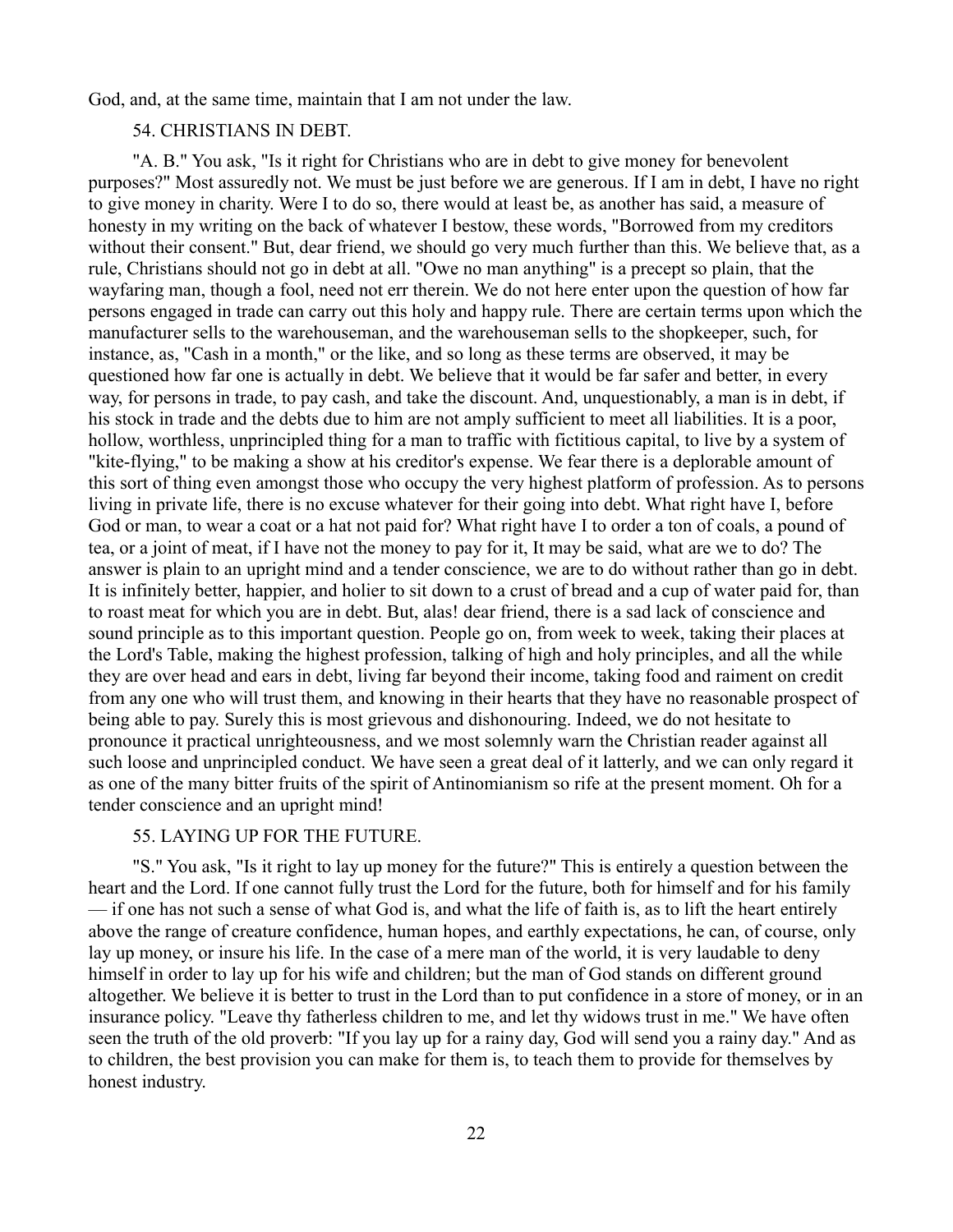#### 56. GOD OR MAN.

"E. L." We think *it very much better* to go to God about our wants than to go to the very best of men.

#### 57. THE SAMPLE KINGDOM.

"Emily." Matthew 16: 28 refers to the Transfiguration, which was, as it were, a sample of the coming kingdom of the Son of man.

## 58. CHRISTIANS AND POLITICS.

"J. B." You enquire, "What is taught in the Word regarding the position of a Christian when called upon to vote for a Member of Parliament?" You will, perhaps, be startled when we tell you that your question involves the very foundations of Christianity. We would ask you, dear friend, to which world does the Christian belong? Does he belong to this world or to the world above? Is his citizenship on earth or in heaven? Is he dead to this world, or alive in it — which I If he be a citizen of this world — if his place, his portion, and his home be here, then, assuredly, he cannot take too active a part in its affairs. He should vote for town councilors and members of Parliament, he should strain every nerve to get the right man into the right place, whether it be at the municipal board, or on the floor of the House of Commons. He should put forth every effort to mend and regulate the world. If, in a word, he be a citizen of this world, he ought, to the best of his ability, to discharge the functions pertaining to such a position.

But, on the other hand, if it be true that the Christian is, as regards this world, "dead" — if his citizenship is in heaven, if his place, his portion, and his home be on high, if he is only a pilgrim and a stranger here below, then it follows that he is not called to meddle in any way with this world's politics, but to pass on his pilgrim way, patiently submitting himself to every ordinance of man for the Lord's sake, yielding obedience to the powers that be, and praying for their preservation and well-being in all things.

But, we must remember, you ask, "What is taught in the Word" on this point? An all-important question. What, then, saith the Scripture? A passage or two will suffice. Hear what our Lord saith, when addressing the Father in reference to "His own in the world:" "I have given them thy word; and the world hath hated them, because *they are not of the world, even as I am not of the world.* I pray not that thou shouldest take them out of the world, but that thou shouldest keep them from the evil. *They are not of the world, even as I am not of the world."* Again, hear the inspired apostle on this subject: "Brethren, be followers together of me, and mark them which walk so as ye have us for an ensample. (For many walk, of whom I have told you often, and now tell you even weeping, that they are the enemies of the cross of Christ; whose end is destruction, whose god is their belly, and whose glory is in their shame, *who mind earthly things.)* For our citizenship (*politeuma*) is *in heaven;* from whence also we look for the Saviour, the Lord Jesus Christ." (Phil. 3: 17-20) So also, in the epistle to the Colossians, we read, "If ye then be risen with Christ, seek those things which are above, where Christ sitteth on the right hand of God. Set your affection on things above, not on things on the earth. For ye are dead, and your life is hid with: Christ in God. When Christ our life shall appear, then shall ye also appear with Him in glory."

Some, however, may say that the fore-going Scriptures no longer apply — that "the world" of John 17 is not the world of the nineteenth century — that the former was a pagan world, whereas the latter is a Christian world. To all who take this ground, we have nothing to say. If the teaching of the New Testament was only designed for a bygone age, if it bears only upon the things that were, and has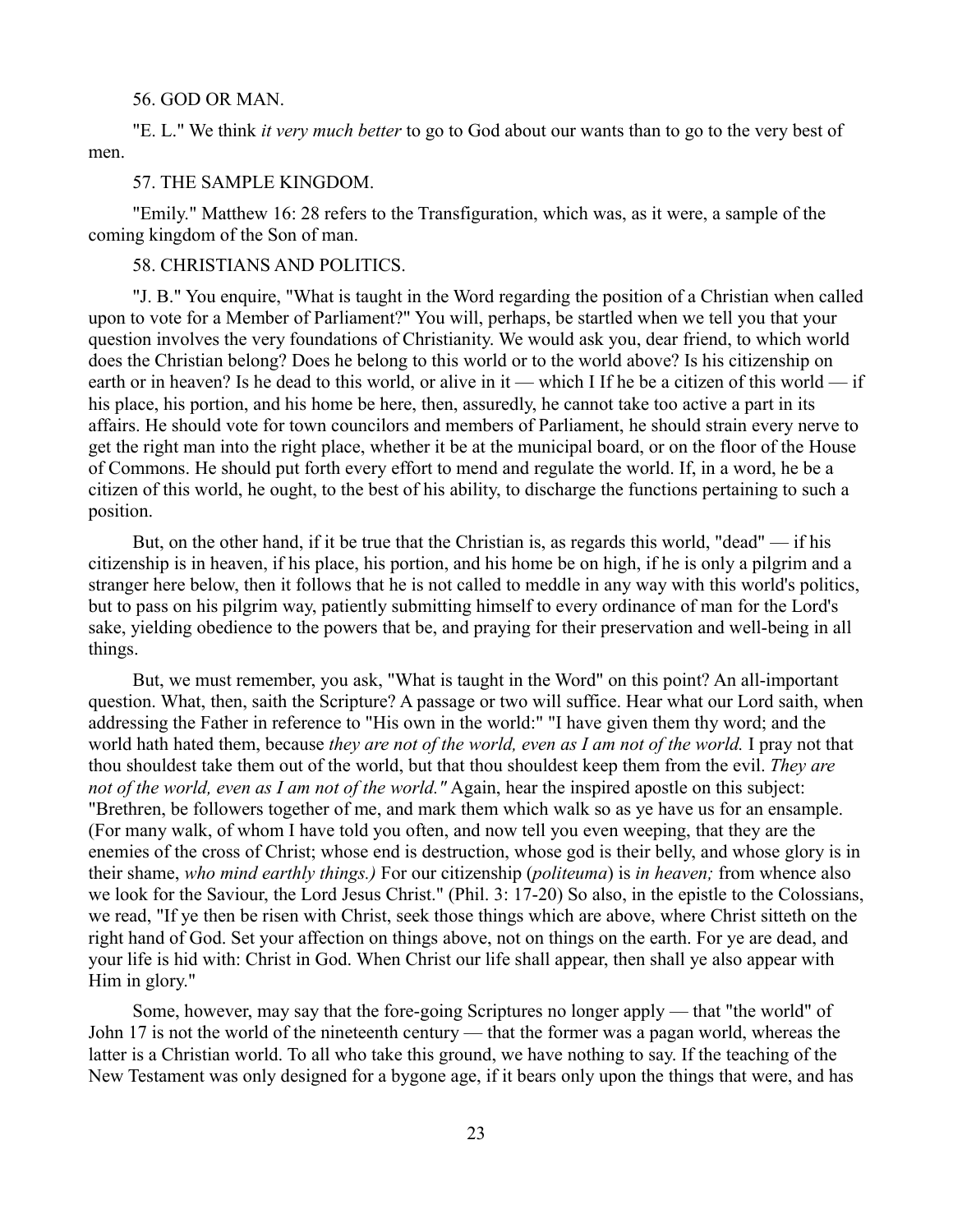no application to the things that are, then, indeed, we know not where we are, or whither to turn for guidance or authority. But, thank God, we have a divine: and, therefore, all-sufficient directory for all ages, all times, and all conditions. If, therefore, we are to be guided by Scripture, we have no warrant whatever for meddling in this world's politics. The cross of Jesus has snapped the link which connected us with this world. We are identified with Him. He is our Model. If He were here, He would find His place outside the range of this world. You would not see Him at the council-board, on the bench, in the House of Parliament, or with the sword in His hand. By and by, He will wield the sceptre, draw the sword, and hold the reins of government in His hand. (May God hasten the day!) But now He is rejected, and we are called to share His rejection. Our path in this world, as Christians, is obedience or suffering. We are called to pray for all in authority, but not to be in authority ourselves. There is not so much as a single line of Scripture to guide me as a voter, or a member, or a magistrate. If, therefore, I act in these characters, I do so without one word of direction from my Master — nay, more, I act in a way utterly opposed to Him, and in direct opposition to the spirit and teaching of the New Testament.

May God make us more faithful to Christ! May we be delivered more completely, in heart and spirit, from this present evil world, and be enabled to pursue, with holy decision, our pilgrim path across the sand of the desert! We are quite aware that what we have written on this subject will prove unsavory and unpopular; but this must not deter us from speaking the truth, and we trust it may not deter us from acting the truth also.

## 59. OBSERVING OF DAYS.

"F. D." You enquire, "Is it right for Christians to avail themselves of 'Good Friday' and 'Christmas-day' for the purpose of meeting together for worship and edification?" There is a great deal to be said on both sides of this question. We should, of course, say, all things being equal, it is well to meet together for worship and edification as often as we can, and well too to avail ourselves of every opportunity of bringing people under the sound of the gospel. Furthermore, there are many who are engaged in business or in manual labour all the week, to whom a meeting on a week-day would be a great boon. All this would make the matter plain enough, were there nothing more to be considered. But then there are many who object to aught that might look like a sanction of Christendom's observance of the above named days, an observance resting wholly, as we know, upon a traditional basis, and having no authority whatever in holy Scripture. Who knows whether December 25 and Good Friday are really the anniversaries of the events which they are said to commemorate? There is not a shadow of authority in Scripture for either the one or the other. It is not that the mere fact of the world's observing these days should lead us to object thereto, for on that ground we should also refuse to observe the Lord's Day; but then we must remember the words of the apostle, "Ye observe days, and months, and times, and years. I am afraid of you, lest I have bestowed upon you labour in vain." If we can avail ourselves of these days, just as we should of any national or local holiday, then by all means let us do so. But, on the other hand, care must be taken not to lend our countenance to superstitious observances resting on a traditional foundation. The careful study of Romans 14 would put the heart into the right attitude touching this question. Whether it be a matter of eating or not eating, observance or non-observance, we are to bear with one another in subjection to the authority of the one Lord. This fine moral principle regulates everything. We have no right to lord it over each other's conscience. For ourselves we must say that we feel only too thankful to attend a meeting for worship, edification, prayer, or gospel testimony, whenever we have an opportunity. But, at the same time, we would desire to respect the conscience of our brethren who feel a difficulty as to Christmas Day and Good Friday.

### 60. PREACHING CHRIST.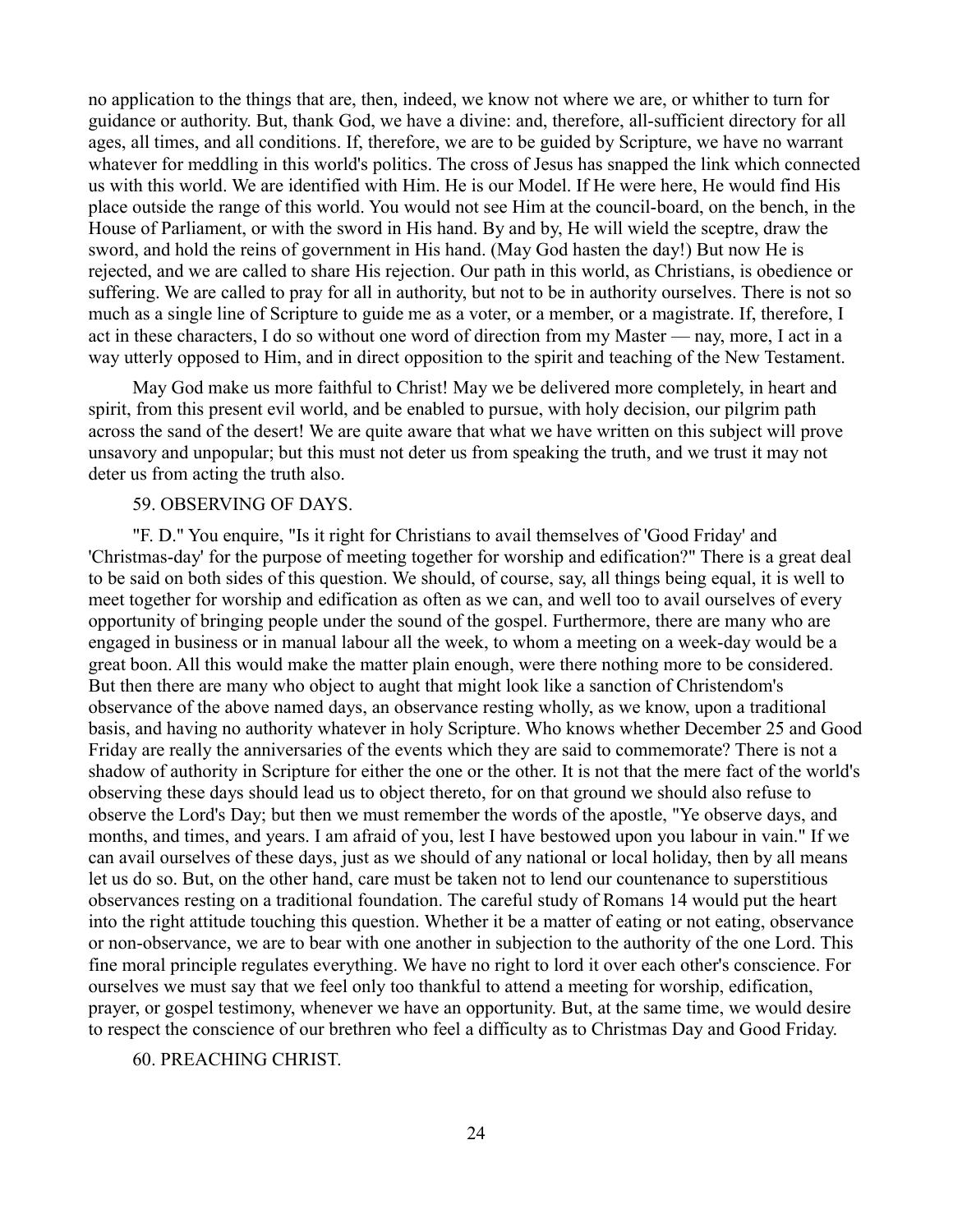"A. B. O." We could not too strongly condemn the practice to which you refer, namely, that of "brethren," whether old or young, "standing up to preach the gospel, and occupying three-fourths of the time in attacking the various religious systems of the day." Alas! that any should so forget their proper work, so lose sight of the glories of the gospel of Christ, and the need and danger of precious immortal souls, as to spend their time in such a profitless, or rather, we should say, such a reprehensible manner. Whatever has the evangelist to do with systems? He has to do with Christ and precious souls; enough, surely, to occupy him during any hours he may have for public work. We can hardly imagine how any one, having a spark of love for souls, or any real sense of the solemnity of eternity — the reality of God, of heaven, of hell, of sin, of death, and judgment, can spend his time in attacking systems, when his Master has given him an opportunity of preaching the precious gospel. For our part, we should not sit for five minutes to listen to any preacher who could so shamefully forget his high and holy commission. All such preachers should be left to preach to empty benches. We may just add, that we feel more deeply impressed than ever with the feeling, that all who know the gospel of the grace of God, and possess any measure of gift, should give themselves earnestly and devotedly to the glorious work of evangelisation. *We want evangelists, we* long for evangelists — large-hearted, earnest, devoted evangelists — men who know their work, and are determined, by the grace of God, to stick to it, no matter who may affect to undervalue it. God has pronounced the feet of the evangelist to be "beautiful;" all heaven is interested in the work of evangelisation; and we never met a spiritual saint on earth who was not interested in it also. No doubt the evangelist should have a distinct object before him; not merely *conversion,* but *planting;* not merely the salvation of souls, but the glory of Christ in their position and walk. We most fully own all this; but still we say, from the very depths of our heart, May God raise up from amongst us many gifted, ardent, whole-hearted evangelists.

## 61. CHRIST OR DOCTRINES.

"Anxious Enquirer." Many seem to feel a difficulty in reconciling these passages to which you refer, namely, John 3: 16, and Rom. 8: 29, 30. But we must remember that no one passage of God's word can possibly clash with another. If they seem to do so, according to our thoughts, it simply proves our ignorance. There is then most perfect harmony between the truth of God's eternal counsels, and the truth of free salvation — between His sovereignty in predestination and election, and the message of His love to a lost world — between His deep and unsearchable purpose, and the glorious display of His character and the activities of His nature. True it is that theologians find difficulty in working both these things into their theological systems; but it is enough for us that both are found in the Holy Scriptures. We are not called to frame systems, but to receive, in artless simplicity, every word that proceedeth out of the mouth of the Lord. If this were borne in mind, it would hush the reasonings of many a restless spirit, and remove many a stumbling-block off the pathway of the anxious enquirer. We find one class of theologians who always take up one side of this great question, and present one line of scripture quotations in support of their view. They are right, so far as they go — right in what they hold. But then they reject the other side of the question, and either pass over or explain, in a one-sided manner, a large body of scripture texts which plainly support that side. They are wrong in what they reject. They hold predestination and election, and there they are right. They reject free salvation, and there they are wrong. Then, again, we find another class of theologians, who seem to see only the other side of the question, namely, God's love to the world and free salvation to every creature under heaven, and so far they are right — right in what they hold. But then they reject predestination, election, and final perseverance, and here they are wrong — wrong in what they reject. The former hold divine sovereignty, but deny, virtually, human responsibility. The latter hold human responsibility, but practically ignore divine sovereignty. Those hold the permanency of salvation, but deny its freedom. These hold its freedom, but deny its permanency. We find both in the Word, and believe them. To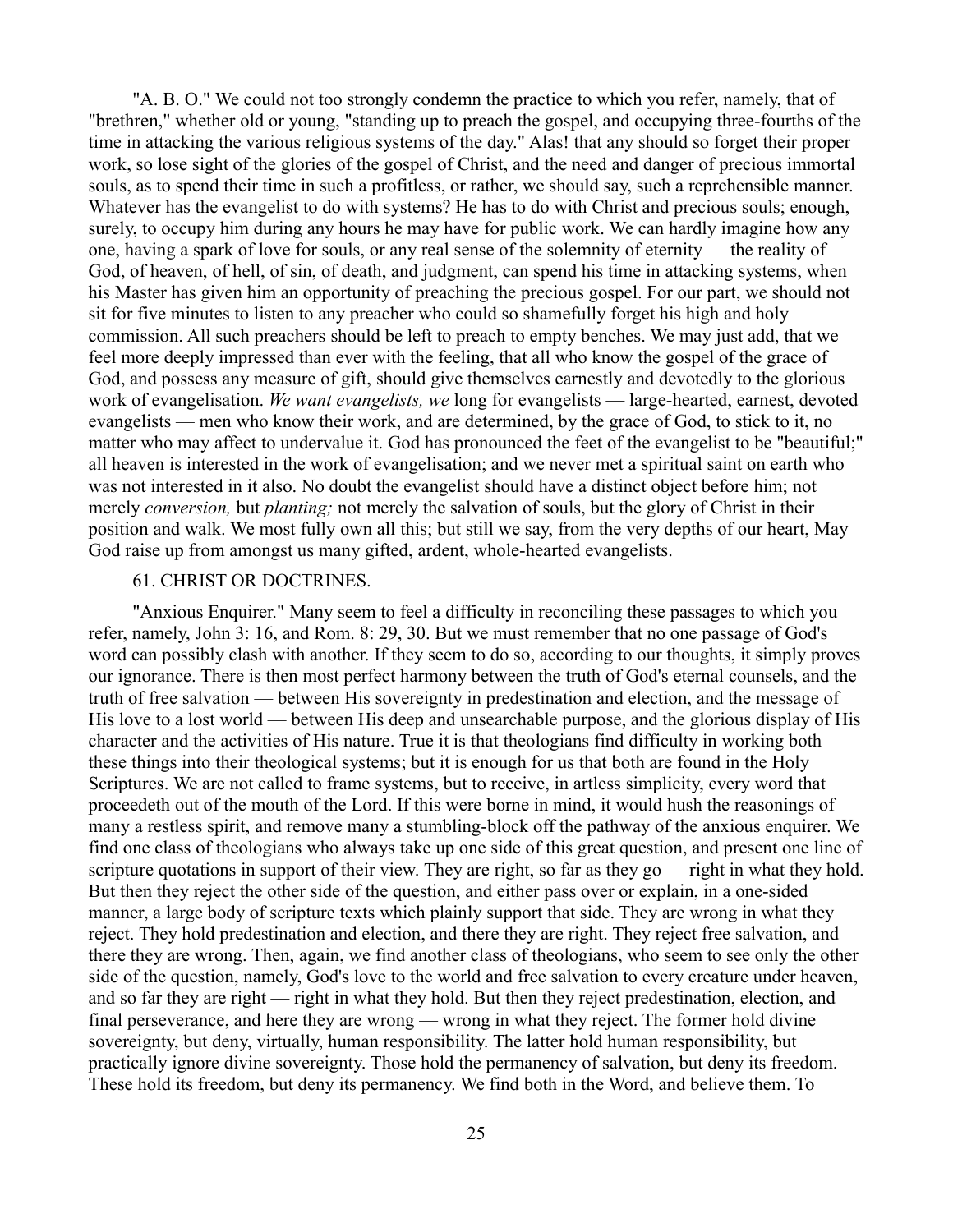reconcile them is none of our business. They are reconciled already, inasmuch as they are taught in the Word. It would be a great mercy to souls, as well as a safeguard to truth, if men would preach Christ, and not doctrines or systems of doctrine. Let the teacher unfold doctrine; but let the evangelist preach Christ.

### 62. THE HEART'S TREASURE.

"A. M." "Ought Christians to attend secular concerts?" Your question amazes us, and the statement contained in the body of your letter not only amazes, but pains us exceedingly. We do not know exactly why you think it needful to adopt the word "secular," unless it be to convey the idea that vain, worldly music is introduced. But however this may be, whether the music be sacred or profane, we can only express our unfeigned sorrow to think that any bearing the name of Jesus should be found attending such scenes: it proves but too plainly that their hearts are not finding their centre and object in Him whose name they bear. It is, in our judgment, always a poor, low thing for a Christian to ask, "What harm is there in going to a concert or a flower show?" A person might as well ask, "What harm is there in swallowing a handful of ashes?" If we have gotten good wholesome food, we shall not think of eating ashes; and if our hearts are filled with Christ, we shall never think of asking what harm is there In going to a concert. The great question, after all, is, "What is my object?" Is it Christ or selfpleasing, Christ or the world, which? It is truly melancholy to contemplate the low tone of many who profess to be looking to Christ for salvation. It would seem as though they cared not how far they live from Him, provided they can escape hell at last, through His atoning work. The cross is merely viewed as the means of deliverance from the coming wrath, and not as the power of separation from this present world. This, you may be sure, dear friend, is the secret of much of the low walk, the selfindulgence, and the worldly tone of professors of the present day. The power of the cross is not felt, risen life is not understood, true strangership is not apprehended, fellowship with a world-rejected Jesus is not cultivated. True, the name of Christ is used, but it is tacked on to the world, to nature in its unrenewed state, to man in the flesh. This is a deep and subtle snare of Satan, against which we feel called upon to warn our Christian readers. We should like to enlarge, but our narrow space forbids, so we must content ourselves with merely suggesting to our Christian friends a very safe test in reference to all questions of the right and wrong of going hither and thither. It is this: just ask, *"Shall I find my Lord there?"* If this question be honestly put and answered, it will solve a thousand difficulties.

### 63. MAN'S WEAKNESS

"A Learner." Luke 13: 23, 24 gives us our Lord's reply to a *curious* enquirer, a reply designed to make curiosity as to others give place to anxiety about himself. In John 6: 37, our Lord declares Himself to be the servant of the Father's gracious purpose in receiving all who came to Him, inasmuch as none came save such as were drawn by the Father. Both these passages are sadly misused through lack of attention to the context.

# 64. HEART, NOT ATTITUDE, IN WORSHIP.

"J. C." We are extremely sorry to find the minds of Christians occupied with such a question as that of bodily attitude in singing. We are not aware of any passage in the New Testament affording authority on the point. Our worship is to be "in spirit and in truth," and, assuredly, bodily attitude has nothing to do with that. The question for us to consider is not the attitude of the body, but the state of the soul. If we might venture to offer an opinion, we should say that in hymns of direct address to the Lord, it is fitting we should stand up. But we would say, in all brotherly love, do not let us fall out about such questions. The devil would delight in raising strife about any or every bide. Let us, by the grace of God, frustrate his schemes, and where the absolute claims of truth are in nowise involved, let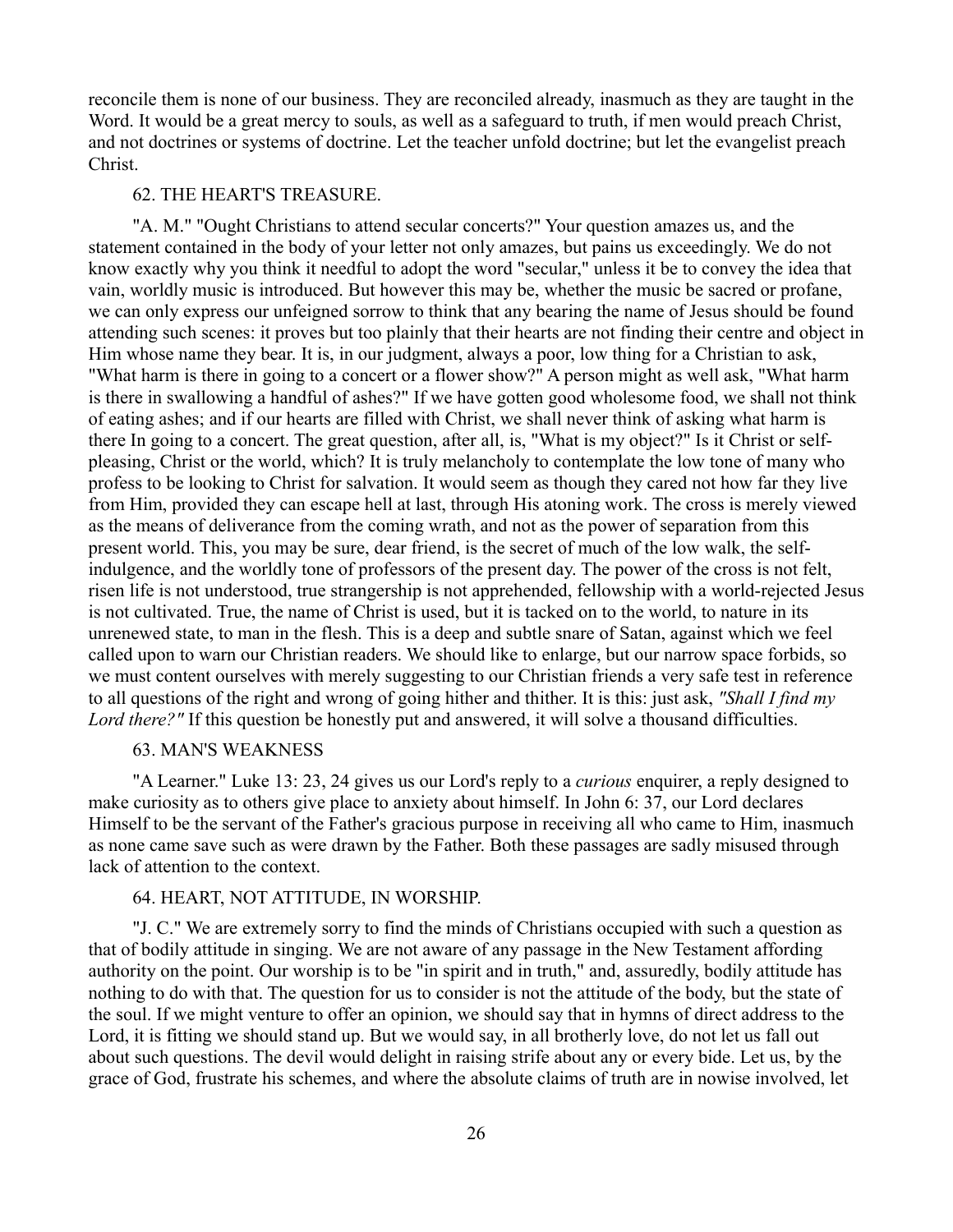us bear and forbear to the uttermost. We must take care that *self is* not at work, and while we fancy we are contending for something of importance, it is in reality our own will we are seeking to carry out. Where Scripture is silent, we have no right to legislate; when it speaks, let all be subject. We feel most fully persuaded, that if our hearts were more taken up with Christ, and more thoroughly devoted to His cause, we should neither have time nor disposition to contend about such trifles. We should be ready to stand or to sit as the occasion may demand, but never dream of forcing a certain attitude upon any one.

#### 65. CONFESSION.

"J. T. G." We read in the first epistle of John, that "if we confess our sins, God is faithful and just to forgive us our sins, and to cleanse us from all unrighteousness." Confession involves the moral judgment of sin in the conscience, which is a very important element. It is one thing to ask for pardon, and another thing to confess my sins. The believer is forgiven all trespasses; he stands on the ground, and breathes the very atmosphere of forgiveness. But if he commit sin, there must be the confession of that sin, in the presence of God, ere he can enjoy the sense of pardon, or be restored to communion. To ask for the forgiveness of my sins, as though I were yet in the condition of an unforgiven sinner, would be a denial of the truth of the gospel. But if, as a child of God, I sin against my heavenly Father, in thought, word, or deed, my communion must be suspended until, by confession founded on the death and advocacy of Jesus, my sin is forgiven, and my conscience cleansed from the soil which I had contracted. It is a most perilous thing to go on with unconfessed sin upon the conscience; it hardens the heart, deadens the moral sense, and puts one into the hands of Satan, who may lead us we know not whither. May the Lord keep us in the security of His own presence.

#### 66. 1 JOHN 5: 7, 8.

"E. V." 1 John 5: 6 refers to the fact recorded in John 19: 34. The blood of atonement and the water of purification both flowed from a crucified Christ. Verses 7 and 8 are read as follows by the four editors: "For they that bear witness are three, the Spirit, and the water, and the blood, and the three agree in one." All the rest is omitted. This makes the passage very simple. You may, perhaps, be aware, that when the four editors, Griesbach, Scholz, Lachmann, and Tischendorf, agree in a reading, it takes precedence of the Received Text from which our unrivalled Authorized Version was made; but we can never touch the question of various readings without bearing the strongest testimony to the incomparable excellence of our precious English Bible, for which we heartily bless God every day.

### 67. EXHIBITIONS.

"F. C.," Weston-super-Mare. To find professing Christians going after shows and exhibitions of any kind is, in our judgment, a melancholy proof that their hearts have never yet found a satisfying. object in Christ. If Christ be dwelling in my heart by faith, I shall not be found at shows. It will not be so much a mere question of the right or the wrong of the thing; but the fact is, it will never occur to me. The Lord Jesus said to the woman of Samaria, "Whosoever drinketh of the water that I shall give him shall *never thirst."* There is no more longing for the streams of false delight which this poor world offers, when once the heart has found its place beside the fountain of living waters. Do you think Paul ever thought about the right or the wrong of going to any public amusement? *"One* thing I do," he says. And this is his language, not merely as an inspired apostle, but as a devoted Christian man. It is most deplorable to think of having to reply to such a question; it proves too plainly the low tone of things amongst many who profess and call themselves Christians.

### 68. ALL WELCOME.

"D. H." May the Lord meet the desire of your soul! It can never be "too late" for any one to come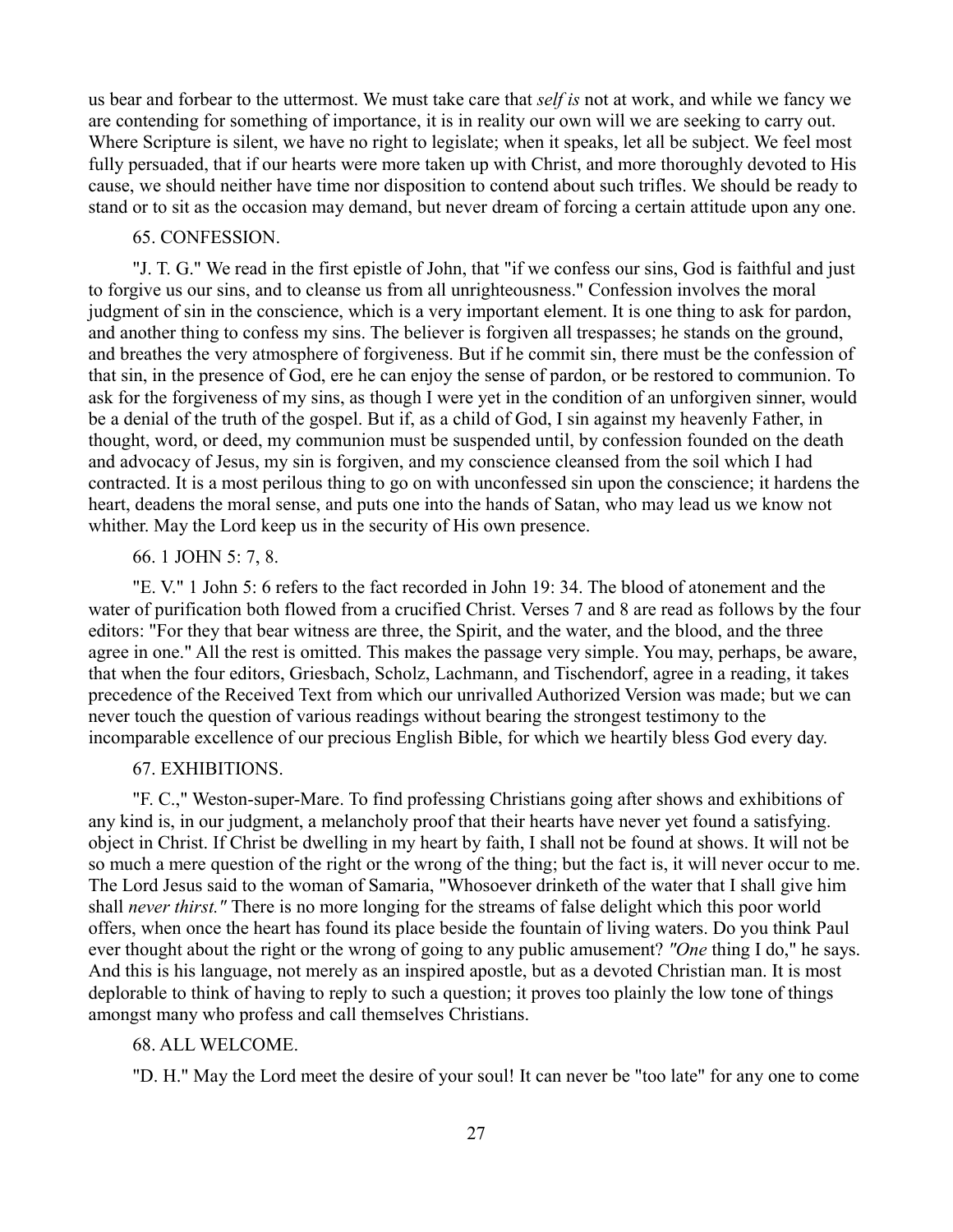to Jesus, until "the Master of the house has risen up and shut to the door." Till then, there is a hearty welcome for all who will come. "All things are reader, come!"

### 69. CHILDREN.

"An Elder Sister." We believe it to be deeply important that our dear children should be early taught to look to God for themselves, and pray to Him in their own little way. God delights to hear the breathings of a child's heart. "Suffer the little children to come unto me." But, inasmuch as we do not like another to put words in our children's lips when coming to ask us for anything, so neither should we put words in their lips when they kneel at the throne of grace. It the *heart* of the child is rightly taught, the *lips* will utter the right thing; otherwise it is only formalism and heartless routine.

# 70. THE MODE OF MARRYING.

"H. J." We fully accept the rendering of 1 John 5: 16, as given in our most excellent authorised version. As to the scriptural mode of celebrating marriage, we believe that Christians are bound to submit to the law of the land, and comply with the requirements of the government of the country, which surely are framed in such wise as to meet the most tender conscience. We are called to "submit ourselves to every ordinance of man for the Lord's sake."

### 71. JOHN 6: 50.

"A constant Reader of Things New and Old." We do not think that John 6: 50 refers to the Lord's Supper. Many, alas, may eat the Lord's Supper, and yet not have life at all. We believe that John 6: 50-58 refers to the soul's feeding by faith on the death of Christ. His death is life to us. It is quite true that the Lord's Supper shows forth that most precious mystery, and that to faith the bread and wine set forth the broken body and shed blood of Christ.

# 72. INTOXICATING WINE AT THE LORD SUPPER.

"G. H. S." We have looked through the lecture which you have so kindly sent us; and we have only to say that we believe the principle of it is utterly false, and some of its statements most reprehensible. We dare not transfer to this page the epithet which the lecturer ventures to bestow upon the cup in the Lord's Supper, in cases where fermented liquor is used. We can only marvel at the temerity of the man who could use such language. He would rather urge upon us to partake in one kind, or not to partake at all, than that we should use fermented liquor. Now, dear friend, we feel called upon to express our most decided condemnation of such teaching. We firmly believe that the wine spoken of throughout the Holy Scriptures was intoxicating. To adduce proofs would fill a volume. Various cases are recorded in the Old Testament, in which persons experienced and exhibited the intoxicating effect of wine. And the precepts of the New Testament distinctly imply the same thing. "Be not *drunk* with wine" would be pointless, if wine were not intoxicating. But we would ask you, dear friend, where is there any authority in Scripture for singling out any one creature of God, and calling upon people to make a vow against touching it? We read in Scripture, that "Every creature of God is good, and nothing to be refused, if it be received with thanksgiving; for it is sanctified by the word of God and prayer." (1 Tim. 4: 4, 5) Timothy was exhorted by the inspired apostle to "use no longer water, but take a little wine, for his stomach's sake, and his frequent infirmities." Ought he to have refused the apostle's advice, because many were in the habit of over-indulging in drink? We might as well say that it is wrong to eat a morsel of meat, because there are gluttons in the world; or to have a shilling in one's purse, because there are misers in the world. You are aware, dear friend, that we have recently ventured to give full expression to our judgment on the subject of the use of stimulants; but in doing so, we took care to guard against the idea that we were writing in defence of the principle of total abstinence. We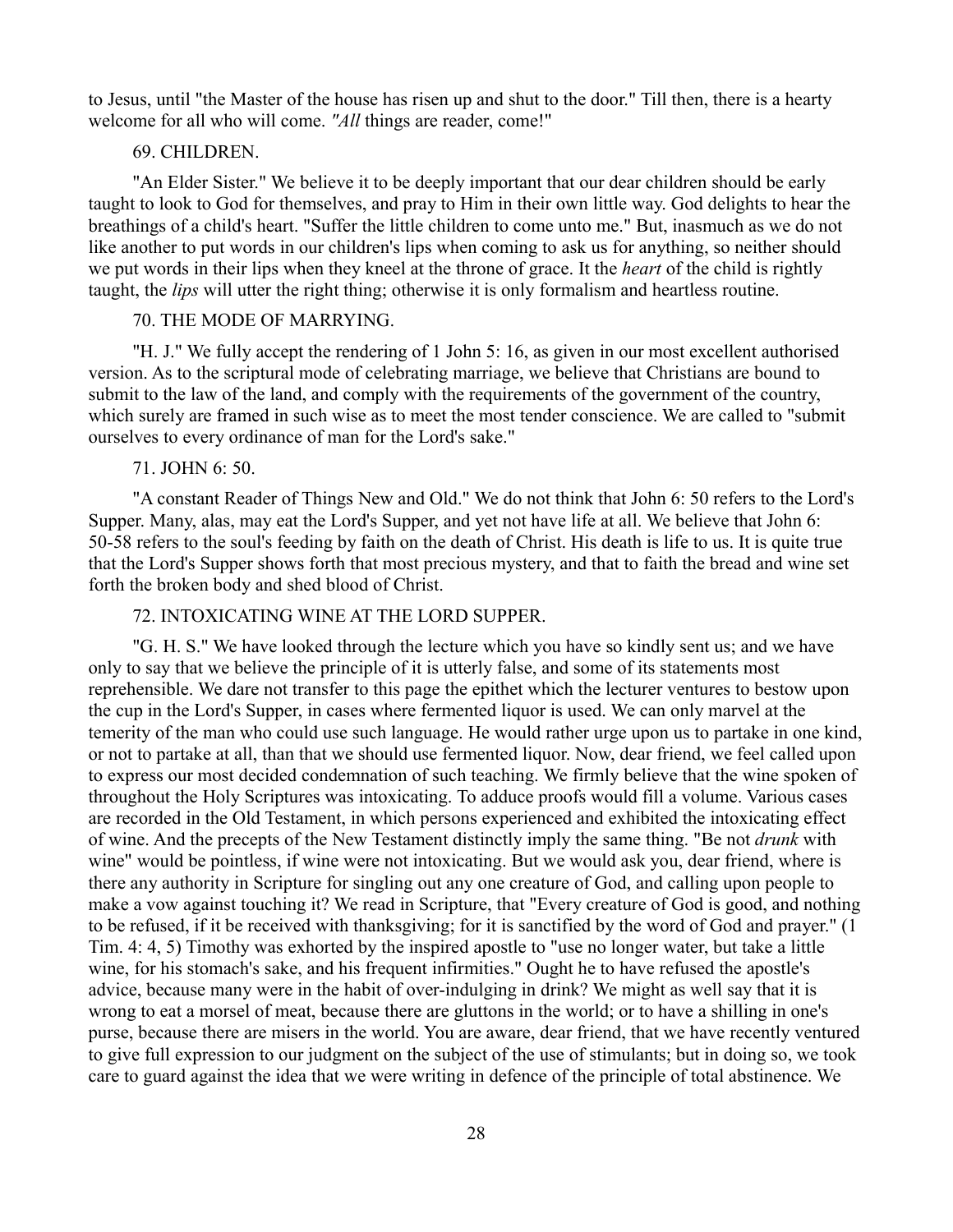are anxious that Christians should exercise godly care and self-control, in reference to the use of stimulants; but we utterly repudiate the principle set forth in this lecture; and, as you have sent it to us, we feel called upon to give you our judgment plainly, lest our silence should be regarded as a proof of our sympathy with its sentiments.

#### 73. ON GIVING OUT OF HYMNS.

"C." You ask if there is any authority in the New Testament for introducing a hymn between the bread and the cup, in the celebration of the Lord's Supper, None whatever, so far as we can see. We read, in Matthew 26, of their singing a hymn *after* supper; but we nowhere read of a hymn *during* the supper. We have occasionally known such a thing to be done; but we have always felt it to be out of place. We look upon it as a positive intrusion, an interruption to the current of spiritual feeling proper to the occasion. This, of course, is only what we might expect, from the fact of its being without any scriptural authority. We cannot believe that the Holy Ghost would ever be the author of an act which is not in strict accordance with the Word. We believe we ought to adhere closely to Scripture, in the celebration of the holy supper of the Lord. A man may fancy that he is led by the Spirit in doing a certain thing, and it may be, after all, only the impulse of his own mind. It is well to remember this, in order that we may be really exercised before the Lord as to our actings in the assembly of God's people. Some seem to think that it is a very simple thing to give out a hymn; and hence you will find persons who have no spiritual power to lead in prayer, or to give a word of exhortation, ever ready with the hymn-book, as if anybody could give out a hymn. Now, dear friend, we consider it a very solemn thing to give out a hymn. We believe it requires very great subjection to the leading of the Spirit to enable us to discern the proper moment for a hymn, and the proper hymn for the moment. We have known the entire current of the meeting to be rudely interrupted by the giving out of a hymn; and not infrequently we have felt the hymn-book to be a grievous infliction.

We write in all confidence and freedom; for we have the most entire sympathy with the feelings to which you have given expression. And while on the subject of hymns, we may add that we have far too many hymns at our meetings for prayer; at least, so we judge. They very often sadly interfere with the depth, earnestness, and solemnity of the occasion. In many cases it appears to be a regular routine of hymn and prayer, hymn and prayer, until one is thoroughly worn out by the actual bodily exercise, which certainly "profits little." All this, we confess, is most deplorable. You go to a prayer meeting with your heart full of the sense of deep and urgent need, and of the reality of waiting upon God. The state of the Church, the claims of the world, the need of your own soul, are all pressing upon your mind, and you long to bow down before the Lord, in the midst of your brethren, in humiliation, confession, and prayer, when, lo! the hymnbook is taken up, its leaves turned over and over, and some hymn given out completely foreign to the occasion. Then when you do get to your knees in prayer, no sooner is there a pause in the strain of supplication, than the hymn-book is again resorted to, and thus the integrity of the meeting is marred.

We do greatly desire to call the attention of our friends to this matter. We write in a spirit of true brotherly love, and with a real desire for the blessing and edification of the people of God. We have often longed for more power of continuance in the spirit and attitude of prayer, and less of the bustle and confusion of getting up and down. We dare not attempt to lay down an iron rule. Far be the thought. Many are unable, through weakness of body, to continue long in any one position; and nothing is further from our thoughts than to lay a burden on such, or on any; to do so would not be Christianity, but monasticism. Stilt, we feel free to throw out these suggestions to our Christian friends, who, we are sure, will receive them, as they are offered, in true affection.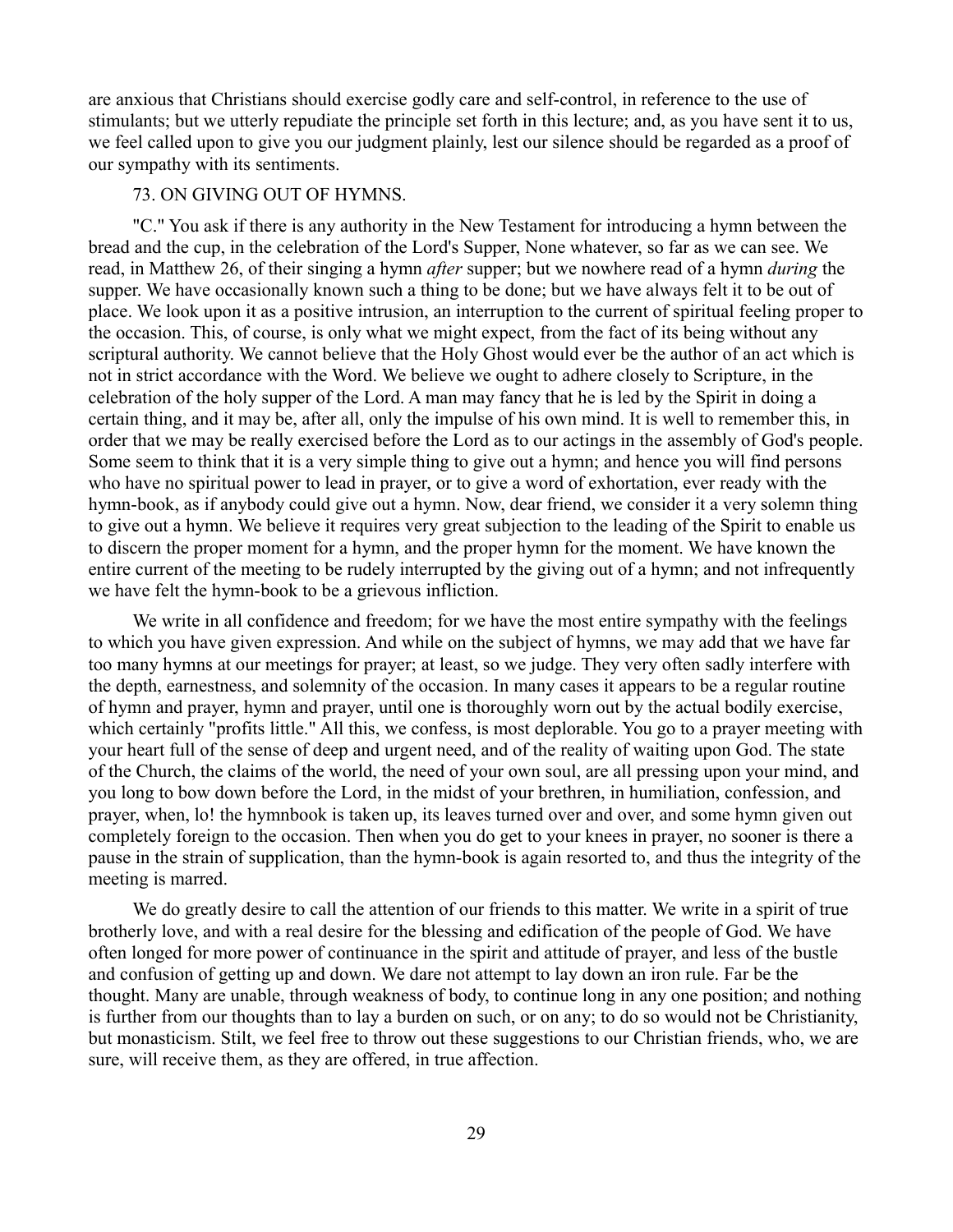#### 74. HEB. 12: 2.

"A." We see no reason for altering the rendering of Heb. 12: 2, as given in our excellent authorised version; and most assuredly we should reject the rendering which has been suggested to you. A very competent Greek scholar renders the passage thus: "Who in view of the joy lying before Him has endured the cross, having despised the shame, and is set down at the right hand of the throne of God." This, as you will see, differs even more than the authorised version from the rendering to which you refer. Indeed, we cannot imagine how any one could think of rendering it "Instead of the joy," etc. The idea that "the joy" refers to "the allurements set before our Lord by Satan," is, in our judgment, absurdly fanciful.

### 75. THE UNEQUAL YOKE.

"M. A. C." 2 Corinthians 6: 14 is perfectly conclusive as to your case. We believe it to be a grievous sin for a Christian to marry an unconverted person; and we have known cases where persons having acted in wilful disobedience in this solemn matter were called to reap the most bitter fruit during the whole of their after life. We recently heard of an instance of a Christian girl, who, in the face of earnest advice and remonstrance persisted in marrying an unconverted man. What followed? They had not been long married when her husband reproached her for her inconsistency. Nor was this all. They had two children, who proved to be idiots, and kept up in the poor mother's ear the constant heartbreaking wail of idiocy. In short, her married life was one of untold anguish and misery. We believe her soul was restored, but she was made to feel the solemn force of those words, "Whatsoever a man soweth, that shall he also reap." Oh! dear friend, let nothing induce you to enter the marriage yoke with an unconverted person. Let not the devil cast dust in your eyes, and let not your own heart deceive you by the vain hope of doing. your partner good. It is a deadly delusion. You will do him no good; but you will do yourself incalculable mischief; and, what is much worse, you will disobey and dishonour your Lord. How can you possibly expect to be the means of leading a soul into the way of truth, that very way which you yourself have deliberately abandoned in order to gain your own end, and gratify your natural affections? We feel bound, in faithfulness to the Lord and to you, to warn you, in the most solemn manner, not to proceed further in this matter, but, in the fear of God, break off this connection altogether. May God give you grace so to do.

# 76. STIMULANTS.

A correspondent has applied to us for an opinion on the subject of the use of fermented liquor in the ordinance of *the* Lord's Supper. We desire to treat with respect the conscience that feels a difficulty in this matter, though we cannot say that the question has ever troubled us. We simply use the wine appointed for the purpose, asking no question for conscience' sake. But we are thankful for the communication just now, and we deem it right to avail ourselves of it, for the purpose of addressing our readers on the very important subject of the use of wine and other stimulants in a general way. We feel bound to speak plainly on this or any other question which may come before us; and in acquitting our conscience in the matter, we must candidly confess that we have recently witnessed much and heard much to alarm us in reference to the use of stimulants. We do not want to startle our readers, or create any sensation. Far from it. We merely want to raise a warning voice against what we are convinced is a very great evil — namely, the abuse of stimulants. We do not presume to lay down rules, or to dictate to others; each one must judge, as in the fear of God, whether he really requires to "use a little wine:" but we have no hesitation in saying that the Lord has been dishonoured, His Spirit grieved, His cause injured, the testimony marred, and souls stumbled, by professing Christians indulging in the use of strong drink. We are aware that 1 Timothy 5: 23 will be referred to as divine authority for the use of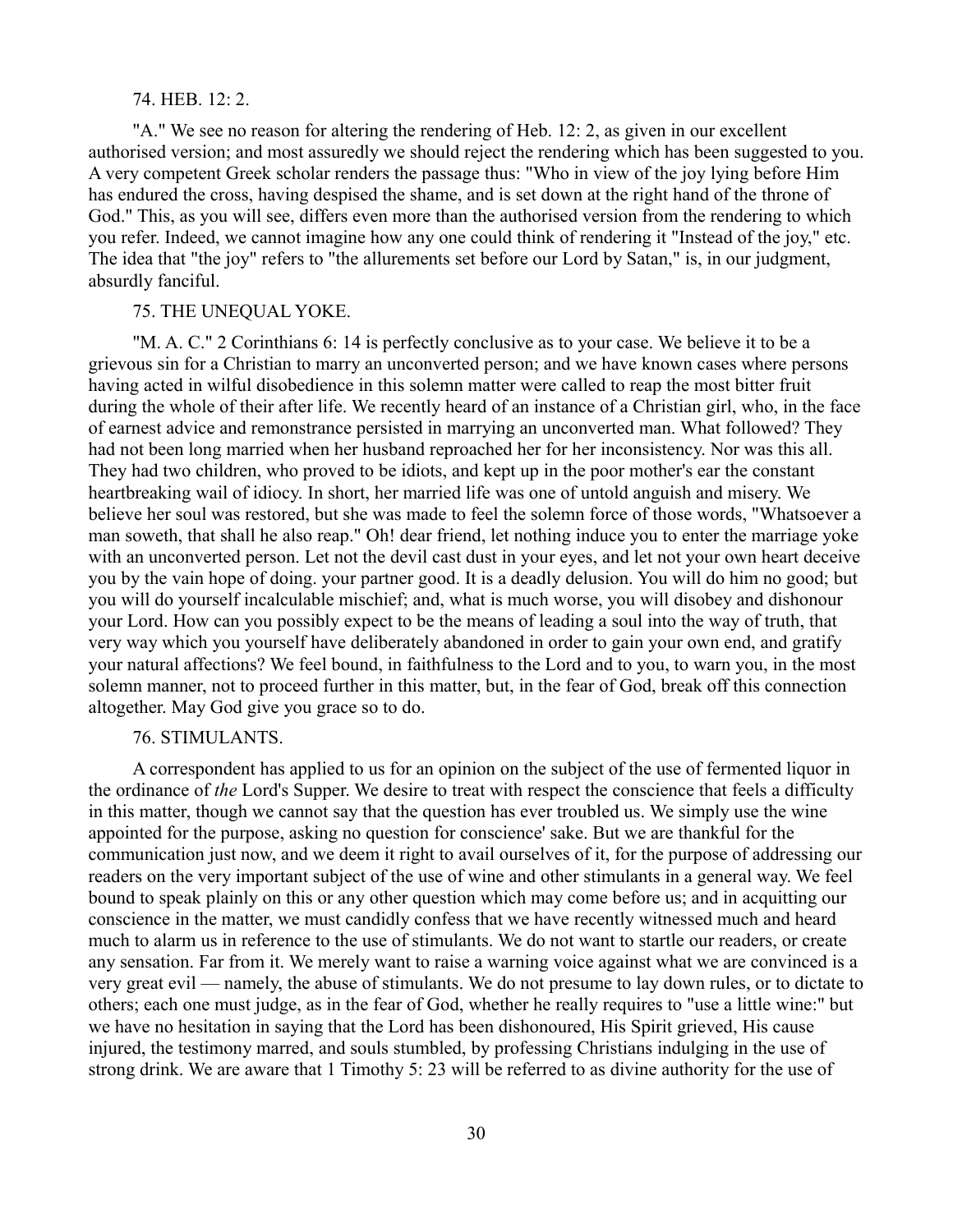wine on medical grounds; and most assuredly, had we only to do with self-denying Timothys, there would be little fear of their abusing a divine prescription, and therefore little need for us to write these lines. But, alas! alas! self-denial is, now-a-days, the exception, self-indulgence the rule. We fear that many who are not in Timothy's state, either as to soul or body, draw a plea from this passage for a practice which they really love, and for which there is no real need. Drunkenness prevails to such an extent that it really becomes Christians to bear a decided testimony in their personal habits. We know, on divine authority, that every creature of God is good, and nothing to be refused; but we know, on the same authority, that "it is good neither to eat flesh, nor to drink wine, nor anything whereby thy brother stumbleth, or is offended, or is made weak." (Rom. 14: 21) We are not now writing in defence of what is called total abstinence; nor do we mean to advocate the principle of vows and resolutions. We merely wish to call the attention of Christians to this one question; namely, is it right, is it spiritual is it Christlike, all things considered, to indulge in the use of intoxicating drinks Would it not be better, in every way, to abstain from that which is productive of such misery and moral degradation? Self-denial is good. It is a great thing to keep the body in subjection. The Christian should never suffer himself to become the slave of a habit. How much better it would be, in every respect, if all that is spent on alcohol and tobacco were devoted to the work of the Lord, or to the poor. May the Lord lead us to lay these things to heart!

### 77. DRESS, ETC.

"A Lover of Justice;" "I. P. S.," London. You both deem us one-sided in our remarks on dress in our November issue; and you consider that we ought to have dealt faithfully with our brethren, as well as our sisters. We accept your reproof, and thank you for your candour. But he must say we have not met with many cases such as you name of " brethren," and "even teachers," wearing "gold rings and chains," "goldheaded walking canes," "white waistcoats," and "peculiarly fashionable hats" We can hardly conceive such things in connection with any measure of spirituality of mind. Indeed, we have rarely met with them where there was even sound sense and a vigorous intellect, to say nothing of Christianity and the work of grace in the soul. The most distant approach to foppishness should be sedulously avoided by a Christian man, but more especially by any one who takes part in the service of God. However, as we have said, we have not met with much of this sort of thing; and, besides, we must remember that the exhortations of the Holy Ghost on the subject of dress are all addressed to women.

# 78. "SO LET HIM EAT."

"L E.," Ryde. We deeply sympathise with your feelings; but we do not think you should absent yourself from the Lord's Table on the ground you name. The word says, "Let a man examine himself, and so let him eat." It does not say, "Let him absent himself." It is unjudged evil that affects the assembly. A person who habitually judges himself will never prove a hindrance to the assembly. If at any time you find your heart dull, heavy, barren, or wandering, betake yourself at once to the Lord, call on Him, and cast yourself entirely upon His grace; pour out your soul to Him, and He will assuredly give lifting up, healing, and restoration. Then you can go to His table, and remember His death in a worthy manner. May God bless you, and keep you!

### 79. WOMEN'S PREACHING.

"B. B." Judging from the number of questions which have of late been put to us on the subject of female preaching and teaching, we conclude that there must be considerable misgiving on the point in the minds even of some who engage in the work. We have again and again ventured to give expression to our judgment on the question. We believe the spirit and teaching of the New Testament, and the voice of nature itself, are entirely against the idea of a woman's taking the place of a public preacher or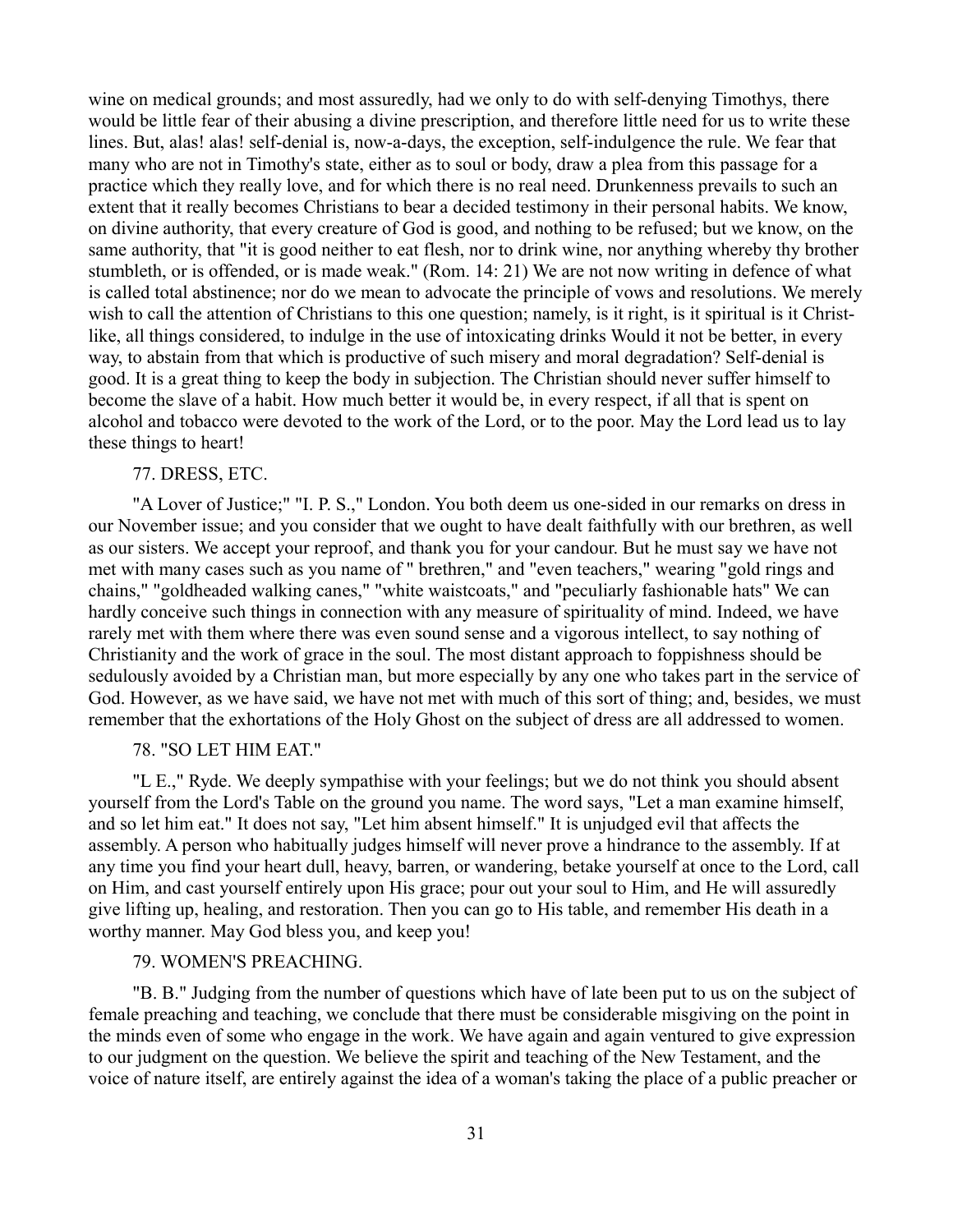teacher. *Home* is pre-eminently the woman's sphere, whether we view her as a daughter, a wife, or a mother. And oh! what a holy, happy, elevated sphere it is to one who carries herself aright therein! The most devoted heart may find in that sphere ample scope for the exercise of every gift. We know of nothing more lovely — nothing more attractive — nothing which more adorns the gospel of Christ and the doctrine of God than a Christian woman who occupies aright the place in which the providence of God has set her. Look through Scripture, and through the entire history of the Church of God, and see who were they that rendered most effectual service to the cause of Christ. If we mistake not, you will find, without exception, that those who showed piety at home, who walked holily and graciously in the midst of the domestic circle — those who commended the truth to their parents — those who lived in godly subjection to their own husbands — those who trained their children in the fear of God — those who guided the house according to the authority of Holy Scripture — these were the women who most effectively served their generation, left the most hallowed impress on their times, and walked in fullest harmony with the mind of heaven. We would ask you, dear friend, of what use is it to point us to this one and to that one who can preach eloquently and impressively to assembled thousands? The real question is, "What saith the Scripture?" Is this a woman's work?

And does it not sometimes happen that, while a woman seems to be reaching the most splendid and exciting results in a forbidden sphere, her simple, obvious, divinely appointed home duties are grossly neglected. Her parents are not requited — her husband is neglected — or her children are left to the care of godless or unprincipled servants, who pollute their imaginations, initiate them into vile practices, train them in deceit and falsehood, and lead them into habits which ruin them for life. It is vain to say that God blesses the preaching of women. This is no defence. What does not God overrule and bless? It was only this very week we heard of two young men who were converted through one of them praying, in downright mockery, at a public prayer meeting. God made use of the shocking conduct of one to bring conviction to both. Such is His sovereign goodness. But to use this goodness as an argument in defence of what is plainly opposed to Scripture is a fatal mistake.

It may, however, be asked, What are we to learn from Acts 21: 9, and 1 Cor. 11: 5? The former passage simply teaches us that Philip's four daughters possessed the gift of prophecy, while the latter teaches that this gift was to be exercised only with covered head. It remains to be proved that the prophetic gift was exercised in the assembly. We do not believe it; on the contrary, it is plain that the apostle, in 1 Cor. 11, does not speak of the assembly until the seventeenth verse. It is important to note this. In chapter 14 the teaching is positive and unmistakable, "Let your women keep silence in the churches; for it is not permitted unto them to speak, but to be under obedience, as also saith the law. And if they will learn anything, let them ask their husbands at home; for it is a shame for women to speak in the church." (Verses 34, 35) So also in 1 Tim., "Let the women learn in silence with all subjection. But *I suffer not a woman to teach,* nor to usurp authority over the man, *but to be in silence."* (1 Tim. 2: 11, 12)

But it is further urged, that preaching the gospel to the unconverted is not teaching in the Church. We reply, the Holy Ghost commands the woman to be in silence, and to be a keeper at home. How far obedience to these holy injunctions is compatible with going about from place to place, and preaching to large assemblies, is for others to judge. It may, however, he asked, Is there no way in which a woman can take part in the Lord's work? Assuredly there is. In Luke 8: 2, 3, we read of certain women who enjoyed the high privilege of ministering directly to the Lord Himself; and in Phil. 4: 3, we read of other women who laboured with the apostle in the gospel. There are numberless ways in which a woman may help on the Lord's work without going out of her divinely appointed sphere, and acting in opposition to the voice of nature and the authority of Holy Scripture.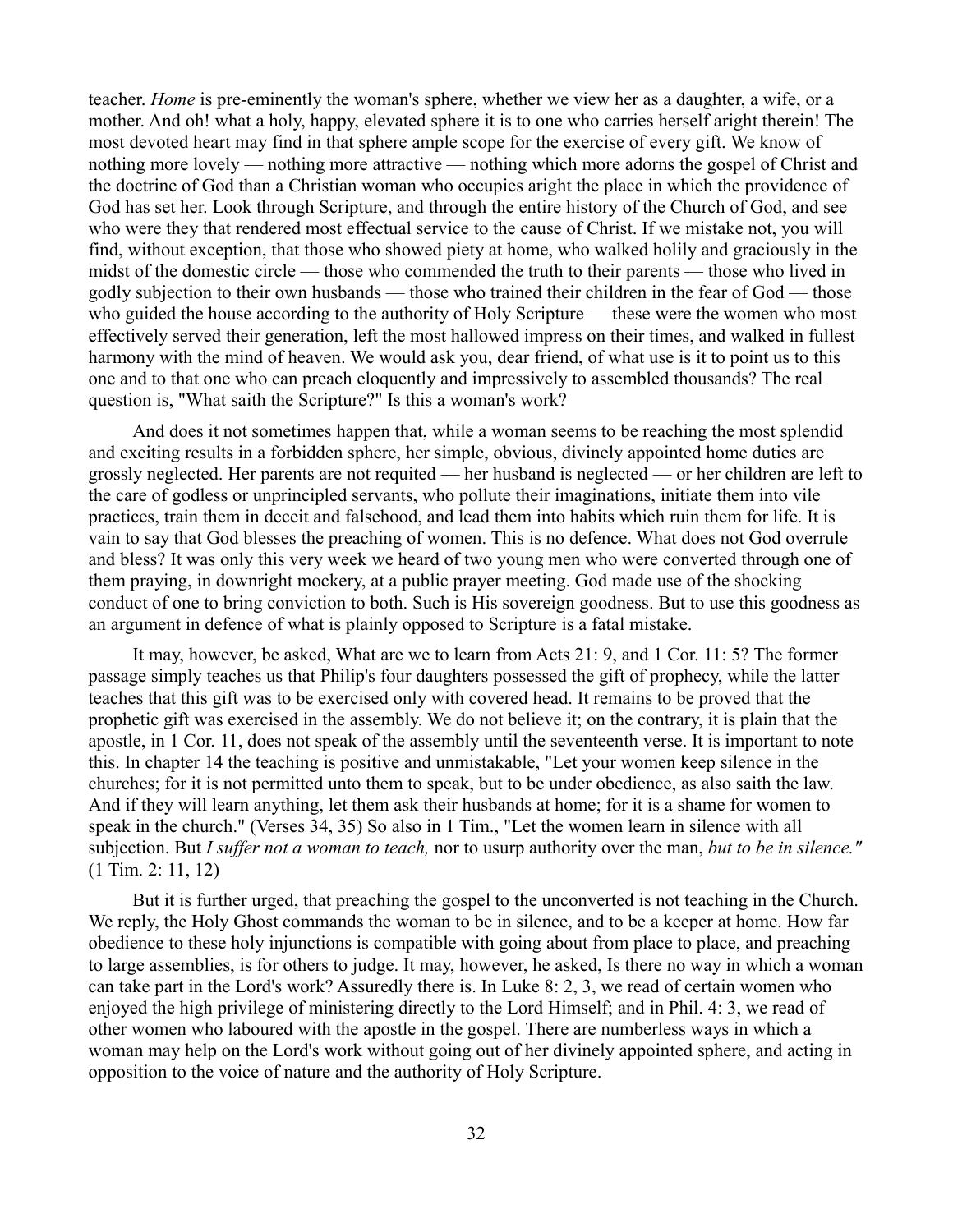#### 80. SUNDAY SCHOOLS.

"M." We are truly thankful to hear that you have commenced the Sunday School, and we count it a real privilege to be allowed to comply with your request for a word of counsel as to the mode of working it. The longer we live, the more highly we prize the blessed work of Sunday School teaching. We look upon it as most interesting and delightful; and we believe that every assembly of Christians, gathered in the name of the Lord Jesus, should support such work by their sympathy and prayers. Some, we are sorry to say, exhibit much lukewarmness in reference thereto, and others seem to disapprove of such work altogether. They look upon it as an interference with the duty devolving upon Christian parents to bring up their children in the nurture and admonition of the Lord. This, we own, would be a grave objection, were it well founded; but it is not so, for the Sunday School is not designed to interfere with, but to assist, or supply the total lack of, parental teaching and training. There are thousands of dear children thronging the lanes, alleys, and court-yards of all our large cities and towns, who either have no parents, or else parents utterly unable or unwilling to instruct them. It is on these the Sunday School teacher fixes his benevolent eye. No doubt he is glad to see all sorts occupying his benches; but the poor, the ragged, the neglected, the outcast, are his special objects. There are thousands of children, too, who crowd the mill and factory, and spend their days in toil, in order to keep soul and body together, and who have no other means of being instructed in divine things, save what is afforded in the Sunday School class. Should not these be looked after? Is it not a good work to gather such, once a week, for a couple of hours, in order to store their young minds with precious texts of Scripture and sweet hymns, which may leave an impress which no lapse of time shall ever efface? We most thoroughly believe it so; and, with all our hearts, we wish God speed to every one engaged in it. We have the fullest assurance that such work will meet its rich reward in the day of the Lord, even though present appearances may be discouraging.

It is impossible to tell where and when the fruit of a Sunday School teacher's work may turn up. It may be on the burning sands of Africa, or amid the frozen regions of the North, in the depths of the forest, or on the ocean's wave; it may be at the present time, or it may be years after the workman has gone to his eternal rest. But, let it be when or where it may, the fruit will assuredly be found, when the seed has been sown in faith and watered by prayer. It may be that the Sunday School pupil will grow up a wicked youth — a wicked man; he may seem to have forgotten everything good, holy, and true — to have worn out, by his sinful practices, every sacred impression; and yet, notwithstanding all, some precious clause of Holy Scripture, or some sweet hymn, remains buried in the depths of memory, beneath a mass of folly and profanity; and this Scripture, or this hymn, may come to mind in some quiet moment, or it may be on a dying bed, and be used by the Holy Ghost for the quickening and saving of the soul. Who can attempt to define the importance of getting hold of the mind when it is young, fresh, and plastic, and seeking to impress it with heavenly things?

But we may, perhaps, be asked, "Where, in the New Testament, have we any warrant for the special work undertaken by the teacher or the superintendent of a Sunday School?" We reply, it is only one way of preaching the gospel to the unconverted, or of expounding the Holy Scriptures to the children of God. Properly speaking, the Sunday School is a profoundly interesting branch of evangelistic labour, and we need hardly say we have ample authority in the pages of the New Testament for this. But alas! there are too many amongst us who have no heart for any branch of gospel service, whether amongst the young or the old; and not only do they neglect it themselves, but throw cold water on those who are seeking to do the blessed work. And as it sometimes happens that those who raise objections to Sunday Schools and stated gospel preachings seem to be persons of intelligence, their words are all the more likely to weigh with young Christians.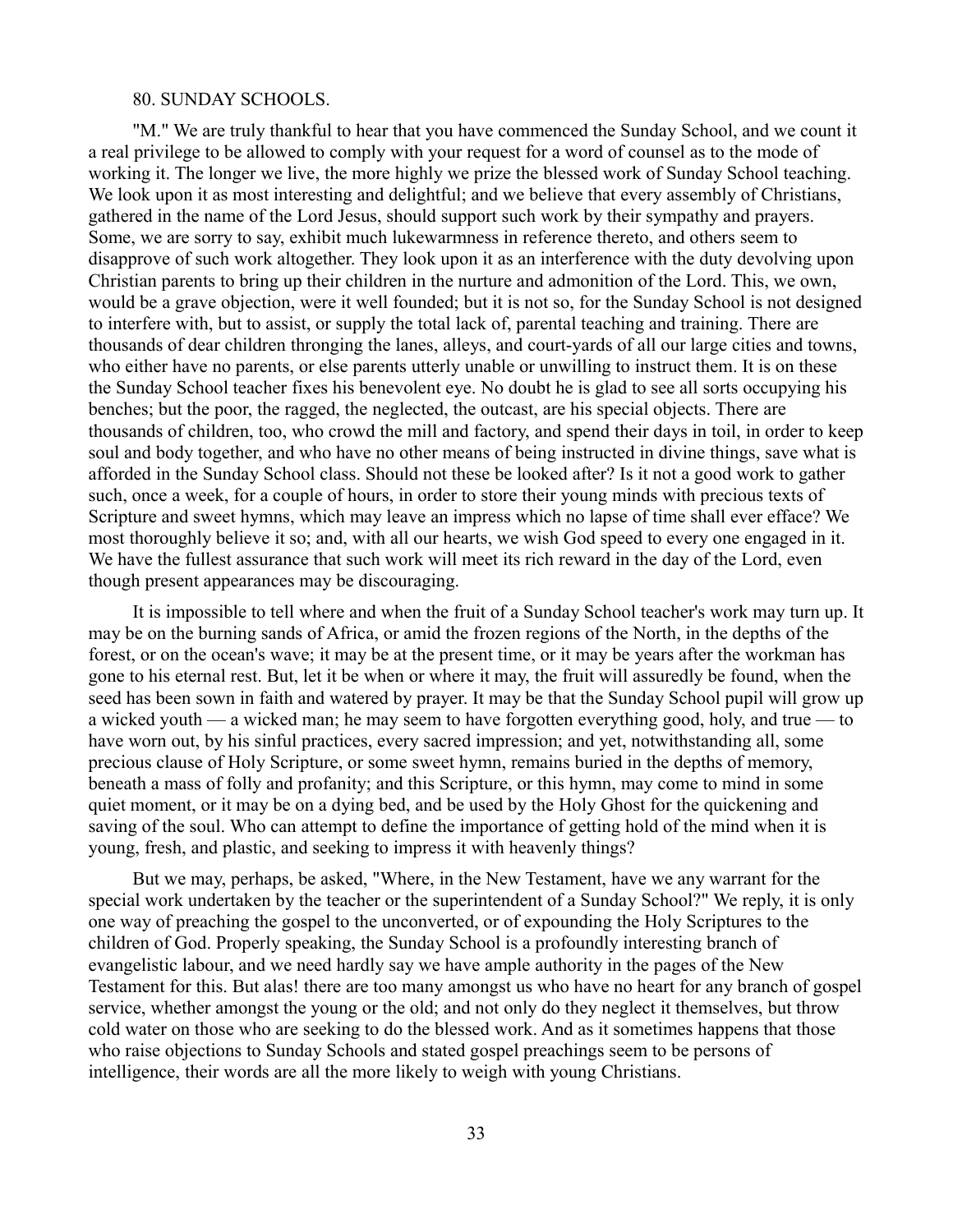But to you, dear friend, we say, let nothing discourage you in the work which you have undertaken. It is a good work, and go on with it, regardless of all objectors. We are told to be ready to every good work, and not to be weary in well doing, for in due season we shall reap if we faint not.

And, now, a word as to the mode of working a Sunday School. You must remember it is an individual service, to be carried on in personal responsibility to the Lord. No doubt it is most important to have full fellowship in your work, with your fellow labourers, and with all your brethren; but the work of a superintendent or teacher must be carried on in direct personal responsibility to the Lord, and according to the measure of grace imparted by Him. The assembly is no more responsible, and no more involved, in this work, than in any other individual service, such as the Sunday evening preaching, cottage meetings, lectures or Bible classes; though, most assuredly, the assembly, if in spiritual, healthy condition, will have the fullest fellowship with the Sunday School, as well as with the entire range of personal work.

You will find, if we mistake not, that in order to work a Sunday School effectively, you must have a good superintendent — a person of energy, order and rule. The old proverb, "What's everybody's business is nobody's business," is specially applicable here. We have seen several Sunday Schools come to the ground from not being properly worked. Persons take the work up, for a time, and then let it drop. This will never do. The superintendent, the teachers, and the visitors must enter upon their blessed work not by fits and starts, but with calm determination and spiritual energy; and having entered upon it, they must carry it on with real purpose of heart. It will not do for the superintendent to leave his school, or the teacher to leave his class, to chance, under the plea of leaving it to the Lord. We believe the Lord expects him to be at his post, or to find a proper substitute, in case of illness or any other unavoidable cause of absence.

It is of the utmost importance that every branch of Sunday School work should be undertaken and carried on with freshness, heart, zeal, energy, and thorough personal devotedness. And, inasmuch as these can only be had at the Divine Treasury, all who are engaged in the service should meet together for prayer and conference. Nothing can be more deplorable than to see a Sunday School falling into decay, through lack of diligence and perseverance on the part of those who have taken it up. No doubt, there are many hindrances, and the work itself is very uphill and very discouraging; but oh! if our words have any weight, we would say, with heartfelt emphasis, to all who are engaged in this most precious service, Let nothing damp your ardour, or hinder your work. Go on! Go on! and may the Lord of the harvest crown your labours with the richest and best blessing!

We need hardly remark that we do not contemplate such a thing as unconverted persons taking any part in the work: of Sunday Schools. Indeed, we know of few things more sad than to see a person engaged in teaching others that in which the teacher has neither part nor lot himself No doubt, God is sovereign, and He can and does use His own word, even in the lips of an unconverted person; but this in nowise alters the melancholy fact in reference to the person so used. We could not think, for a single moment, of admitting or inviting any one to take part in the work of a Sunday School, if we had not satisfactory evidence of his conversion to God. To do so would be to help him on in fatal delusion.

We have gone thus fully into the subject of the Sunday School, because it is one occupying a very large place in our thoughts and sympathies, and we long to see it getting its due place in the hearts of all God's people. It is thirty-six years since we first entered the precincts of a Sunday School, and we feel bound to declare that the lapse of years has only tended to deepen our interest in what we must ever consider a charming branch of work. May God bless all Sunday Schools, for Jesus Christ's sake!

81. HELPING OTHERS IN EVIL.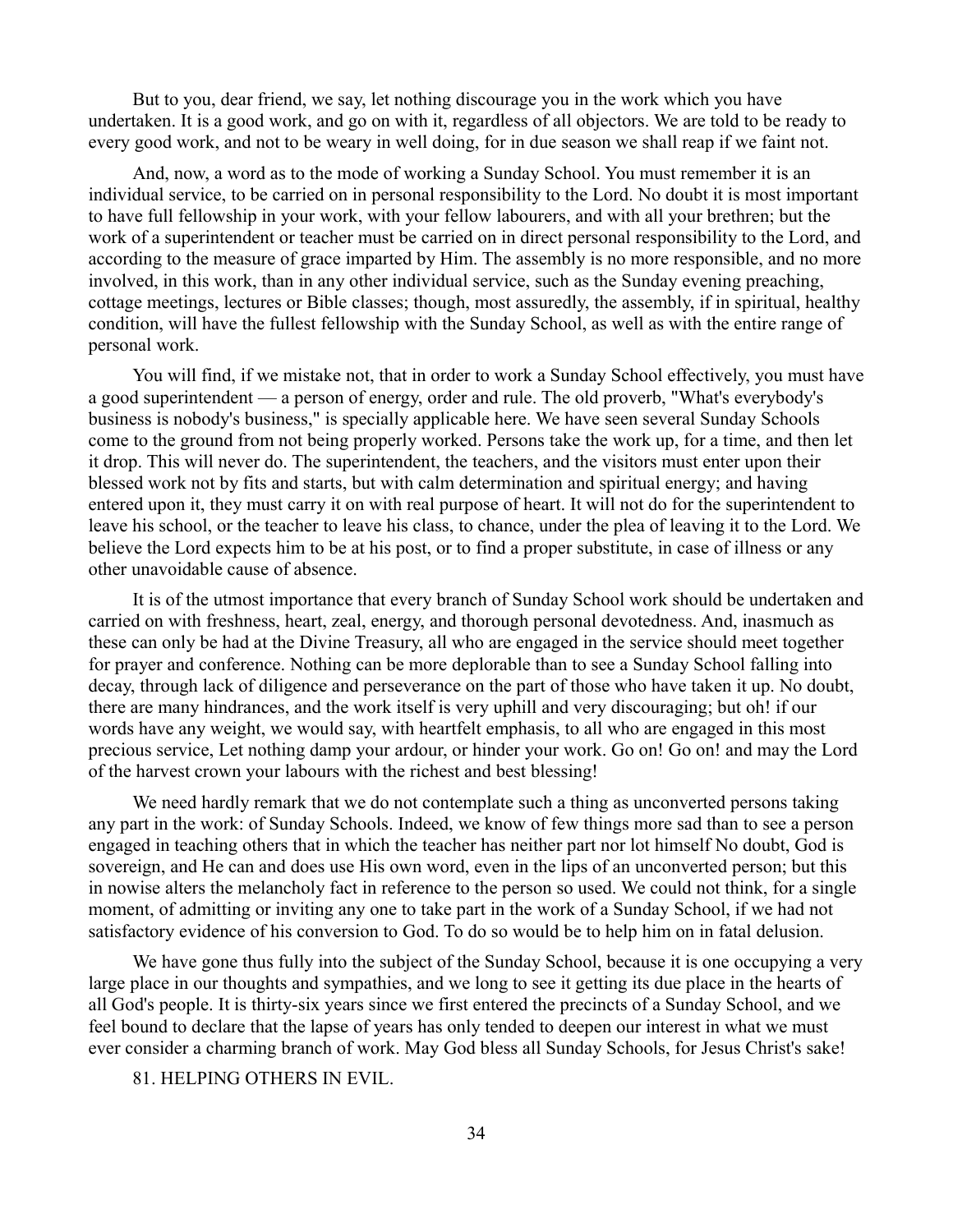"S. P." We most surely judge it to be wrong for a Christian man to employ himself in driving people to the races. We do not think that any circumstances could justify him in so doing. If it be a wrong place for him to be found in, how could he consistently earn money by driving others to it? Surely if a Christian is looking to God to supply him with suited employment for his wagon and horses, he will not betake himself to such a resource as driving the poor votaries of pleasure to the godless scenes that are usually enacted on the race course. Oh, for a tender conscience

#### 82. SATAN'S POWER.

"A. R.," Ryde. We do not believe that Satan is a discerner of the thoughts of the heart. This is a divine prerogative. (See Heb. 4) We doubt not that well nigh six thousand years of experience and observation have given Satan an amazing knowledge of man, and profound skill in dealing with him; but Satan is only a creature, having no power against one who is walking in the energy of the divine nature. (1 John 5: 18)

# 83. CHRIST'S INTERCESSION.

"M. H.," Brighton. We could not insert the paper you have sent us. We do not agree with it. It seems to confine the present intercession of Christ to Israel, and also to deny our need of having our feet washed from day to day. All this we believe to be most serious error indeed. We believe that the present action of Christ in intercession is to usward, and we bless God for it. We could not get on for one hour without it. "He ever liveth to make intercession for us." "If *any* man sin, we have an advocate with the Father, Jesus Christ the righteous." "If I wash thee not, thou hast no part *with* me."

### 84. BARREN MINISTRY.

As to your second question, we are not the least surprised to find that people do not attend preachings and lectures, if the persons conducting such services have not spiritual power for the work which they undertake to do. We might as well expect sheep to flock to a barren heath, or a desolate moor, as expect Christians to attend barren and wearisome services. Where the object of the meeting is to remember the Lord in the breaking of bread, it is, of course, quite different. The presence of any special gift is in nowise essential to the integrity of such an occasion, though always a most valuable adjunct. But, most assuredly, in all cases in the which the object of the meeting is preaching or teaching, there must be a measure of spiritual gift power, and intelligence, else the meeting will fall to the ground. How could it be otherwise? The grand object of all ministry is edification, and this object can only be attained by genuine spiritual gift, imparted by the Head of the Church, and diligently and prayerfully cultivated by the possessor. Let us remember this. It is worse than worthless for a man to occupy his own time and that of others in mere talk which he calls ministry, but which is positively an infliction upon his hearers. The proof that a man is a divinely sent evangelist is, that souls are converted by his ministry; and the proof that a man is a divinely sent teacher or pastor is, that the people of God are built up and led on by his ministry. If these results be not reached, the heart of Christ is not gratified — the object of the Holy Ghost is not attained. May all Christ's servants, whatever be their gift or sphere of action, seek to serve with more earnestness, energy, and fervour, and with a deeper sense of the seriousness and reality of their work.

#### 85. LAWFUL BUSINESS.

"S. O." Accept our thanks for your faithful letter. Its tone and spirit are very grateful. Still, we fear you have not read our answer in No. 90 with sufficient care. If you will kindly refer to it again, you will find that we do not, by any means teach, that a Christian cannot engage in the lawful business of this life. Nothing is further from our thoughts. The question of our Laurencekirk correspondent had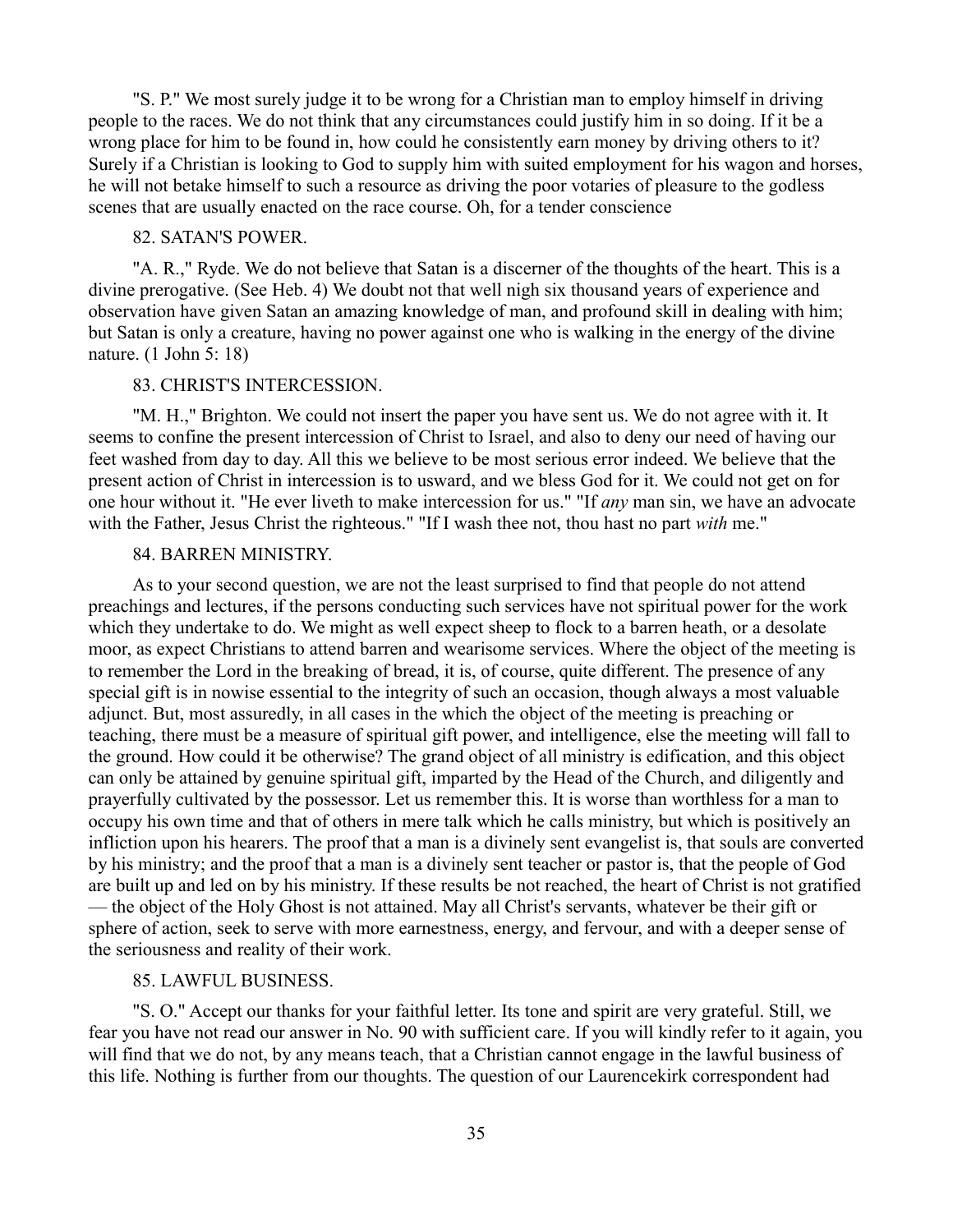reference merely to the Christian's taking part in the politics of this world. We believe it to be inconsistent with the teaching of John 17 and Colossians 3. We maintain that it is contrary to the example of our blessed Lord, whose steps we are to follow: and finally, we declare that the Christian, in meddling in this world's politics, is acting without a single line of Scripture authority. The word of God furnishes the Christian thoroughly unto all good works, but it does not furnish him with any authority to be a politician. It teaches him to pray for the government, to obey magistrates, to submit himself to every ordinance of man for the Lord's sake; but it nowhere teaches him to wield the sword of worldly power. It is unintelligent to refer, on this subject, to Old Testament Scriptures, inasmuch as it was perfectly right for a Jew to exercise worldly authority, seeing that his citizenship was earthly; but "our citizenship is in heaven." (Phil. 3)

### 86. THE WINE USED AT THE LORD'S TABLE.

"A. Z.," Windsor. We consider the rendering of 1 Cor. 11: 21, as given in our Authorized Version, quite correct. The word translated "drunken" is from the same root as that rendered "Be not drunk," in Ephesians 5: 18: which proves, very distinctly, that the wine used was intoxicating.

#### 87. THE LORD'S TABLE

"An Anxious Inquirer." You desire to get our thoughts as to what constitutes "the Table of the Lord." A prayerful study of 1 Corinthians 10 and 11 would give you God's thoughts on this most weighty subject. We consider the Table of the Lord to be that where His authority is dully acknowledged, His claims respected, and where His redeemed can take their place apart from everything contrary to sound doctrine and holiness of life.

# 88. PERSONAL ADORNING.

"A. B." We should have thought that the language of 1 Peter 3: 3 is sufficiently plain for any upright mind or tender conscience. The apostle says, "Whose adorning, let it not be that outward adorning of plaiting the hair, and of wearing of gold, or of *putting on of apparel.* But let it be the hidden man of the heart, in that which is not corruptible, even the ornament of a meek and quiet spirit, which is in the sight of God of great price." If the *heart* of a Christian woman be governed by the *spirit* of this passage, her *habit* will be ordered aright. We should not then have to mourn over the painful exhibition of dress amongst professing Christians of the present day. It is enough to make one weep to see the figures that appear at times in our assemblies. We have spoken plainly on this subject again and again, and as you have brought it before us, we feel called once more to give expression to our mind. We are often thoroughly amazed to witness the things which some Christian women put upon their persons; for example, the gaudy bunches of artificial flowers on their heads and round their faces, pieces of painted glass and sham jewellery. How can any woman of good taste or common sense, to say nothing of spirituality, spend money, time, and thought on such things! Surely, if they only considered the matter in the presence of God, they would act differently. We are sorry to have to write in this strain; but we earnestly beseech all Christian women who may read these lines to give this subject their solemn consideration. Let each one look to herself. And let us be faithful to one another. Christian mistresses should set an example to their servants, by dressing plainly, and then they could with a better grace admonish them. May the Lord, by His Spirit, exercise many hearts and consciences in reference to this really important question of dress.

#### 89. PARISH RELIEF.

"S. D." As to the question of a Christian's going to the parish for relief we believe it is the privilege of every needy child of God to look, in artless faith, to his Father for all he wants. We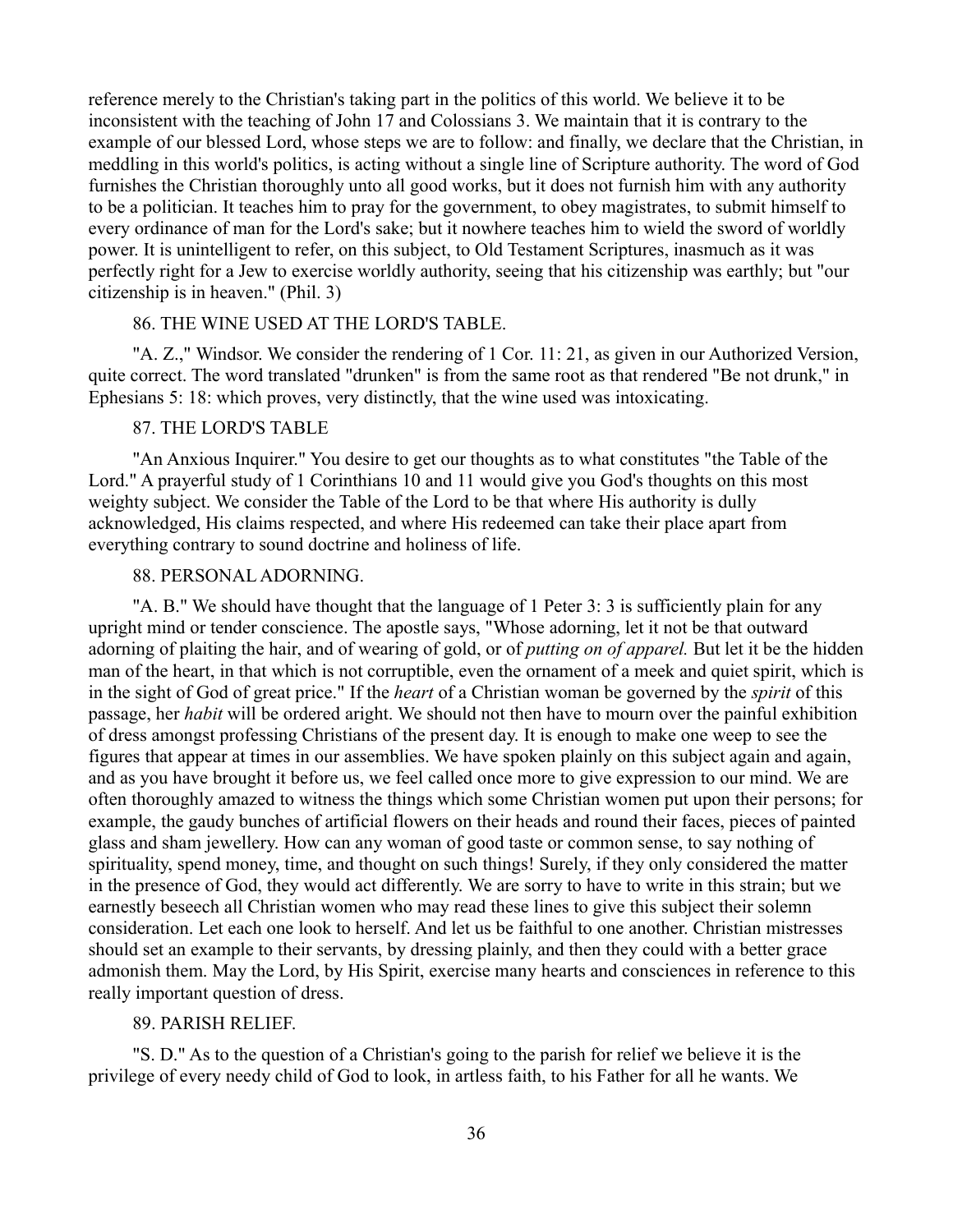certainly could not think of going to the parish, or to any human resource while we have the living God to look to and lean upon. The life of faith is either a divine reality or a mere sham. We believe it to be a reality. But then going to the parish, or going to man at all, is not faith. However, there is another side of the question. We consider it a reproach upon Christians to allow a brother or sister to go to the parish for relief, if they know of it. It is their high privilege to minister to their brother's need. "Thou shalt open thy hand *wide* unto thy poor brother." This was a precept under the Levitical economy, and surely it should speak to our hearts. If a Jew was told to open his hand wide to the poor, how much more ought we to do so? We believe there is ample provision in the Church of God to meet the need of all the members. What we want is more grace — more faith. Oh for real enlargement of heart! May we breathe more the atmosphere of the divine presence, and thus learn to find our true delight in ministering to every form of human need, and in making poor hearts glad.

# 90. GOING TO LAW.

"A Sister." We should require to be better advised before giving a judgment in the case to which you call our attention. As to the general principle, it is plainly wrong for a Christian man to be found, as you say, "week after week, going to law for a few shillings," or for any amount. We believe that the Christian is called to walk in grace toward all, and if he walks in grace, he cannot go to law. The two things are diametrically opposed. It is very sad to see a man, who professes to have been forgiven ten thousand talents, taking his fellow by the throat for a hundred pence. We must say, we should not give much for his Christianity. But, dear friend, would it not be better, in all such cases, to go to the individual himself, and speak faithfully and lovingly? Do you think it is the divine way, when you see anything wrong in a Christian's walk, to write to the editor of a magazine! We can quite understand, where it is a matter involving any great principle, the rightness of bringing, it under review, that it may be examined in the light of scripture. But it sometimes occurs to us that many of our correspondents write to us respecting matters which ought rather to be confined to the individuals concerned, or simply laid before God in prayer. It is not the thing to be speaking or writing of people's faults behind their backs. To say the very least of it, it is mean and cowardly. It is the way of Satan.

## 91. EATING UNWORTHILY.

"A. O." You desire to know what is meant by the expression, "Guilty of the body and blood of the Lord." This is a deeply solemn question, and one which demands the serious attention of Christians just now. We fear there is a vast amount of lightness and indifference in reference to the Lord's Supper. There is not that deep exercise of soul, or that earnest self-judgment, which the Holy Ghost enjoins in connection with our approach to the Lord's Table. It is very questionable whether many of us, in seeking to keep clear of legality and superstition on the one hand, have not fallen into levity and indifference on the other. Legality, as we know, has sought to fence the Table with certain conditions of man's device; and superstition has sought to surround the Table with the pomp and circumstance of man's invention. All this is true; but what is the remedy? Will levity and carelessness cure us of the ills of legality and superstition? Alas! as is too often the case, the remedy is far worse than the disease. Dear friend, we must confess to you, that we contemplate with alarm very much of what goes on in the assemblies of Christians. We cannot shake off the fear that many are incurring the guilt of not discerning the Lord's body in the Supper.

True, the evil does not appear in the same form in our midst, as in the Church of Corinth. This could hardly be expected; but it in nowise alters the real principle of the thing. The question is, Are we really discerning, by faith, the Lord's body in the breaking of bread? if not, we are eating and drinking unworthily; we are eating and drinking judgment to ourselves; we are guilty (*enocos*) of the body and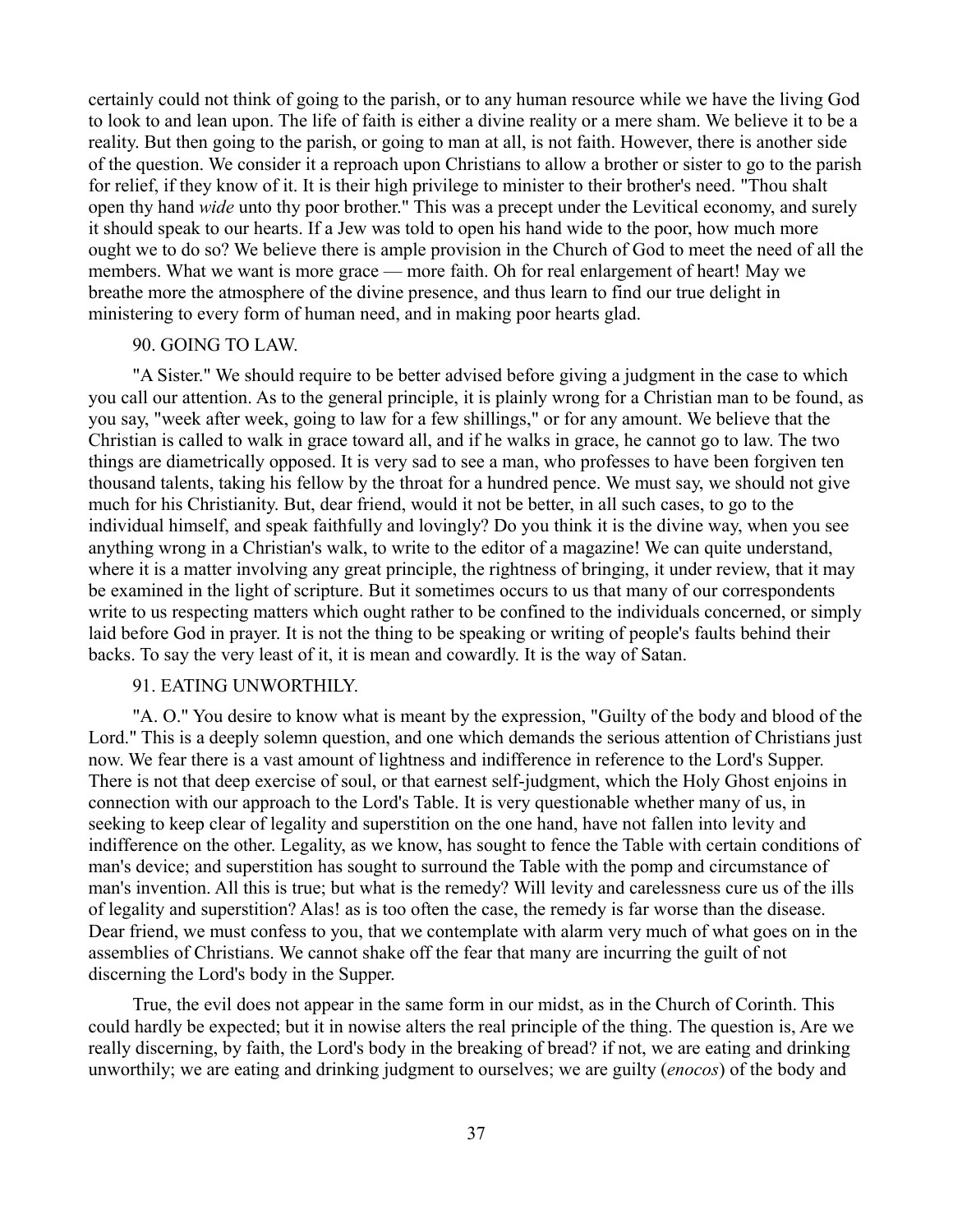blood of the Lord. Solemn thought! We need to remember that while the Table is spread on the ground of accomplished redemption, it is to be surrounded in the power of personal holiness, that while we are not saved by personal holiness, we are saved to it — that while as Christians we are entitled, through grace, to partake, we are called upon to examine and judge not merely our ways, but ourselves. Christ was judged for our sins on the cross, and we are exhorted to judge ourselves, and then show forth His death. Now we believe that this holy exercise of self-judgment is a deep, earnest, habitual thing. It is not the formal, wordy, lip confession, on the Lord's day morning, of the sins and follies of the past week, to be followed by the sins and follies of the next.

There is far too much of this. What we want is thorough, abiding self-judgment. If this were exercised, we should not so readily fall into sin. But how is it, in many cases? Alas! alas! we shrink from the reference; but we must deal faithfully. Well, then, is it not too true that many who take their place at the Lord's Table, on the first day of the week, have been living in folly, vanity, and worldliness during the past six days? They have been seen, it may be, at concerts, at exhibitions, at processions, at musical parties, picnics, and pleasure trips. And can there be, in such cases, the discernment of the Lord's body in the breaking of bread? Is it possible to conceive, in connection with such gross worldliness and unsubduedness, anything like spiritual communion with the body and blood of the Lord? Such persons may perform the outward act of "breaking bread;" but we fear they know but little of the inward power and reality of eating, by faith, the body and blood of Christ. (Comp. carefully Matt. 26: 26-28 ; Mark 14: 22-24; Luke 22: 19, 20; 1 Cor. 10: 16, 17; 1 Cor. 11: 23-29) It is with extreme reluctance, and, we trust, with a real sense of personal failure and infirmity, that we write in this strain. Nothing but felt responsibility to the Lord and to His people could ever elicit such remarks. But we feel solemnly called upon to sound an alarm; and we fondly hope the word of warning will be received as it is intended. We see the tide of worldliness rapidly rising — worldliness in various shapes. Witness the style of dress in many of our assemblies — the rustling silks, the gay ribbons, the artificial flowers. How do such things tally with the showing forth of the Lord's death, the discerning of His broken body? It may be said, "If people have Christ in their hearts, it does not matter what they have on their heads." We reply, "If people really have Christ in their hearts, it will regulate what they put on their heads, yea, it will exert a hallowed, separating, and subduing influence over their whole person, deportment, and character." Let us not be deceived with vain words. "Not every one that saith unto me, Lord, Lord, shall enter into the kingdom of heaven; but he that doeth the will of my Father which is in heaven." May the Spirit of God produce in our midst deep searchings of heart! May all who present themselves at the Table of the Lord cultivate the spirit of self-judgment! "Let a man examine himself, and *so* let him eat." It is a deeply solemn thing to be guilty of the body and blood of the Lord; and all are thus guilty who do not discern, by faith, the broken body and the shed blood of Christ in the Lord's Supper. We need hardly say to you, dear friend, that there is no change in the bread and wine. You are in no danger, we trust, of falling into the error of transubstantiation or cousubstantiation. The elements of bread and wine undergo no change whatever; but they have been appointed by Christ, in His supper, to set forth to the believing heart His body broken, and His blood shed for us. "Take, eat; this is my body." This is true to faiths; and if it be not thus received, we do not worthily partake.

## 99. THE CHURCH'S COMMENCEMENT.

"E. E. M." It has been frequently stated in our pages, that the Church, properly so-called, began at Pentecost The Church and the Jewish system could not possibly subsist together, for the simplest of all reasons, that the Jewish system demanded the rigid separation of Jew and Gentile, while the Church makes them both one. The precious mystery of the Church leads us right across the ruins of the middle wall of partition. It was therefore impossible that the truth respecting the Church could be revealed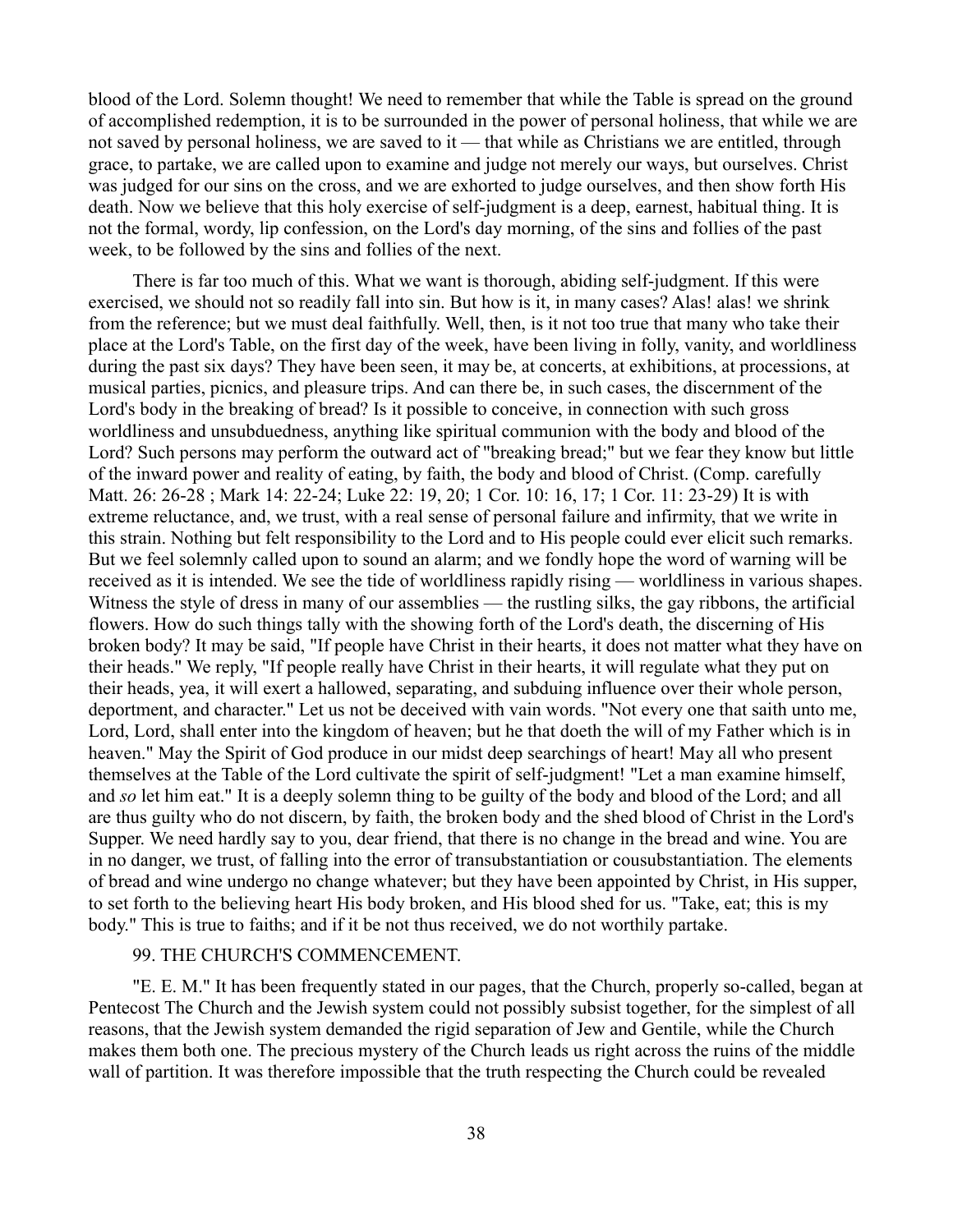while the Jewish economy existed. That souls were quickened, saved, and blessed, from Adam down to the day of Pentecost, is blessedly true: whoever questioned it? But you find our Lord in Matthew 16 speaking of His Church as a future thing: "On this rock I *will build* my Church." If the Church had existed all along, He would have said, "I have built, or am building," not "I *will* build." As to the occurrence of the word "Church" in Acts 7, every student of Scripture is aware that it refers to the assembly or congregation of Israel, and has no more to do with the Church as spoken of in Ephesians, than the assembly which the town clerk of Ephesus dismissed, in Acts 19. The original word is the same in both passages. We must remember that God has many families in heaven and earth, and we must not seek to confound them, or make them out to be all one. The expression in Ephesians 3: 15 should be, "every family;" compare also Hebrews 11: 40.

#### 93. THE WEDDING GARMENT.

"C. T." The parable of the marriage feast, in Matthew 22, is designed to set forth not the Church of God, but "the kingdom of heaven." This is a most necessary distinction, if you would understand this parable, or indeed any of the parables in the gospel of Matthew. As to your difficulty with respect to the man not having on a wedding garment, it arises, in our judgment, from the fact of your thinking of the Church in connection with the passage, whereas it simply refers to the kingdom of heaven, or the gospel dispensation. God is about to make a marriage for His Son. The Jews were first invited during the life and ministry of Christ. Again, a testimony went forth by the ministry of the Holy Ghost in the apostles. Both these invitations being refused by the nation destruction came upon Jerusalem, and the invitation to the supper has gone forth into the wide Gentile world. But here another question arises. Many make a profession, but few have really put on Christ. Many are called, but few give genuine evidence of their election of God. There must be the wedding garment, the spotless robe of divine righteousness, Christ Himself. Nothing else will do when the King comes in to see the guests. The garment is freely provided — just as freely as the feast; and hence the guilt of any who presume to take their place professedly among the guests without that precious and freely offered robe. There is a testing time coming, when the vast mass of hollow profession will be weighed in the balance of the sanctuary, and all lifeless professors cast into outer darkness, where there will be weeping and gnashing of teeth. Oh ! dear friend, let us be real, earnest, whole-hearted, and, withal, solemn in our dealing with our fellows. We deeply deplore what you say as to the backsliding of so many young converts. Alas! alas! we fear it is too true in many other places also. We long to see a deeper work in the souls of the young - more real exercise of heart and conscience before God — more thorough self-knowledge and self-conquest. We bless God for what you are able to say as to the blessing resulting to yourself and others from this little work.

#### 94. CHRIST THE CENTRE.

"G." You ask, "What Scripture warrants or confirms the following statement, Christ is *our heavenly* centre, and the Holy Spirit sent from the Father by the Son, to testify of Him, is our centre on the earth?" We know only one centre, even Christ. To Him the Holy Ghost gathers. "I, if I be lifted up from the earth, will draw all unto me." (John 12: 32) We consider the statement, to which you have called our attention, quite a mistake. It would lead to mysticism and confusion. When will men keep to Scripture?

#### 95. ONE FINE STAR.

"B. B." If you will prayerfully study Rev. 13 and Rev. 17, you will see that Antichrist is a distinct person yet to arise, and not a system. You are quite right, dear friend, in not receiving anything without a "Thus saith the Lord." Would that all the Lord's people would act on this valuable principle!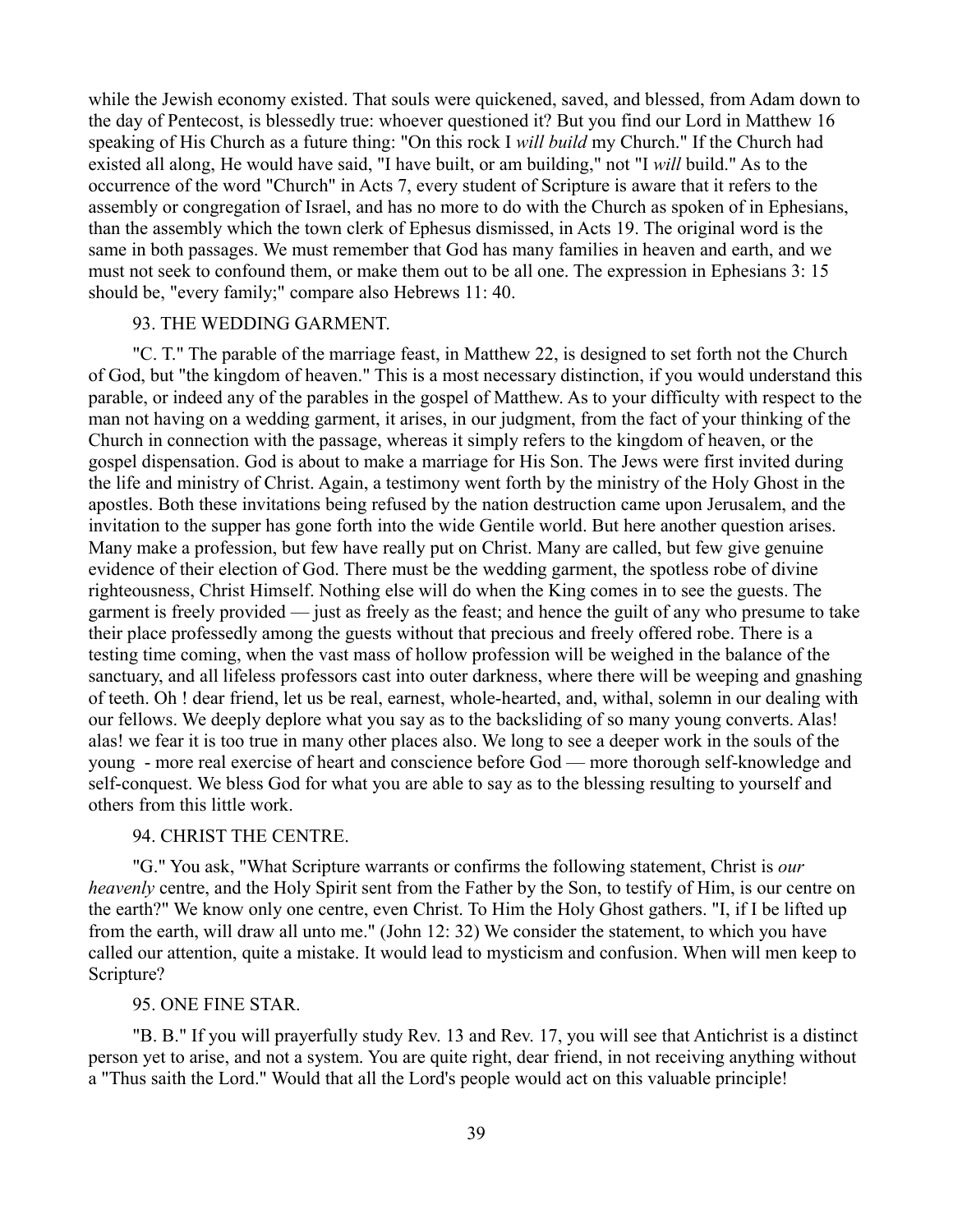#### 96. NATURE'S STRENGTH.

"A. B.," Ventnor. In the touching of the hollow of Jacob's thigh, we see the withering up of nature's strength, so that he might ever after lean on God alone. do not look upon the scene of the wrestling as illustrating Jacob's power in prayer. It was not Jacob wrestling with the man, but the man wrestling with Jacob. The general view of this passage is a mistake, arising out of inattention to its simple terms.

#### 97. THE WARNINGS VOICE.

"M. H." Heb. 10: 29, like all the strong warnings of that epistle, is primarily addressed to a body of professing Christians who, having been trained in Judaism, were in danger of being drawn back under its influence. Some were already beginning to forsake the Christian assembly, through fear of the reproach connected therewith, and the apostle warns them, in strong and searching language, and shows them that this forsaking of the assembly was the first step in the downward career which ends in open apostacy from Christ. But while a body of professors is thus warned, the utmost confidence is expressed as to individuals. (Comp. Heb. 10: 39; Heb. 6: 9; Galatians 5: 10) Surely, dear friend, a warning voice sounded in the ears of professing Christians ought not to shake the confidence of those who know the grace of our Lord Jesus Christ. It is ever well to distrust ourselves; but we can never go too far in our confidence in God. The worst of it is, that those who really need the warning do not heed, but go on in levity and carelessness, while those who are seeking to walk in tenderness of conscience and uprightness of heart are scared by warnings which do not apply to them at all. It only proves the craft of Satan, and the folly and unbelief of our hearts. But the scripture cannot be broken, and God cannot deny Himself. "If God be for us, who can be against us?"

# 98. THINGS WHICH DIFFER.

"E. T." Ezekiel 11: 19 refers to Israel, in the future. 2 Cor. 5: 17 refers to the Christian now. It is important to distinguish between things heavenly and earthly. We have "the Jew, the Gentile, and the Church of God." These things must not be confounded. Each has its own distinctive place, and we are bound to enquire and understand what that place is. There is a deplorable tendency to confound things that God has made to differ. The effect is seen in the walk and ways of professors.

### 99. FELLOWSHIP IN ALMSGIVING.

"J. and S." We have no guidance in the New Testament, that we are aware of, as to whether the box should be sent round in the meeting, left on the table, or hung up at the door. All that is said on the subject we have in 1 Corinthians 16. "Upon the first day of the week let every one of you lay by him in store, as God hath prospered him." He does not tell us how or where we are to lay it by; and therefore we conceive it is wholly indifferent. How can any one say that it is "more scriptural to let the box remain on the table," when scripture is totally silent on the point? The fact is, it is just as scriptural to send it round as to leave it on the table, and to leave it on the table as to send it round; for there is no scripture for either. But there is scripture, and abundance of scripture, for attending to the poor, and that too, not according to a prescribed plan, but "as God hath prospered us." Instead therefore of splitting hairs about the box or what is to be done with it, let us cultivate largeness of heart, bowels of mercies, deep and tender compassion, a thoughtful love, a generous spirit, that delights in ministering to others and making hearts glad. If we might venture to offer a suggestion on the point, we should say, it is one of the many things which must, to a great extent, fall under the power of local circumstances. For example, in a very small meeting, it would be an easy matter for all to have access to a box laid on the table; but suppose a totally different case. Take an example of three hundred people crammed into a room hardly large enough to accommodate them. How are the people at one end to make their way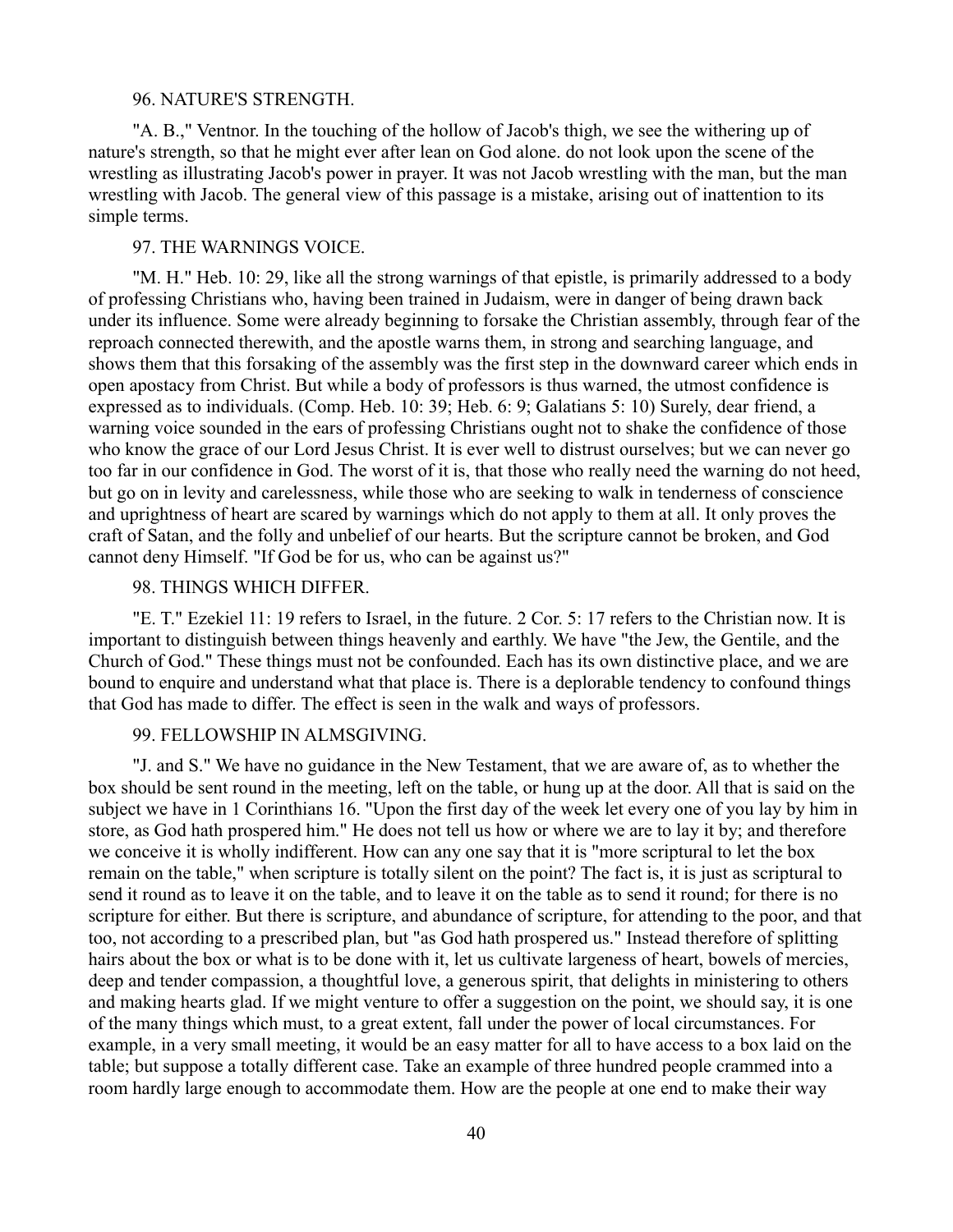through the crowd in order to get to the box at the other end? We fear very few could attempt it, even though their benevolence were ever so glowing. We should say, therefore, that the orthodox plan, in every case, is that whereby the Lord's people can most conveniently deposit their offerings, and whereby the wants of the poor can be most liberally supplied. May the good Lord deliver us from hairsplitting, and give us a larger heart for the poor, and for every good work! This is our earnest prayer.

# 100. GOD OUR STRENGTH.

"E. C. L." Philippians 2: 12 is sadly misunderstood and misapplied. The apostle is exhorting the Philippians, in his absence, to work out their own salvation from the power of evil with which they were in conflict. In the apostle's presence, they would naturally lean on him; but in his absence, they were called into direct personal conflict with the enemy. The apostle further reminds them, that though he was not with them, God was in them. This is enough; and, hence, though there be "fear and trembling," there may also be the most joyful confidence.

# 101. EVIL THOUGHTS.

"C. E. C." We deeply feel for you. We do not at all believe you have committed the unpardonable sin. It is quite right that your conscience should be exercised before God as to your very thoughts. You have only to give yourself to earnest prayer and waiting upon God for entire deliverance from those horrible thoughts which so afflict you. Ask Him so to fill your heart with Christ, that there may be no room for aught else. May He give you full victory, and bring every thought into captivity to the obedience of Christ. There is a very wide moral difference between a person who treats evil thoughts as *intruders,* and one who entertains them *as guests —* between one who only seeks to expel them, and one who provides them with furnished lodgings. But the most effectual safeguard against evil thoughts is to have the mind fully occupied with good. Some one has truly said, that "the secret of peace within, and power without, is to be only and always occupied with good."

# 102. CHRIST OR FEELINGS

"D. H." You are entirely too much occupied with your own feelings. You say you want *to feel* that your sins, are forgiven. Scripture declares that "he that *believeth* on the Son of God *hath* everlasting life." And, again, "Through this man [Jesus] *is preached* unto you the remission of sins; and by Him all that *believe are* justified from all things." (See John 5: 24; Acts 13: 38, 39)

We must not put feeling before faith. Feeling is based on faith; and faith is based upon the word of God. The gospel calls you to believe on the Son of God, not *to feel* that you are this or that. Thousands go astray as to this. They are looking at their own feelings, in place of taking God at His word. They are occupied with self in place of with Christ; hence all their darkness and confusion. We quite believe you are a regenerated person; we could not doubt it with such a letter before us. But then you must look off from yourself altogether, and rest not in any change in you, but in the finished work of Christ, and on the word of God. True, there is a real work of God's Spirit in us; but that is not the foundation of our peace. We are called to rest simply in Christ's work for us, which is n finished and unchangeable one. May your heart find its sweet repose and its satisfying object in Jesus Christ!

# 103. WORKING AND PREACHING.

"C." Unquestionably, it would be guise wrong for a tradesman to neglect his work in order to go and preach; but it would be very lovely for a tradesman to do his work in the best possible manner, and then go and preach. We believe it is quite a mistake for a man to leave his business in sixes and sevens, or to neglect the just claims of his employers, or to forego any duties of his situation, wider the plea of going to preach. But we know of nothing more beautiful than for one engaged in business of any kind,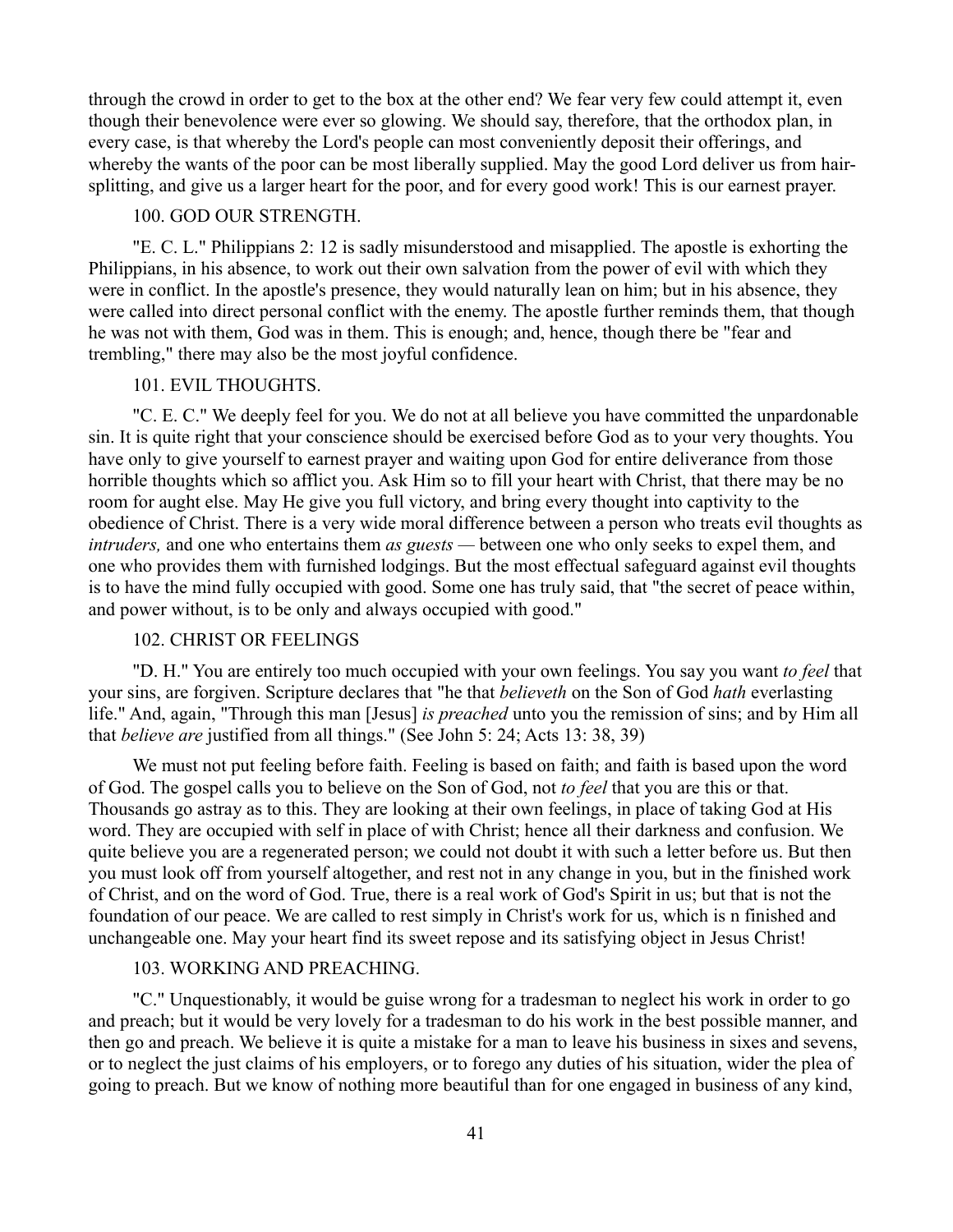or filling any situation, to devote his evenings, or his leisure hours, to the blessed work of preaching Christ to perishing souls. Such an one, however, will need to beware of neglecting private prayer and the study of the Word of God, else his soul will soon become barren, and his preaching little worth. Too many meetings are not good. A man who is actively engaged in business all day will need to cultivate secret communion with God.

# 104. THE LORD'S DAY.

"E. K." We could have no sympathy with any one in pursuing his secular calling on the Lord's Day, no matter what that calling may be, whether teaching, selling, or any thing else. Would it not outrage your spiritual feelings to see a Christian open his shop and sell his wares on the Lord's day? And if so, where is the difference between teaching and selling, so far as the principle is concerned? We do not, of course, refer to teaching the things of God in the Sunday School or in the fancily. We would there were very much more of this. But so strongly do we feel on the subject of the Lord's Day, that even though it were not the law of the land (which, thank God, it is) to abstain from worldly business on that day, we should feel it to be our privilege (were we in business) to shut the shop or the warehouse, and suffer whatever loss there might be involved in so doing. Alas! alas! for England when, as a nations she ceases to honour the Lord's Day. Be it that there is much formality and heartless routine in the observance — much that is hollow, and superficial — much hypocrisy and assumed sanctity much of mere legal restraint. We fully grant all this; but still, as a national institution, the Lord's Day is a great landmark which the piety of other days has set up and sedulously guarded, and which, we believe, will only be swept away by the appalling tide of modern infidelity and licentiousness. We most fully agree with you, dear friend, in thinking that, whatever may be the measure of one's liberty, he should most carefully avoid laying a stumbling-block in the way of others. We have only to repeat what we have said elsewhere, that we have never known a truly spiritual, well-taught Christian who did not honour and love the Lord's Day. And, on the other hand, we have seen those who affected extraordinary liberty, and showed that liberty by outraging other people's feelings and consciences — we have seen such persons become the positive enemies of the truth of God and the cause of Christ. Let us beware of using our liberty as a cloak of maliciousness May we rather seek to edify one another in love.

## 105. CHRISTIANS IN DEBT.

"P." We most fully sympathize with you in your feelings as to professing Christians going in debt. We consider it perfectly shocking. We have long felt that a Christian who owes money has no right, in the sight of God or man, to show hospitality, to give a penny in charity, or to purchase a penny tract. We look upon it as positive unrighteousness. We have refused to dine with a person in debt, and told him plainly our reason, and that he had no right to ask any one to dine, so long as he was in debt. The utter want of conscience on this subject is really dreadful. It must sadly grieve the Spirit of God, and bring in leanness, barrenness, and deadness of soul. We do not believe that the word of Christ can be dwelling in a person who has no conscience as to debt, and we should feel called upon to mark such a person, and have no company with him. We are disposed to think that faithful personal discipline, in all such cases, would have a good effect. As to persons who have failed in business, and compounded with their creditors, we consider them morally bound to the full amount of their liabilities; and they are in debt until that amount is paid. No legal exemption could ever release a really upright person from the righteous obligation of paying what he owes. We feel called upon to write strongly on this subject, because of the sad laxity which obtains amongst professors with respect to it All we want is, to see some exercise of conscience — some measure of effort, however feeble, to get out of an utterly false position. A man may find himself unavoidably plunged in debt in fifty ways; but if he has an upright mind and a healthfully exercised conscience, he will use every effort, he will curtail his expenses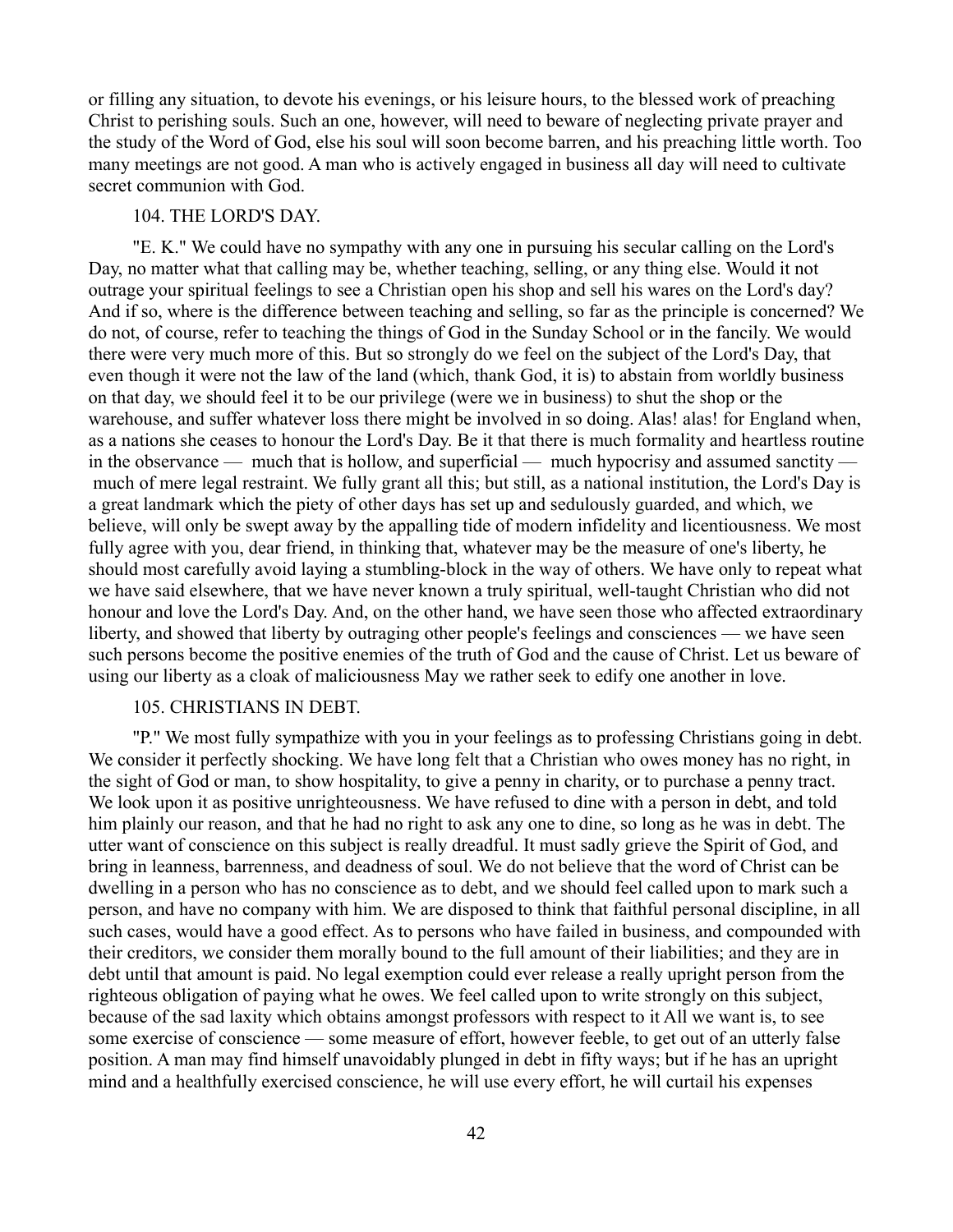within the narrowest circle possible, he will deny himself in every way, in order to pay off the debt, even by a shilling a week. May the Lord give us to look at this great practical question with that amount of seriousness which it demands! We fear the cause of Christ is sadly damaged, and the testimony of professing Christians marred, through lack of sensibility and right-mindedness as to going into, and living in, debt. Oh for a tender conscience!

## 106. LAWFUL BUSINESS.

"M. E. F." As to the question of a Christian butcher selling blood, it must rest With his own conscience before God. If his doing so offends the conscience of any brother, he ought, in the exercise of Christian charity, at once to give it up. With regard to your other question, namely, that of a Christian's receiving rent of a gin-shop, we can merely give our own very decided judgment, which is simply this, if we had a house to let, we should rather let it stand untenanted for ever than let it for such a godless and abominable purpose. We consider gin palaces hells upon earth, bringing curse and ruin on thousands of families.

### 107. THE DIVISIONS IN THE REVELATION.

"A Constant and Grateful Reader." Rev. 13: 7 refers to saints that shall be on the earth after the Church has been taken up to be with the Lord. The threefold division of the book of Revelation will help you much. "The things which thou *least* seen." (Rev. 1) "The things that *are."* (Rev. 2, 3) "The things that shall be." (Rev. 4-22) Rev. 4 and Rev. 5 show you the Church on high before the seals are open. We are in "The things that are," that is the period of the Church's history as a responsible vessel on the earth. Hence, for men to ransack history, in order to trace the seals, trumpets, and vials, is most unintelligent labour. If the Church is on earth, then we are in "The things that are," and not a single seal has yet been opened. But we merely give you the judgment which we have been led to form from many years study of the word of God. May He keep us so near to Himself continually, that we may have His thoughts about everything — past, present, and future.

### 108. THE FIRST AND SECOND MAN.

"M. J." 1 Corinthians 15: 24-28 refers to the millennial reign of Christ, during which He will subjugate everything under the rule of righteousness. At the close of the millennium the Lord Jesus Christ will give up the kingdom to God, after having brought all into complete subjection. The first man received all in order, and plunged it into ruin; the second Man received all in confusion, and will reduce it to perfect order. Every steward that has been entrusted with any office in this world has been turned out of his stewardship — witness Adam, Israel, and the professing Church. Not so the second Man: He will give back His stewardship into the hands of Him from whom He received it. Blessed be His name, He stands in contrast with all beside.

# 109. AS OFT AS YE EAT.

"T. X." It does not appear that the Lord has given us any direction as to the hour of the day at which we shall break bread. The inspired history informs us that the Supper was first instituted in the evening. (See Matt. 26: 20) We may also, perhaps, infer, from the circumstances detailed in Acts 20: 7-11, that the meeting took place in the evening. But to us it seems quite indifferent — quite an open question; and if any undertake to lay down rules, they are overstepping the bounds of Scripture. The word is, "As oft as ye eat."

#### 110. CLUBS.

"T. A." You are perfectly right in abandoning the club. We believe that a Christian, in being a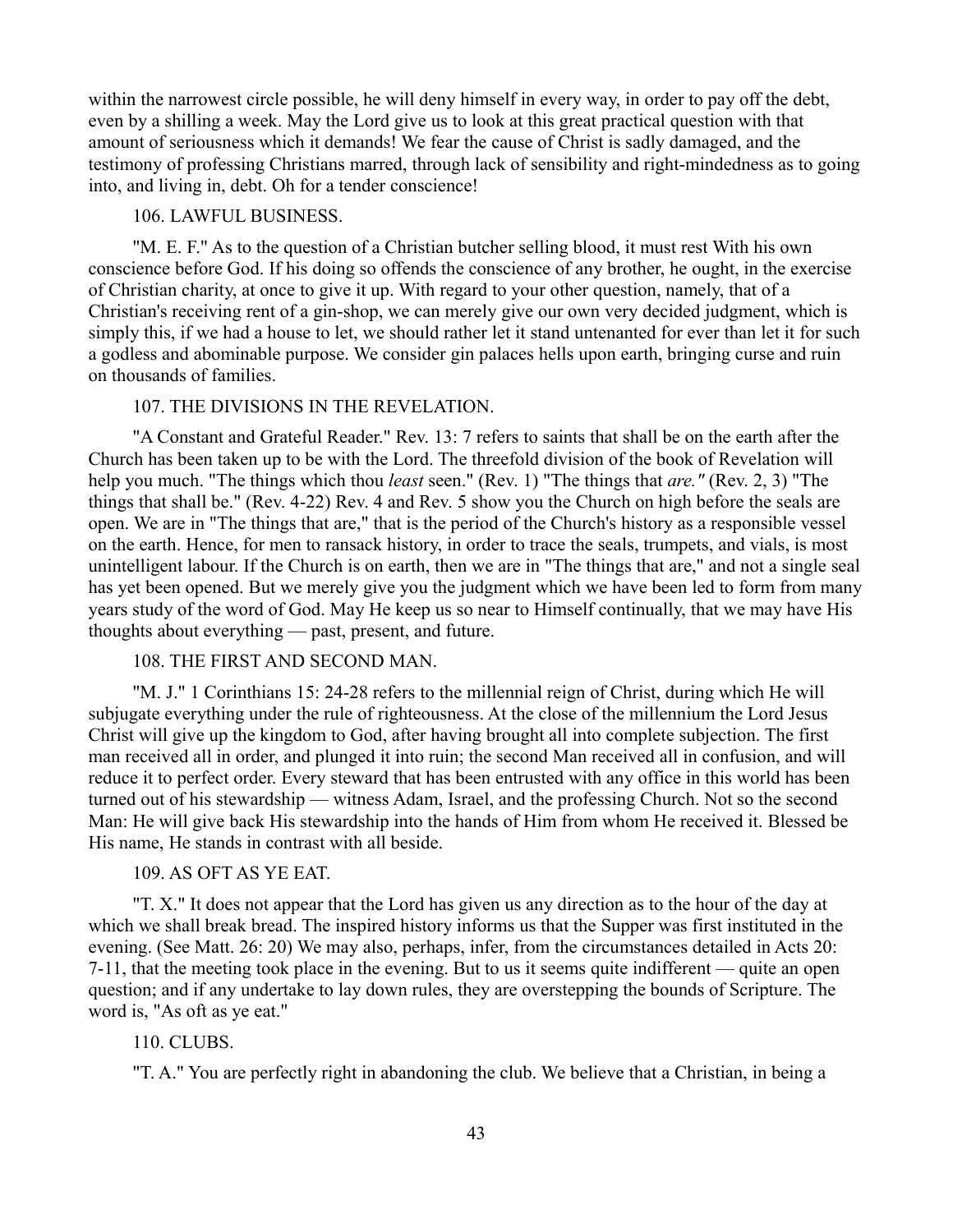member of a club, is unequally yoked together with unbelievers. We lately heard of a case in which an open infidel twitted a professing Christian (who was associated with him in a shop or store), in the following well-merited words, "You Christians would go to hell *with us,* in order to make money." We trust the professor has, by this time, profited by the cutting but just rebuke. Oh! when shall we learn to lean on God alone, and walk with Him through all the scenes and circumstances of life? One is sometimes perfectly overwhelmed by the terrible facts that turn up in the daily history of some who make a very high profession. We certainly do need to think of these pointed words in Haggai, "Thus saith the Lord, *Consider your ways."* 

### 111. PHOTOGRAPHY.

"E. A." Another correspondent has applied to us this month for an opinion on the question contained in your note, as to the rightness of a Christian practising or patronising photography. It is just one of the thousand questions as to which each individual must act before the Lord for himself. It is certain, there is nothing about photography in the New Testament. "Pleasant pictures" are named by Isaiah amongst the things on which judgment will fall in the day of the Lord. We must not expect to find a literal text bearing directly upon each of the artificial occupations of this preeminently artificial age; and, most assuredly, if the Lord has not laid down rules for His people in these matters, it ill becomes them to lay down rules for one another. A single eye will enable us to form a sound judgment in all such things. We are acquainted with several Christian men who practise photography; and we know many who think it wrong to have anything to do with it. "Let every man be fully persuaded in his own mind."

### 112. SELF-JUDGMENT.

"A. D." You ask, "what is the difference between self-judgment and the judgment of our ways?" There is a very material difference. If self were habitually judged in the presence of God, we should not require to judge our ways.

Self-judgment is the expression of victory through the power of the Holy Ghost. The demand for judgment upon our ways proves that we have been defeated through the power of the flesh. We judge ourselves in the power of communion; we judge our ways, ofttimes, in anguish of soul. Take an example. A person has a very irritable, peevish temper; but he is enabled, by the grace of God, so to judge and subdue it, in secret, that it does not manifest itself to the view of others Hence, those who come in contact with him in daily life, may consider him to be a man of a very placid temper. They know not his struggles in secret. "There his fervent spirit labours, there he gains fresh conquests o'er himself, compared with which the laurels which a Caesar wore were weeds" On the other hand, if he does not judge himself and subdue his temper in secret, it will surely exhibit itself to others, and then he will have to judge his ways in sorrow and humiliation. Instead of conquering his temper, he is conquered by it. This makes a material difference, dear friend, does it not? We look upon self-judgment as the judgment of the *root,* whereas the judgment of our ways is the judgment of the fruit. We consider self-judgment an invaluable and indispensable exercise; were it more faithfully and habitually practised, our walk would be a different thing altogether. There is a fearful amount of laxity and unsubduedness amongst us, which, if not checked by the energy of the Holy Ghost, must produce the most disastrous results.

#### 113. BACKBITING.

"Mary." You do not tell us where you live, but we fear the evil to which you call our attention is not confined to your locality, or to the special class to which you refer, namely, "unmarried females." The sin of "backbiting" prevails everywhere, and amongst all classes, to an appalling extent. It is an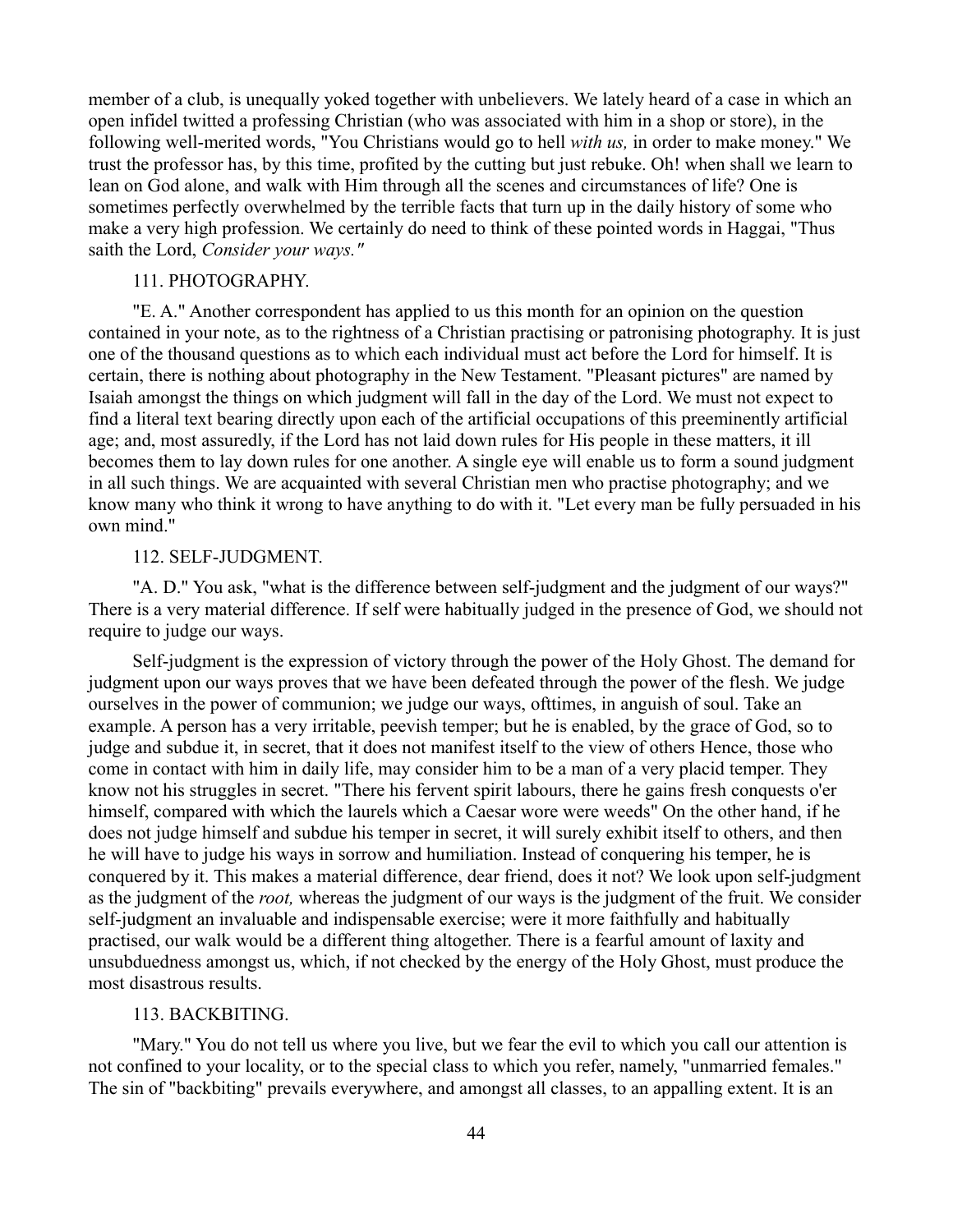abominable, yea, a diabolical evil. It has been truly said, "The backbiter injures three persons, namely, himself, his hearer, and the subject of his tale." If I have any fault to find with a person, he himself ought to be the very first to hear of it. How little is this attended to! We meet a person with a smile and a shake of the hand, and no sooner have we parted company with him, than we commence to disparage him in some way or another. "I am determined," said an old saint, "never to speak of a mans virtues to his face, or of his faults behind his back." Noble determination! But alas! alas! how little is it acted upon! We generally reverse the order; we flatter people to their face, and blacken them behind their back. The Lord deliver us from this sinful and shameful practice! It is most assuredly of the devil We want to be more faithful in speaking to people — more gracious in speaking *of* them. If we see anything wrong in a person, let us go directly to him and speak plainly; and if we have nothing good to say of him, let us graciously draw the curtain of silence around him. This would save a world of mischief; it would prevent untold sorrow and heart-burning. "Speak not evil one of another, brethren." This is a seasonable word, and yet, alas! *how few act* upon it. There seems such a want of common honesty, such an absence of even manly frankness, such meanness and cowardliness in saying behind a man's back what we would not dare to say to his face. Christians should flee from all this. It is most contemptible No doubt "unmarried females" are more exposed to this evil, than those whose hands are well filled with domestic work. We gather this from the pungent words of the apostle, in 1 Timothy 5: 13: "Withal they learn to be idle, wandering about from house to house: and not only idle, but tattlers also, and busybodies, speaking things which they ought not." It may be said that this passage applies to "the younger widows;" but then the spirit of it applies wherever the evil exists. It is a good thing to be fully employed; it saves one from a great deal of evil, and from backbiting amongst the rest; against which: we solemnly warn the reader. The devil is a backbiter — the chief of backbiters, and all who indulge in the practice are doing his work. We would recommend you, dear friend, and all our readers, to adopt Solomon's remedy in all cases of backbiting. He says, "The north wind driveth away rain; so doth an angry countenance a backbiting tongue." Never listen to a backbiter, for if you do you are a partaker of his evil. Let us remember that the way of the Lord is to speak faithfully to us, but graciously of us. Let us seek to imitate this, and not be found doing Satan's work.

## 114. MINISTERIAL TRAINING.

"A. B. C." We consider it a very good sign indeed to see young men diffident and retiring. It is ever well for all, but especially for the young, to be "swift to hear, slow to speak." We can quite understand how a young man might feel free to speak to a few at a cottage meeting, and yet feel a great difficulty in opening his mouth in an assembly of experienced and well taught Christians. We think we may say with truth, we rejoice in every manifestation of spiritual gift, whether it be that of an evangelist, a teacher, or a pastor. But we have always observed that the really spiritual person is ever slow to push himself forward; while, on the other hand, men possessing no power whatever are the most forward to exhibit themselves. It took eighty years' training to fit Moses for the ministry, and even after that, how slow be was to enter upon the work. Look at Jeremiah — look at all the real and effective servants of Christ — yea, look at the Master himself: He, though surely needing no training, yet as an example for us, spent thirty years in retirement, ere He came forth to work in public. Depend upon it, dear friend, there must be the secret training by God's own hand, in order to fit a man for public service. If we go forth without this, we shall very speedily break down and make shipwreck You will always find that, when God is about to use any one in His service, He fits him for the work, He calls him to the work, and He gives him the work to do.

# 115. 1 JOHN. 4: 17.

"L. Y. X." If you can lay your hand on the fifth volume of "Things New and Old," you will find,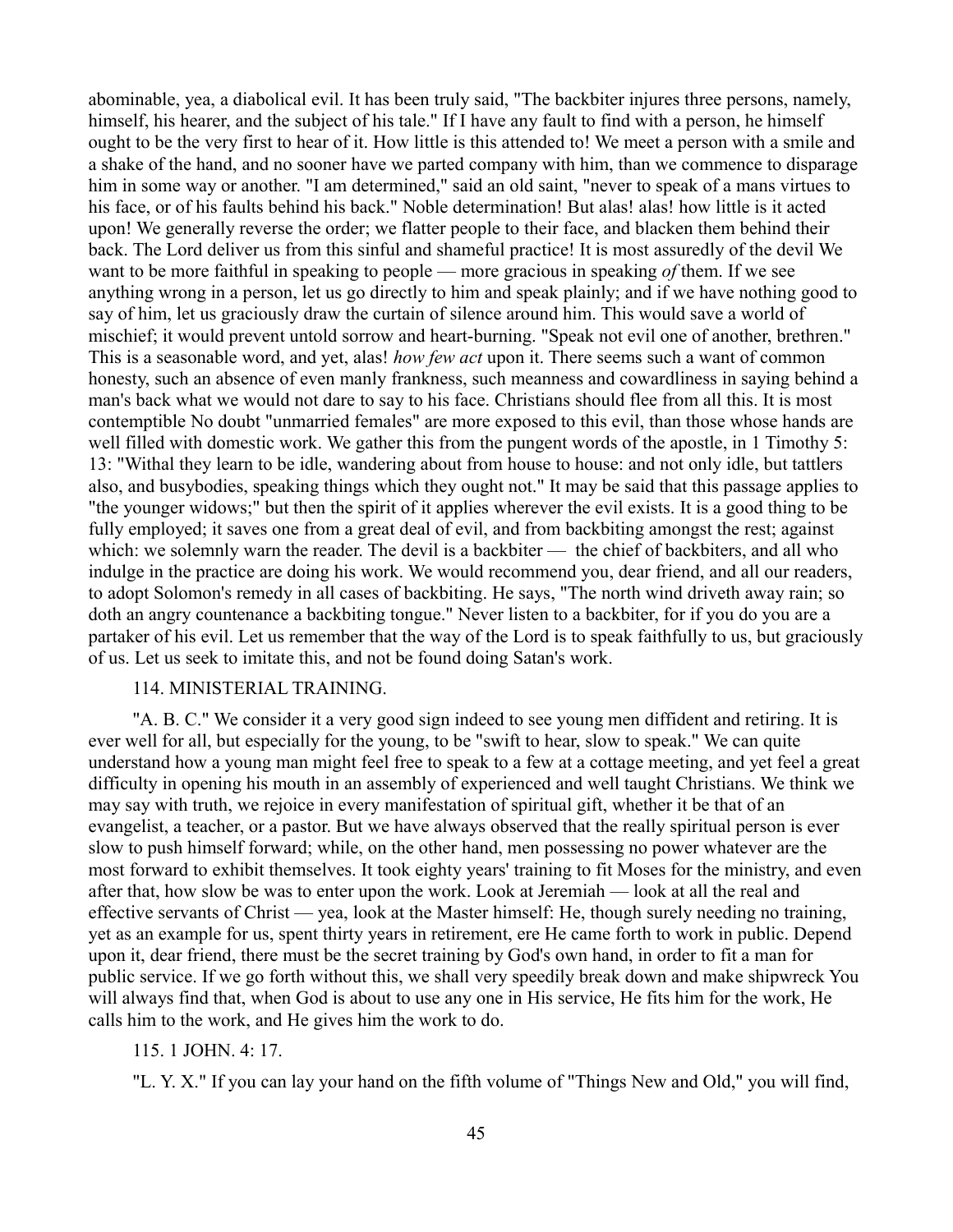page 46, an article which may help you in your present difficulty. We merely add here, that when we are manifested before the Judgment-seat of Christ, we shall be conformed to the image of Him whose judgment-seat it is. He Himself shall come to fetch us — the very one whose precious blood has cleared us of every spot and stain. "Herein is love made perfect with us, that we may have boldness in the day of judgment, because as he is, so are we in this world." (1 John 4: 17)

# 116. REVELATION 5: 10.

"J. W. A." The three editors, Griesbach, Scholz, and Tischendorf agree in a text of Revelation 5: 10, thus, "And made them kings and priests unto our God, and they shall reign upon the earth." When these agree as to a reading, it takes precedence of the "Received Text" from which our unrivalled translation was made. John 13: 1, while applying specially to the disciples, doth, most surely apply also to all who come under the head of *"His own,* in the world." He loves them, not for a day, a month, or a year, merely, but right through to the end. Precious truth!

# 117. 1 COR. 11: 23.

"G. G." The rendering of 1 Corinthians 11: 23 in our authorised English Bible is perfectly correct, and the passage distinctly teaches us that the apostle did not receive his instructions as to the Lord's Supper from the twelve, but immediately from the risen and glorified Lord Himself. A most important fact.

### 118. UPRIGHT DEALING.

"G. H. E." We deeply sympathize with you. It is very sad to think of the amount of deceit and corruption to be met with every day, and that, too, amongst professors of religion. Your path is plain, dear friend. Do not tell a lie for all the employers and situations in the world. A good conscience is more valuable than ten thousand situations. You are bound to promote your employer's interest in every way, so far as the claims of your heavenly Master will admit; but we cannot see how any ones true interest can be promoted by telling lies; it may produce a little temporary gain, but it is contemptible gain, such as no honest man, to say nothing of Christianity, could ever desire to make. We feel persuaded that thoroughly upright dealing is the best in the long run. Honesty is the only solid foundation in trade or in any thing else. We should much rather go to a man whose goods advertise him, than to a man who advertises his goods. The system of "puffing" is quite beneath a respectable tradesman; and no sensible person would like to go a second time to a shop where the young men are almost compelled to sell black for white in order to keep their situation. Such a system must prove as ruinous to the true commercial interests of the house as it assuredly is to the morals of the young men. As to the solemn matter of your giving up your calling in order to preach the gospel, it must be entirely between you and your Lord. It is a most serious step. If you are in the habit of preaching — if God has given you a distinct gift, and an earnest love for souls — if you are blessed in your work — if you find your calling a positive hindrance, and that you have faith to cast yourself wholly on the Lord, He will never fail you. There is real need of gifted earnest workmen; but let no one venture forth upon the waters unless God has given him faith to walk there. We have known some who thus ventured out, but they very soon broke down.

# 119. ADDED TO THE CHURCH OF GOD.

"A. C. R." We are taught in Acts 2 that all those who received the word of life were added to the assembly or church of God. They were baptized, and thus took their place apart from Judaism; and they had fellowship together in breaking of bread and prayers. There was, at that time, either Judaism on the one hand, or the Christian church on the other. There were no denominational distinctions among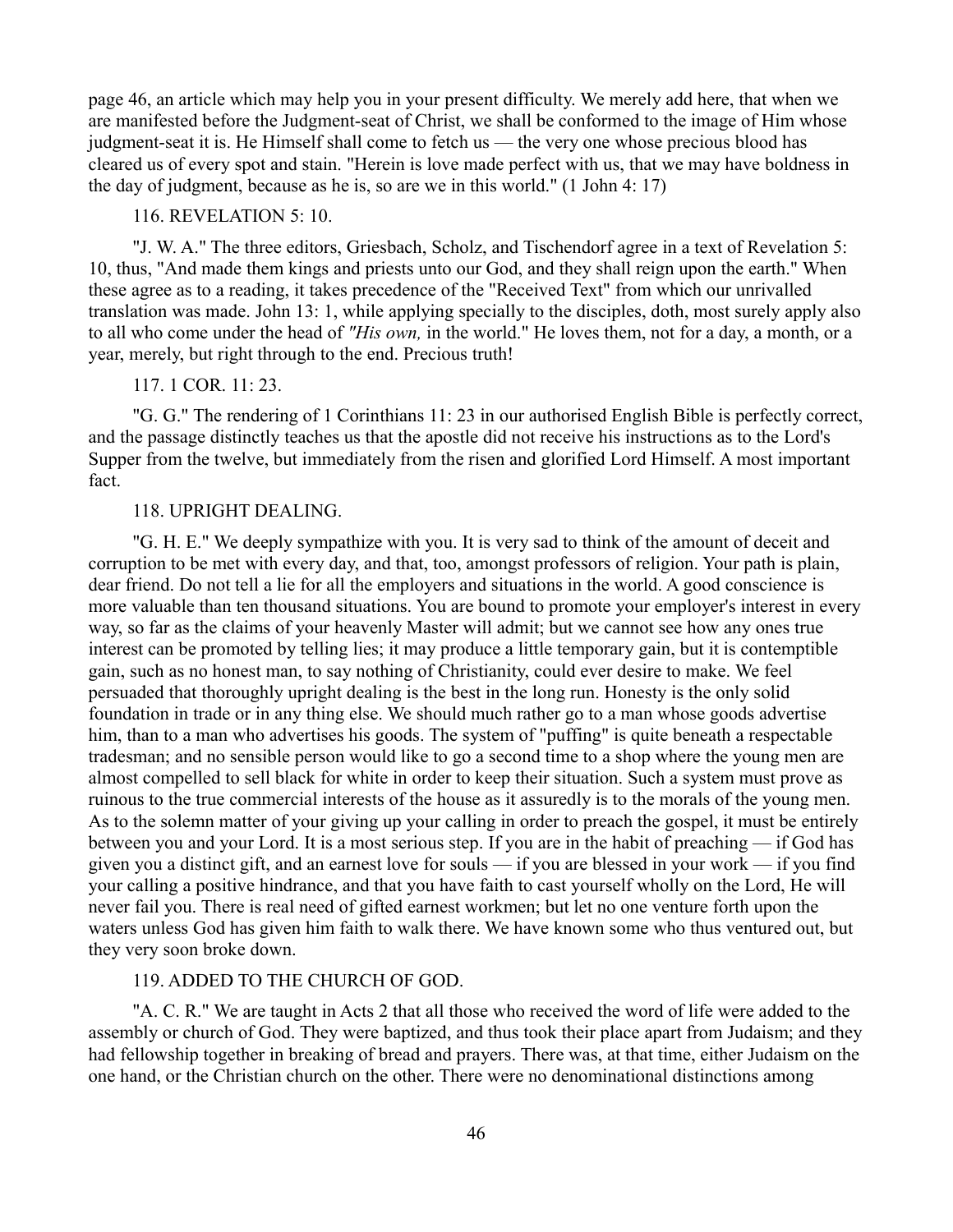Christians. All were of one heart and of one soul, and great grace was upon all. Alas! alas! how different it is now. Surely, we should feel this, and take our place in the dust before God on account of it.

### 120. "ETERNAL PUNISHMENT."

"M. S." You will find a paper in one of our earlier volumes on "Eternal Punishment," which might help you. There is also a tract on the same subject, to be had of our publisher, Mr. Morrish, which you will find most profitable. We cannot go into the subject here; but we must, at least, declare our full and hearty belief in the solemn truth of eternal punishment. It seems to us inseparably linked with the truth of the immortality of the soul, on the one hand, and the infinite nature of Christ's sacrifice, on the other. Add to this the fact that the word rendered "everlasting" occurs about seventy times in the New Testament, and is applied to the life which believers enjoy, as well as to the punishment which unbelievers are to suffer, and we cannot see how there can remain any doubt on your mind; for on what principle can the word be said to mean "eternal" when applied to the life and blessedness of believers, and to mean "temporary" when applied to the punishment of unbelievers? We are fully persuaded that the denial of the doctrine of eternal punishment is a fruit of the wide-spreading tree of infidelity which is at this moment casting its shadow over the civilised world. May God graciously shield our young people from its withering influence.

# 121. DO ALL TO THE GLORY OF GOD.

"A Young Believer." We can see nothing wrong in your employing your leisure hours in endeavouring to improve yourself in writing, arithmetic, and bookkeeping, with a view to your greater efficiency in your calling, provided always that it does not interfere with your study of the Bible and private prayer. Were you to study these things from mere ambition, it would be clearly wrong; but we are of opinion that the apostle Paul would not have objected to read a treatise on tent-making, if he could improve himself in his calling by so doing. However, one must be very much guided in such things by the moral effect on one's own spirit. We are deeply interested in your case; and we pray the Lord to guide and bless you, and make you a blessing. Nothing could afford us greater pleasure than to be used in any way to help a young believer.

122. Rev. 11: 2.

"R. F." Revelation 11: 2 is supposed to set forth the utter rejection of Judaism. It is to be given over to the Gentiles during the forty-two months, or the prophetic half-week.

123. Romans 1: 18.

"J. M. H." Romans 1: 18 states the broad truth, that wrath from heaven is revealed against *"all* ungodliness and unrighteousness of men." It does not matter who they are that commit ungodliness and unrighteousness, God's wrath is revealed against all such things. Romans 2: 8 must be interpreted in the same way. God deals in realities. He looks for right conduct; and all evil must be judged. We need hardly say that these passages leave wholly untouched the grand truth of the believer's standing in Christ. The Christian is passed from death to life, and can never come into judgment. His work will be tested; but he himself is accepted in the beloved, and can no more come into judgment than Christ Himself. God does not accept us today, and judge us tomorrow. Such is not His way, blessed be His name. Romans 2: 16 refers to the day of judgment. We do not think Philemon 18, 19, affords any warrant whatever for what is commonly called going security.

124. "TRYING TO BELIEVE.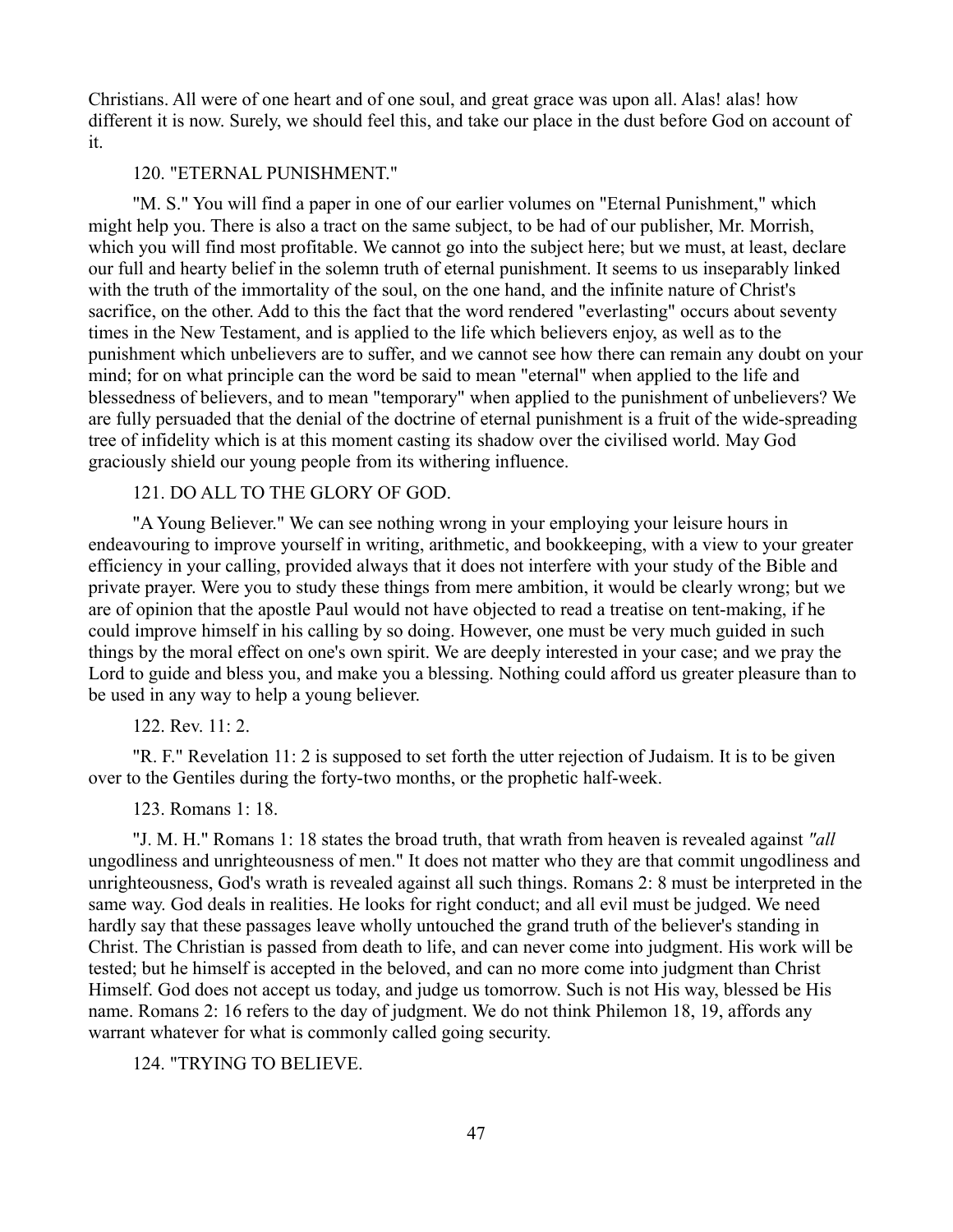"E. H." Your case is by no means an uncommon one; but this, you will any, is poor comfort for you. We know no remedy but in looking off unto Jesus You will never be really happy so long as you continue to look at your own ever-changing feelings. You can only find rest in Jesus and His finished work. Do not be *"trying"* to believe. If you were to say to a friend, "I am trying to believe what you say," he would consider it a very poor compliment. Let your heart *muse* on the love of God, on the finished work of Christ, and on the testimony of the Holy Ghost in Scripture, and as you muse, the fire of devotion will kindle, and you will be able to sing and give thanks. May God chase away the clouds and mists, and pour in upon your precious soul the bright and blessed beams of His salvation!

### 125. THE WRATH TO COME.

"F. J. R." We believe "the wrath to come," in 1 Thessalonians 1: 10, refers to the eternal punishment of the wicked in hell. As to your question on Acts 2, we consider the three thousand were Jews.

# 126. 1 Cor. 15: 32.

1 Corinthians 14: 32 simply teaches that the spirit of the prophet was under the prophet's control — that he was not compelled, as by some resistless force, to speak, but that he could wait, in calm selfpossession, for a fitting occasion to speak. This is a most valuable principle, and one which ought to be deeply pondered. If it were fully understood and acted upon, it would preserve us from a quantity of mere fanaticism and absurdity.

#### 127. THE FOOLISH VIRGINS.

"O. V. Q." We cannot at all agree with the view of the foolish virgins presented in the extract you have sent us. To suppose, as the author does, that "they are real members of the real Church of Christ, that is, real subjects of converting grace," is to contradict scores of the plainest statements of holy Scripture. We believe the foolish virgins represent that large class of persons who, though they carry in their hands the lamp of profession, have never had in their hearts the spirit of life in Christ Jesus.

# 128. SIN AND TRANSGRESSION.

"G. H." Romans 5: 13, 14, teaches us, that although from Adam to Moses there was no law — no definite rule laid down, and therefore no formal imputation of sin in God's governmental dealings, yet, inasmuch as there was sin actually existing, death reigned as a necessary consequence. We must distinguish between sin and transgression. In order to transgression, there must be a rule laid down; now, there was no such rule from Adam to Moses; but there was sin, and hence men died. Hosea 6: 7 should be read, "But they like Adam have transgressed." Israel was placed under a definite rule, and, like Adam, transgressed. This could not be said of any one from Adam to Moses. 1 John 3: 4, last clause, should be read, "Sin is lawlessness" (*anomia).* 

### 129. JOHN 6.

"S. S." By the expression, "eating the flesh, and drinking the blood of the Son of man," we understand simply living by faith in the death of Christ. The Jews looked for a Messiah who was to deliver them from all their enemies. Jesus teaches them, in John 6, that He must die, and that men could only live by His death. This saying proved a tumbling-block to many.

# 130. 1 Cor. 3: 17.

"One who desires to be," etc. In 1 Corinthians 3: 17, the apostle is speaking of ministerial labour and its results. If any man introduces that which destroys foundation truth, God will judge him. Solemn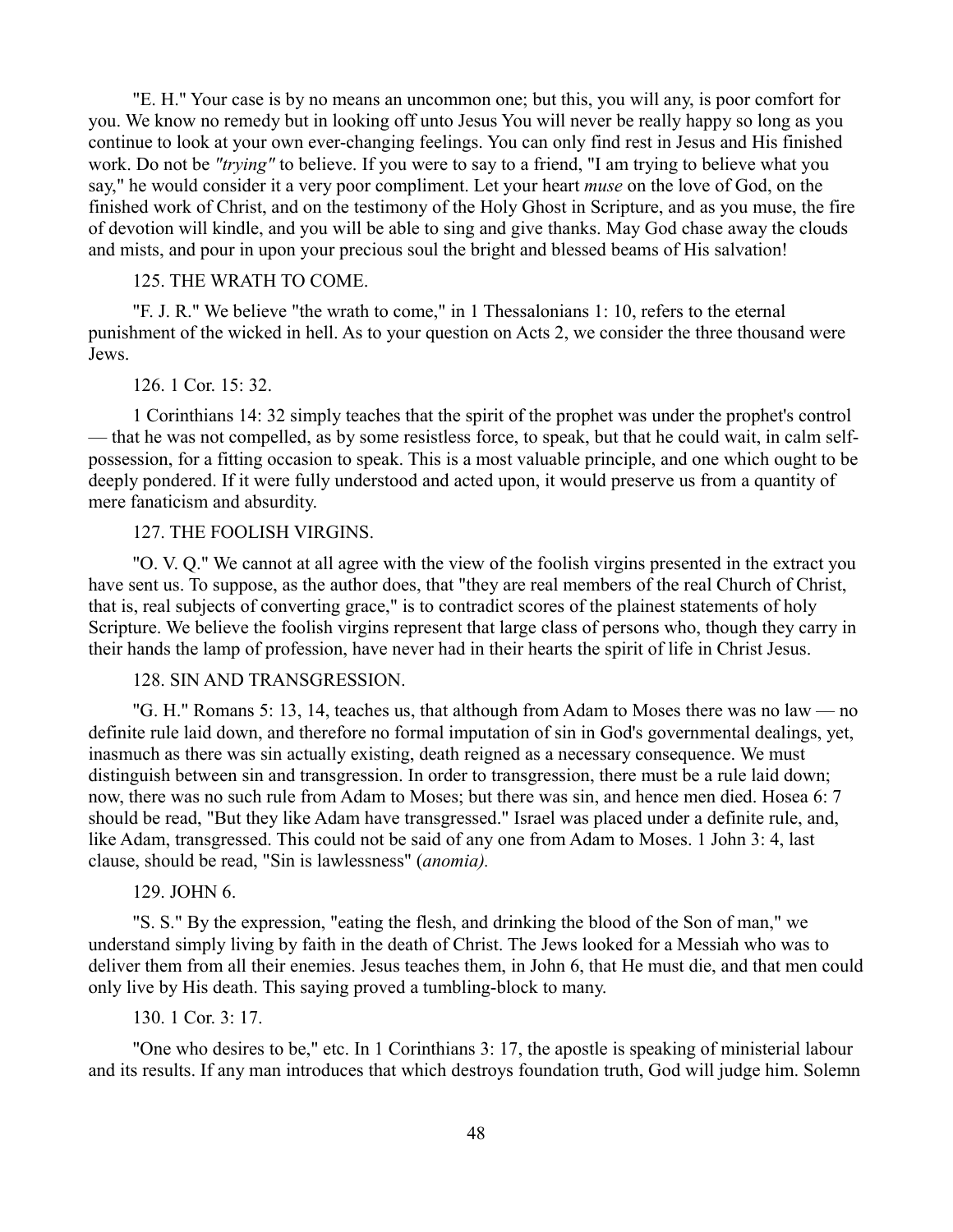fact!

#### 131. 1 COR. 5: 11.

"A Reader of Things New and Old." We would not, knowingly, meet at the Lord's Table with a person keeping a public house. We are told in 1 Corinthians 5: 11 not to keep company with a drunkard. What shall be said as to those who live by keeping the drunkard's haunt?

# 132. SELF-JUDGMENT.

"M.T.D." We quite agree with you in thinking that self-judgment finds its place in the antitype of the "bitter herbs" which were ever to accompany the passover. We do not consider it the *only* thing, but we do consider it *one* thing foreshadowed in these herbs, and, as you say, "a most needful thing in the present day," as it doubtless has ever been. We long to understand somewhat of those "bitter herbs" We are under the impression that they set forth those deep spiritual exercises which flow from an experimental entrance into the sufferings of Christ. Were these things better known, there would be less heartless levity, less cold formality, less sinful indifference in our celebration of the Lord's Supper. If we more fully entered into the profound mystery of the cross and passion of our Lord Jesus Christ; if we knew more of the fellowship of His sufferings; we should be a very different people indeed from what we are, and our meeting at the Lord's table would present a widely different aspect and tone.

# 133. ATTITUDE IN PRAYER AND PRAISE

"Z. Y. X." We do not know of any Christians who regard kneeling in prayer as "an imperative duty." We should feel called upon to protest against such a notion. The New Testament does not lay down any rule as to bodily attitude, and we must say that when Scripture is silent, no one has any right to legislate. We certainly do like to kneel whenever we can. We consider it a suited attitude to express the reverential and devotional feelings of the heart. We are often pained to see people habitually remaining seated while prayer is being offered, and that, too, in cases where bodily health or want of space could not be pleaded as an excuse.

It seems to us to show great want of reverence and solemnity. It looks lazy and self-indulgent. We find our Lord kneeling in prayer. (Luke 22: 41) We find the apostle Paul kneeling with the elders of Ephesus. (Acts 20: 36) It is in every way a becoming posture; but when people undertake to speak of it as "an *imperative* duty," we regard it as a piece of unwarrantable assumption. We have often found a quantity of *self* wrapped up in these little crotchets about bodily attitude in praying or singing, We never find persons of any spirituality or real breadth of mind occupied about such things. Our own feeling as to all such matters is this, let people have their crotchets if they will, let them kneel, or sit, or stand, as they feel led; but let them not attempt to force their crotchets or their attitudes as "an imperative rule" upon other people. If a man gives us a "thus saith the Lord" we shall, by the grace of God, bow to it; but if it be merely a " thus saith Mr. So-and-so," we must take it for what it is worth.

### 134. THE MAN CHRIST JESUS.

"M. M. R." As to the expression to which you refer, in Hymn 317, "He wears our nature on the throne," we have always understood it to mean simply that our blessed Lord Jesus Christ is a real man, in every respect, sin excepted. We do not believe that the writer of the hymn meant anything else but that. Human nature, as seen in us, is vile and sinful Human nature, as seen in "the man Christ Jesus," is pure and spotless; but, blessed be God, He wears human nature on the throne, else what should we do? We take it that the statement to which you object, and which, as you say, "the infidel threw back in your face," rests on the solid basis of Hebrews 2: 14. This we hold to be a grand foundation truth of Christianity, the which if a man does not believe he is not a Christian at all. We must beware of the